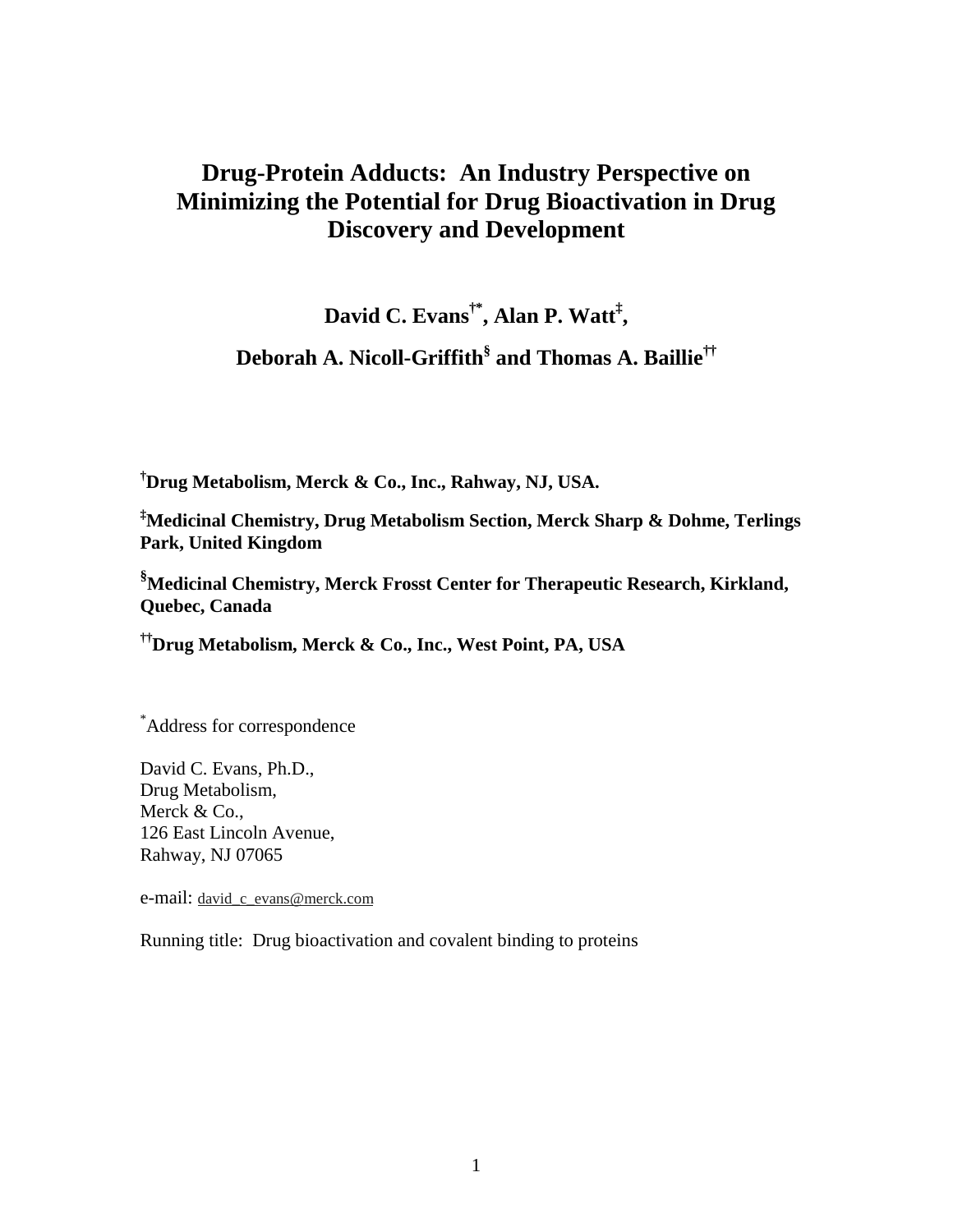It is generally accepted that there is neither a well defined nor consistent link between the formation of drug-protein adducts and organ toxicity. Since the potential does exist, however, for these processes to be causally related, the general strategy at Merck Research Laboratories has been to minimize reactive metabolite formation to the extent possible by appropriate structural modification during the lead optimization stage. This requires a flexible approach to defining bioactivation issues in a variety of metabolism vectors, and typically involves the initial use of small molecule trapping agents to define the potential for bioactivation. At some point, however, there is a requirement to synthesize a radiolabeled tracer and to undertake covalent binding studies in vitro, usually in liver microsomal (and sometimes hepatocyte) preparations from preclinical species and human, and also in vivo, typically in the rat. This Perspective article serves to provide one pragmatic approach to addressing the issue of bioactivation from an industry viewpoint based on protocols adopted by Merck Research Laboratories. The availability of a dedicated Labeled Compound Synthesis group, coupled to a close working relationship between Drug Metabolism and Medicinal Chemistry, represents a framework within which this perspective becomes viable; the overall aim being to bring safer drugs to patients.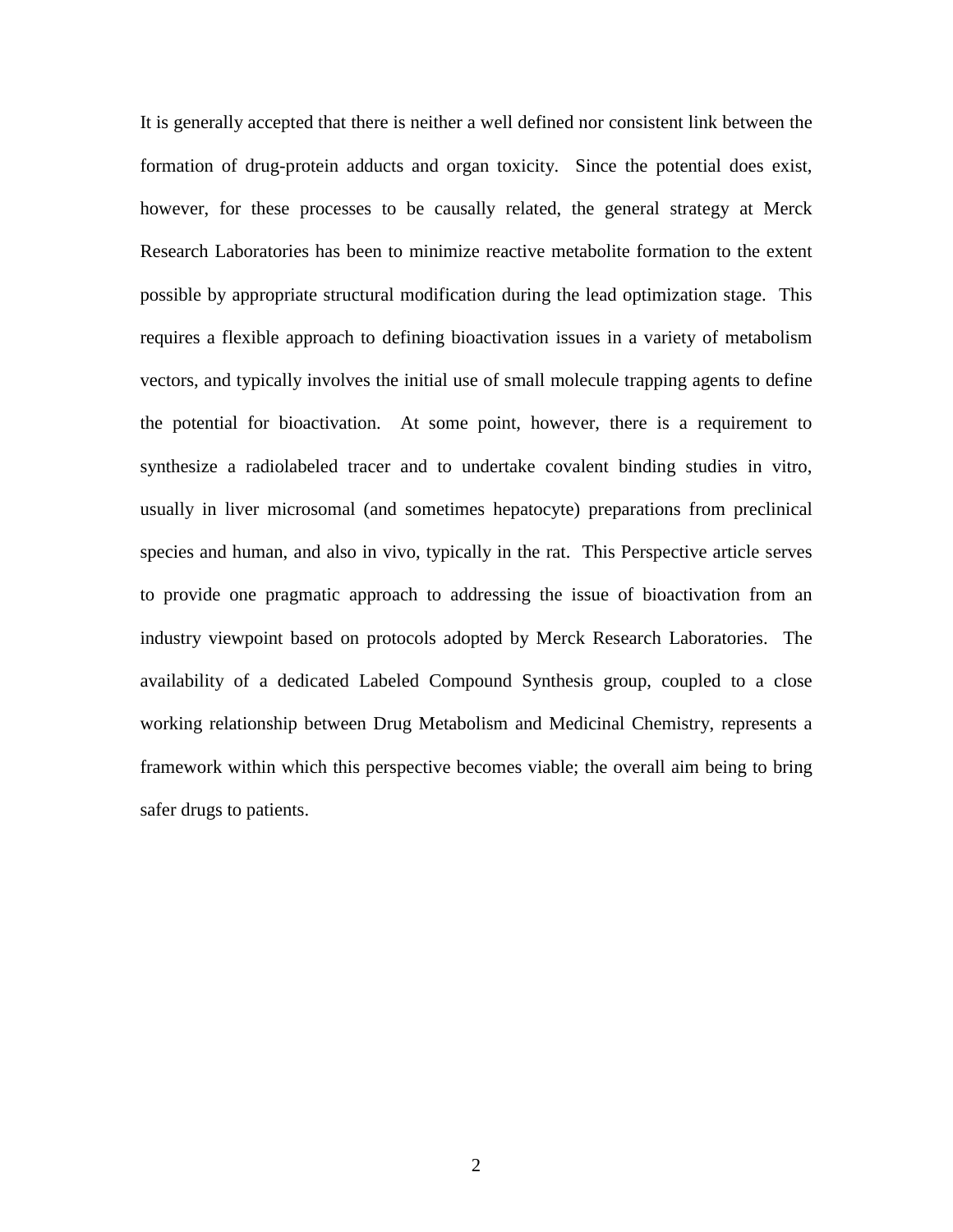# **I. Introduction**

The concept that toxicities can stem from drug bioactivation in vivo continues to be problematic for pharmaceutical researchers, inasmuch as while the detection of a bioactivation process is relatively straightforward, the downstream consequences of this process remain indeterminable. This is due to the relatively little progress which has been made in understanding the molecular events which occur following drug haptenization of a protein. Since experimental tools are available to investigate drug bioactivation processes, and medicinal chemists are well versed in the art of optimizing structure-activity relationships, it is natural to assume that this latter skill set also can be exploited to prepare drugs which do not undergo metabolic activation. This goal has been the credo at Merck  $& Co.,$  as one element of attempting to bring safe drugs to market.

The concept that small organic molecules can undergo bioactivation in vivo, and that the resulting electrophiles can adduct to biological macromolecules and subsequently elicit organ toxicity, has its origins in studies performed during the early 1930's to mid 1950's. Such investigations included the work of Fieser (*1*) who investigated the hepatotoxicity of polycyclic hydrocarbons, and that of Miller and Miller (*2, 3*), who studied the hepatotoxic effects of *p*-dimethylaminoazobenzene in the rat and reported that aminoazo dyes become tightly bound to the protein constituents of liver tissues.

These early studies laid the foundation for the "Covalent Binding Theory" of xenobiotic induced liver and lung toxicity, which emerged during the 1970's and 1980's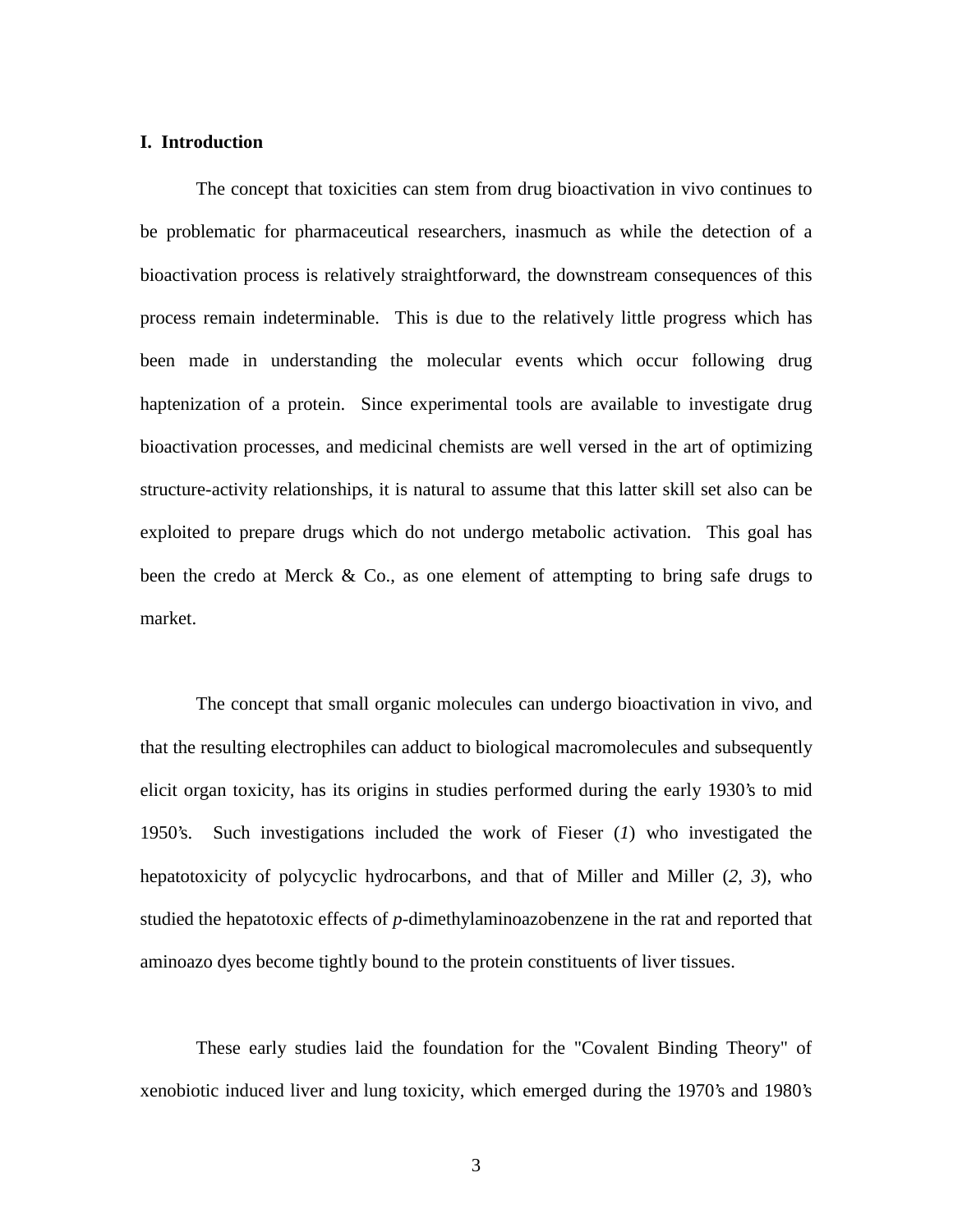through a series of investigations performed at the National Institutes of Health by Brodie, Mitchell, Gillette and Boyd (*4-8*) who examined the bioactivation of a wide variety of small organic molecules and correlated this process with organ toxicity. The molecules investigated in these early studies, and in more recent work, include 4 ipomeanol (*6-8*), acetaminophen (*9*), halothane (*10*), vesnarinone (*11*), isoniazid (*12, 13*), furosemide (*14*), clozapine (*15, 16*), and bromobenzene (*17-19*). Many of these investigations shared the common experimental approach of using enzyme inducers and inhibitors to modulate the extent of bioactivation which, in turn, influenced the degree of covalent binding and tissue damage observed in vivo; the dogma postulated being that the processes of bioactivation, covalent binding and tissue damage were intrinsically linked.

The above dogma was challenged by several investigators during the 1980's. For example, Tirmenstein and Nelson (*20*) reported that despite normalizing the dose level of acetaminophen (APAP) and its regioisomer, 3′-hydroxyacetanilide, to provide comparable levels of covalent binding in vivo in the mouse  $(\sim 1.3 - 1.6 \text{ mmol drug})$ equivalents/mg liver homogenate protein), APAP was hepatotoxic, but 3′ hydroxyacetanilide was not. From findings such as these, it was proposed that it was the adduction of "critical proteins", namely proteins required for specific cell function and viability, which was important for organ toxicity. While there are increasing numbers of reports of the identities of proteins which are modified by reactive drug metabolites (*18, 21-23*), few have attempted to distinguish "critical" from "non critical" proteins, or have investigated whether there are species differences in the types of proteins adducted. The absence of such information has essentially limited our ability to predict *a priori* whether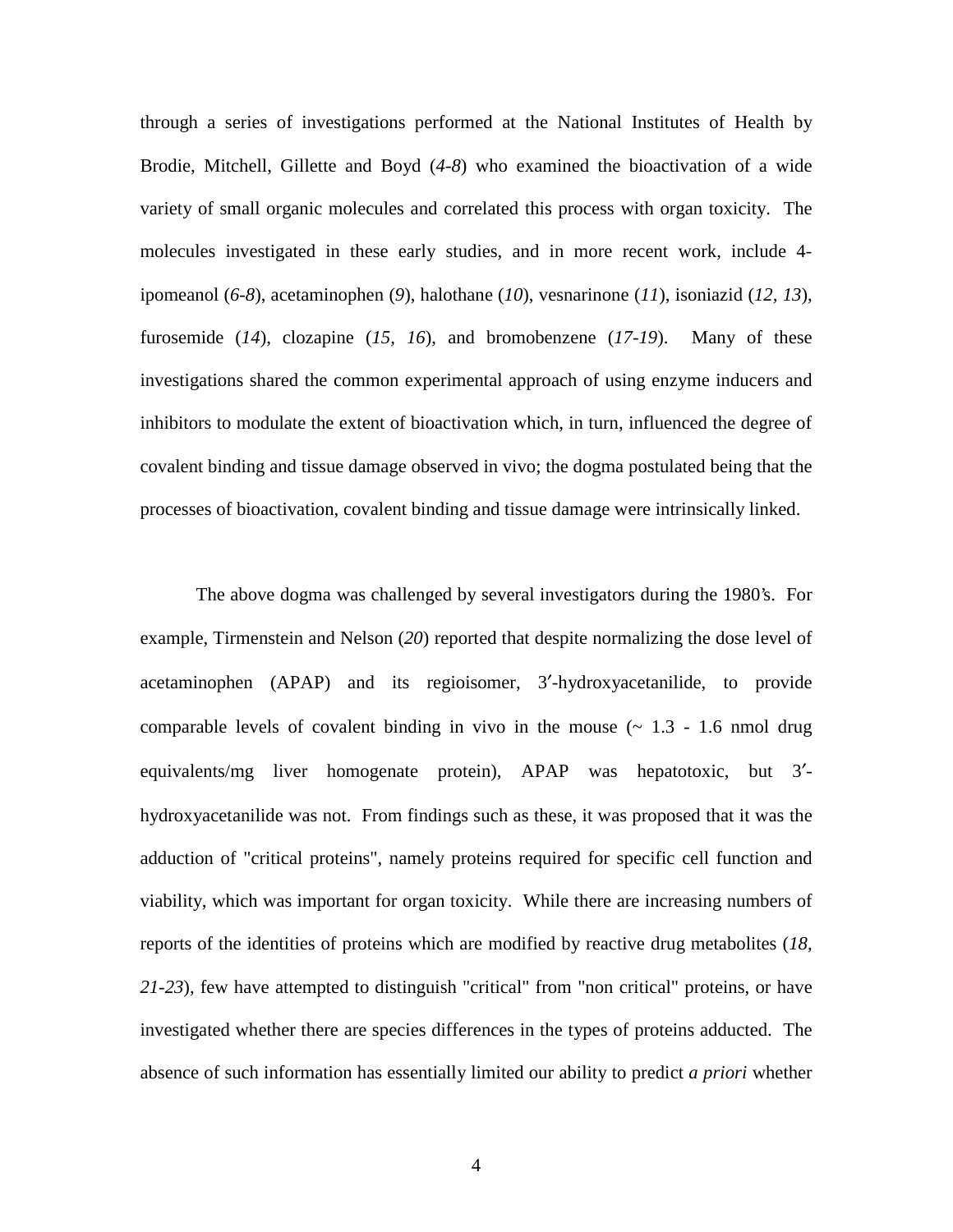bioactivation, and the accompanying covalent binding of drug-related material to proteins will, or will not, result in organ toxicity in preclinical species or human. Moreover, even if a drug candidate that is subject to metabolic activation were to fail to cause organ damage in a conventional preclinical safety assessment program, the concern remains that the drug-protein adducts formed in humans may have the potential to act as haptens and elicit an immune-mediated adverse event (*24*). This represents a significant concern for the pharmaceutical industry since it is generally acknowledged that no animal model exists for human immune-mediated toxicities. Thus, conventional preclinical safety studies may fail to identify those drug candidates which have the potential to elicit a hypersensitivity reaction in humans.

# **II. Covalent Binding Risk Assessment in Drug Discovery**

In light of our inability to predict which reactive metabolites will be toxic, and which will not, the default position for Merck has been to minimize reactive intermediate formation to the extent possible by appropriate structure modification during the lead optimization stage. Initially, efforts are made to identify reactive intermediates by the use of chemical trapping agents, such as reduced glutathione (*25*) or cyanide (*26, 27*), to form stable adducts that are amenable to characterization by liquid chromatographytandem mass spectrometry (LC-MS/MS) and/or NMR spectroscopy. These experiments, normally conducted in liver microsomal preparations, provide valuable indirect information on the identity of the original electrophile. Parallel efforts may involve the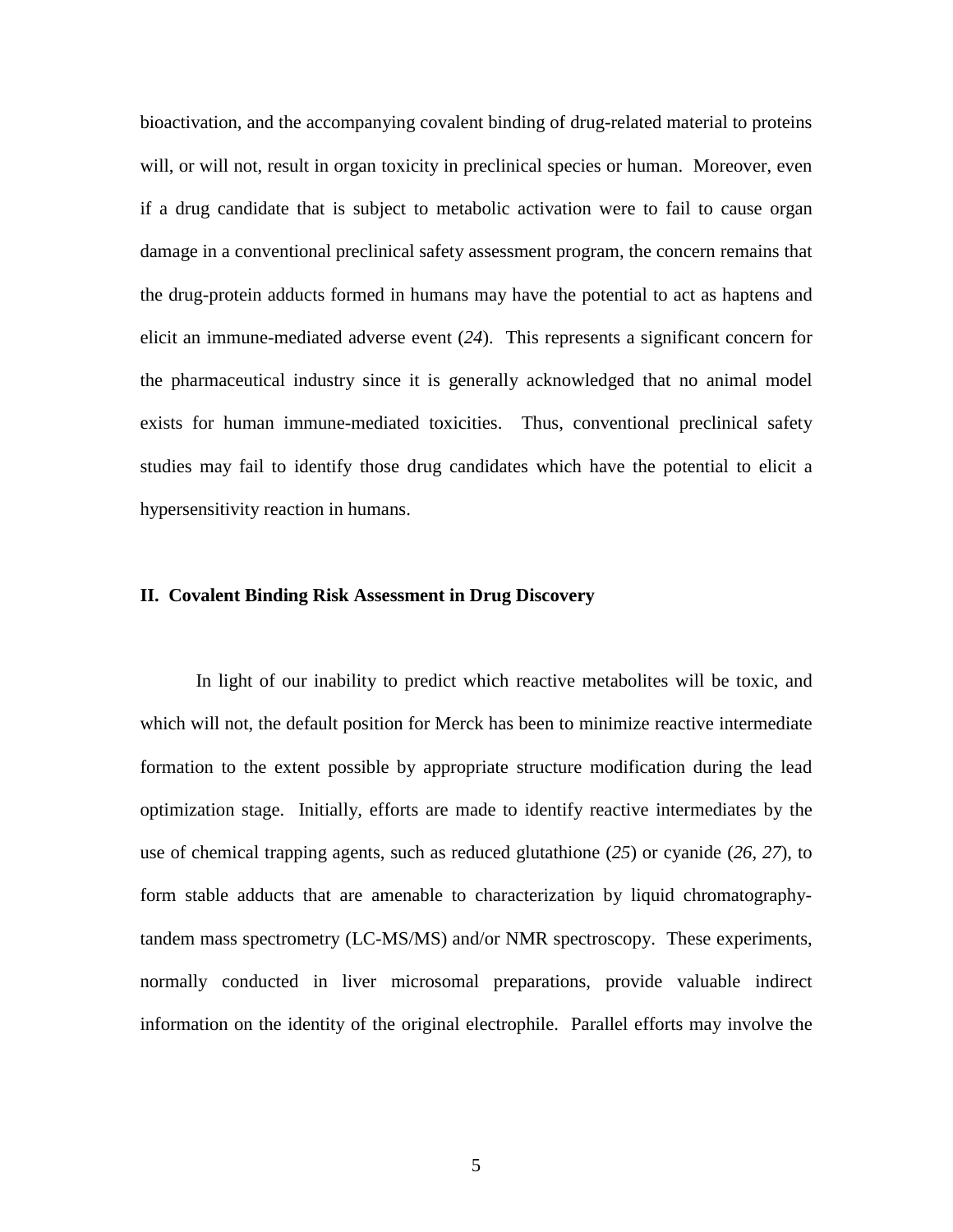conduct of covalent binding studies, although these require the early availability of radiolabeled lead candidate compounds.

Regardless of the specific approach, there needs to be a readiness to identify the mechanism by which bioactivation occurs and a willingness to abrogate the potential liability through iterative structural modifications. Indeed, understanding the mechanism of metabolic activation is critically important if medicinal chemists are to minimize this process through rational changes in structure. It is these two phases, namely that of understanding the mechanism of bioactivation and applying chemical intervention to minimize bioactivation, which highlights the importance of a close working relationship between Drug Metabolism and Medicinal Chemistry from the point of project inception. This proactive approach to addressing bioactivation is justified when considering the issue of patient safety and the economic risks in pursuing drugs which do covalently modify proteins. These risks are somewhat compounded by the typically low incidence of idiosyncratic reactions to drugs in the patient population (Table 1) which can result in safety issues being identified only after the patient population has become relatively large (Phase III clinical trials and beyond); a time when the economic commitment to drug development already has been considerable.

For those compounds which possess the requisite characteristics of a development candidate (high degree of efficacy and potency in animal models, acceptable pharmacokinetics in preclinical species, appropriate physico-chemical properties, etc), a radiolabeled analog of the compound (preferably  $^{14}$ C-labeled) is prepared and in vitro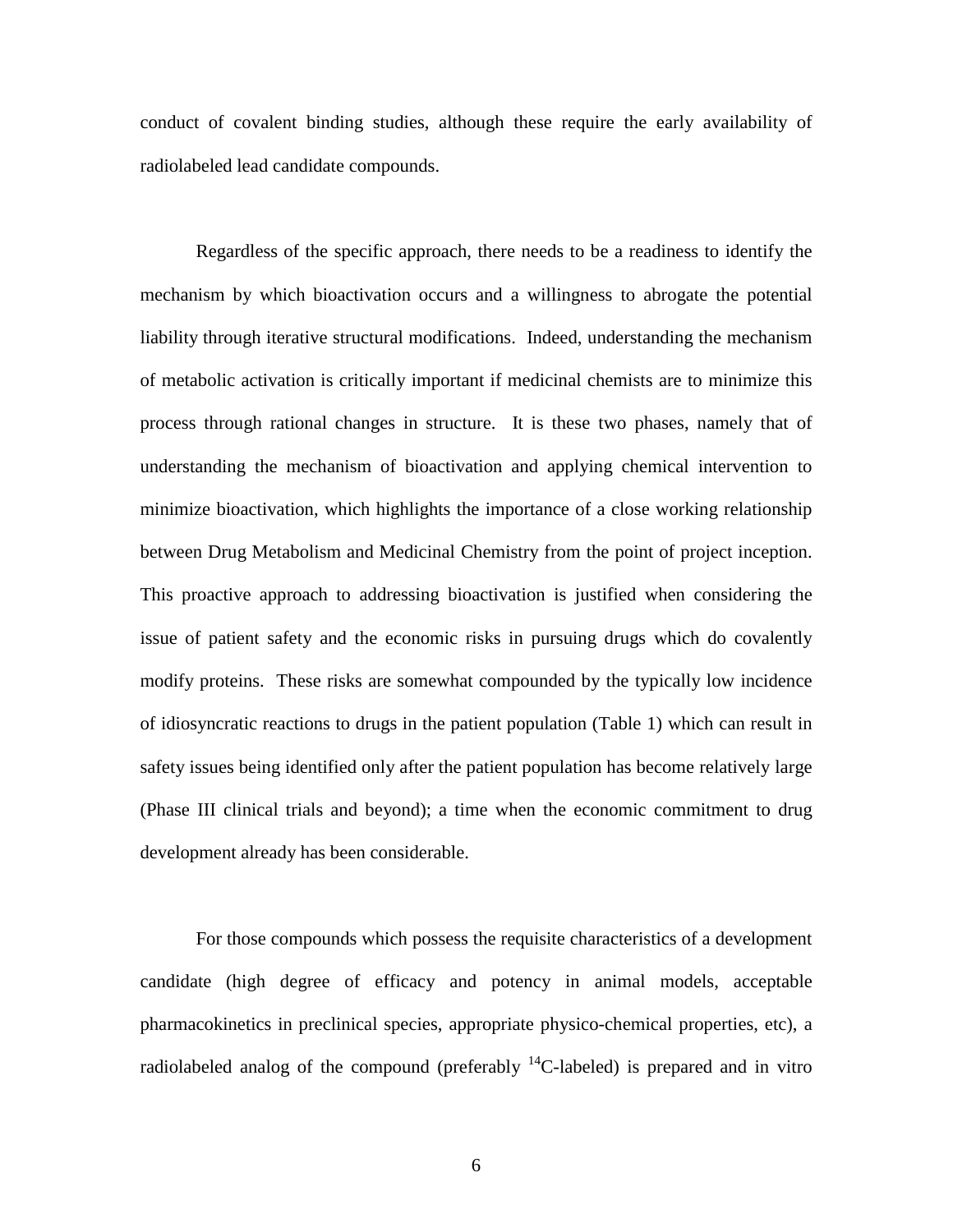covalent binding experiments are performed in liver preparations from animals and humans. Hepatic microsomes are employed to assess metabolic activation catalyzed primarily by oxidative enzymes, while the use of freshly isolated hepatocytes may serve to reveal metabolic activation processes that depend upon the presence of a full complement of cellular enzyme systems. Covalent binding studies also are carried out in intact rats, where the level of adducts to both liver and plasma proteins is determined at appropriate intervals after administration of a standard oral dose of the test compound (Section III).

Having determined the level of covalent binding of a drug candidate, the question then becomes, "How much apparent covalent binding is acceptable in deciding whether to advance a drug candidate into development?" Merck's approach to this question has been to take the levels of covalent adducts typically found in the livers of animals given a dose of a prototypic hepatotoxin (e.g. APAP, bromobenzene, furosemide or 4-ipomeanol) (Table 2) associated with the expression of hepatic necrosis (approximately 1 nmol drug equivalents/mg protein), and to reduce this figure by 20-fold to give a conservative target 'threshold' value for in vivo covalent binding of 50 pmol drug equivalents/mg total liver protein. This value also corresponds to a level of radioactivity that is approximately 10 times background under normal conditions, and thus provides a suitable dynamic range for measurement of covalently bound drug-protein adducts. It should be emphasized that the figure of 50 pmol drug equivalents/mg protein is viewed as a *target* upper limit, and not as an absolute threshold above which a compound would not be advanced into development, since it is recognized that other factors must be taken into consideration in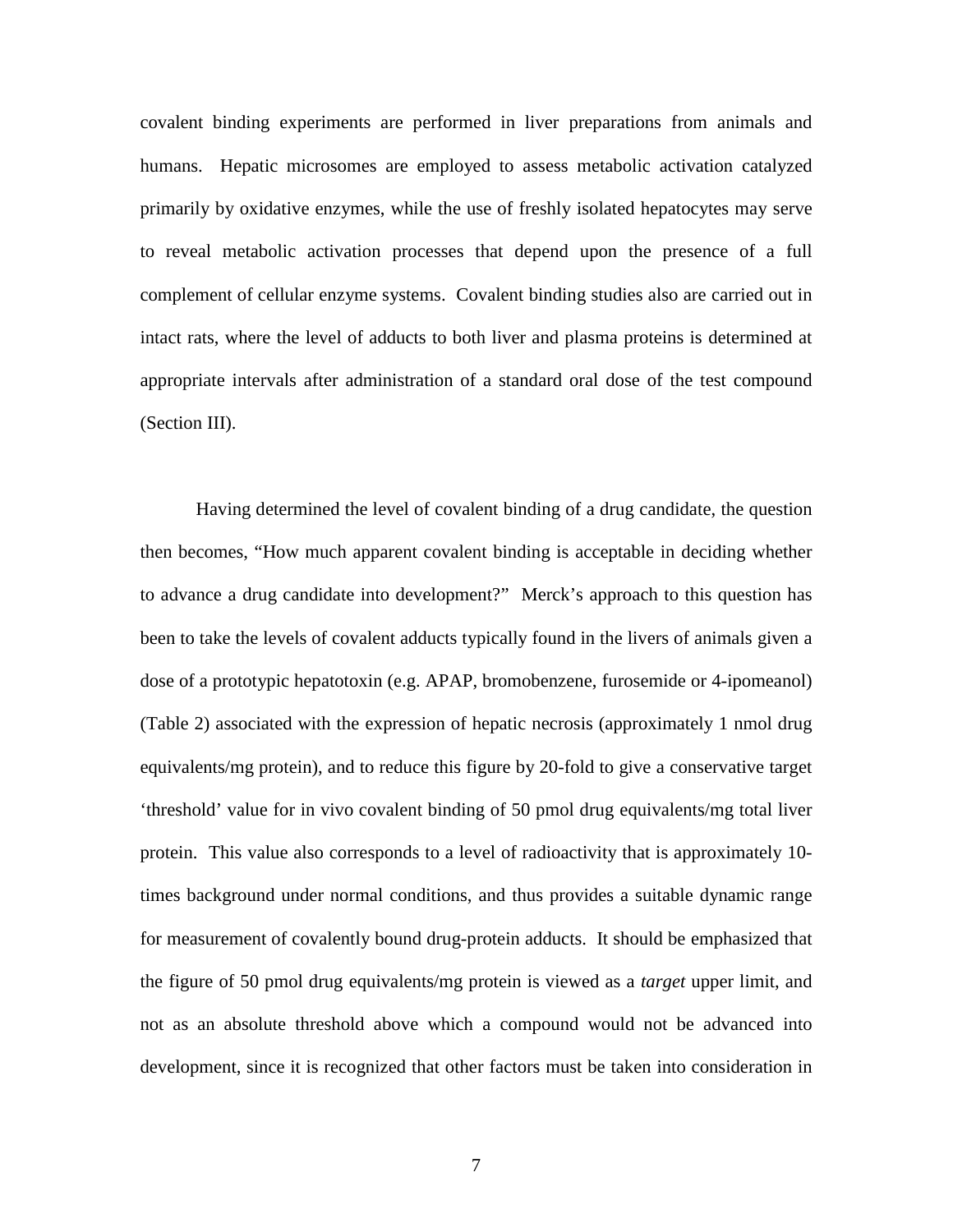arriving at this decision. In this regard, it is important to point out that several drugs which are known to undergo bioactivation and have associated clinical adverse events (AEs) are still marketed. This fact provides some initial insight into how we should view covalent binding data in the context of risk assessment. The AEs for such drugs include agranulocytosis (amodiaquine & clozapine), hepatotoxicity (diclofenac), hepatic failure (bicalutamide), and Stevens-Johnson syndrome (lamotrigine). Clearly, in using these agents, the risks have to be weighed against the benefits, and a number of factors taken into consideration. In the context of new drug discovery and development, these factors, which can be regarded as "qualifying considerations" for the purposes of this text (Figure 1), include the intended clinical use of the drug candidate (is it an unmet medical need or are current therapies inadequate?), the severity of the indication (is the prognosis disabling or life-threatening?), the dosing regimen (will the drug be used acutely, or chronically/prophylactically?), and the intended clinical population (will the drug be used for a pediatric indication where the tolerance for toxicity will be less?).

When assessing covalent binding data in liver microsomes in vitro, the degree to which drug clearance is dependent on Phase 2 enzymes also should be borne in mind. For instance, a compound providing levels of covalent binding in liver microsomes of  $>$ 50 pmol drug equivalents/mg, but which is metabolized almost exclusively in hepatocyte preparations or in vivo by Phase 2 enzymes, where covalent binding is < 50 pmol drug equivalents/mg protein, would still be considered viable. Also worthy of consideration is the projected therapeutic dose. Uetrecht has reported (*28*) that drugs given at a daily dose of 10 mg or less are rarely, if ever, associated with a significant degree of idiosyncratic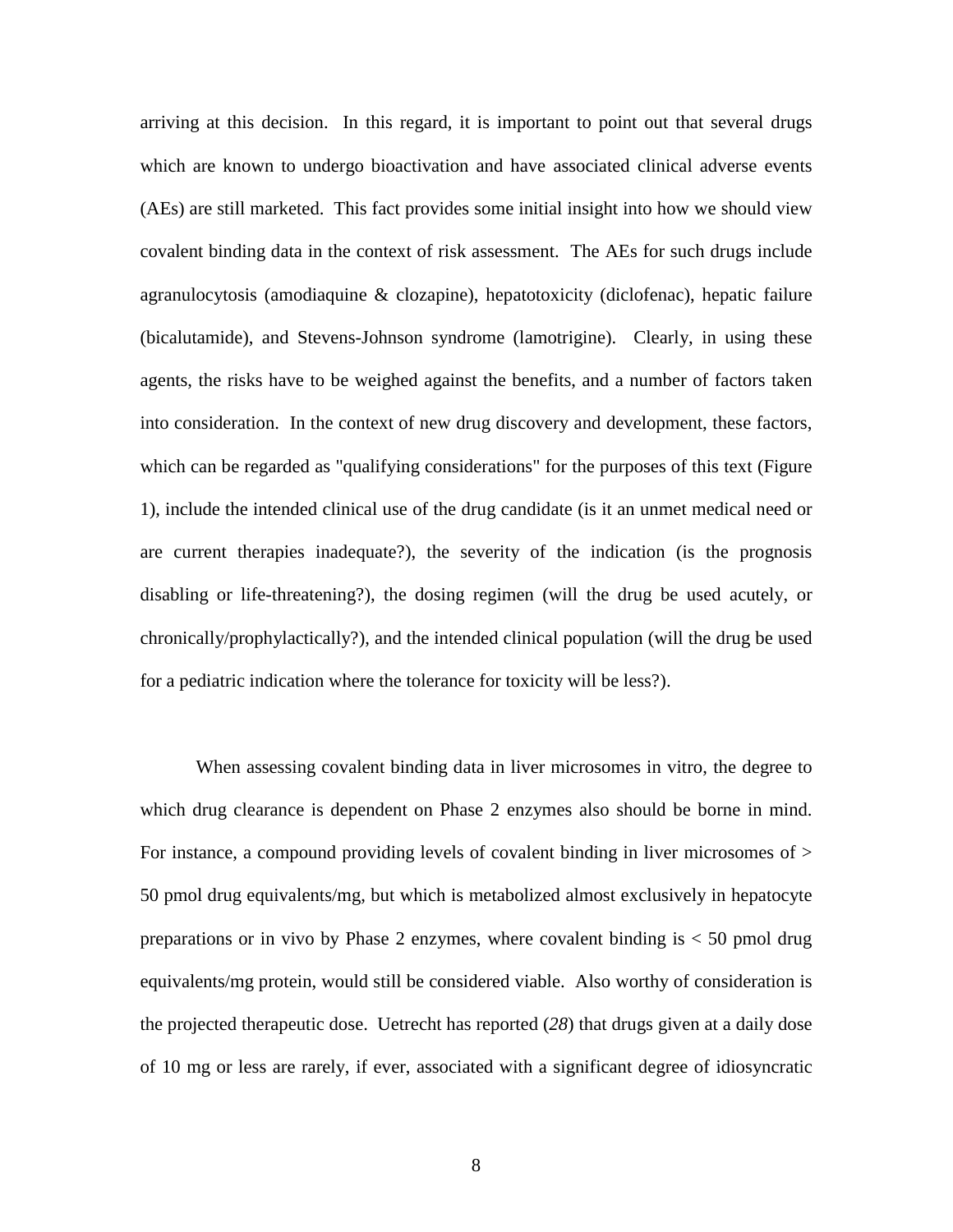drug reactions. From the foregoing considerations, it is apparent that the decision process regarding the weight to place on covalent binding data is not digital but multifactorial. Thus, the propensity for metabolic activation should be viewed as one of several potential liabilities which need to be taken into account when making programatic decisions on a lead compound.

As an example of the application of the above criteria, it is instructive to consider ethinylestradiol (EE), the usual estrogenic component of the oral contraceptive pill. While the daily oral dose is very low  $(35 \mu g)$ , hence satisfying at least one of the riskbenefit considerations, EE produces high levels of covalent binding in vitro (1.2 nmol drug equivalents/mg protein following incubation of 250 µM EE for 20 min in rat liver microsomes) (Table 2). Understanding routes of metabolism (the compound is eliminated predominantly by sulfation and glucuronidation, with the gut making a significant contribution to this process) (*29, 30*), and the mechanism of bioactivation (in the absence of cytosolic catechol O-methyl transferase, a reactive *o*-quinone will be formed), an informed decision can be made not to view Phase 1-mediated metabolic activation as a serious liability.

Another practical issue that needs to be taken into account, namely that of appropriate location of the radiolabel, is perhaps obvious but is critical if false negative results are to be avoided. This is best exemplified in the case of isoniazid where, had the primary metabolite acetylisoniazid been labeled in the pyridine moiety (as opposed to the acetyl group) for covalent binding studies, no radioactivity would have become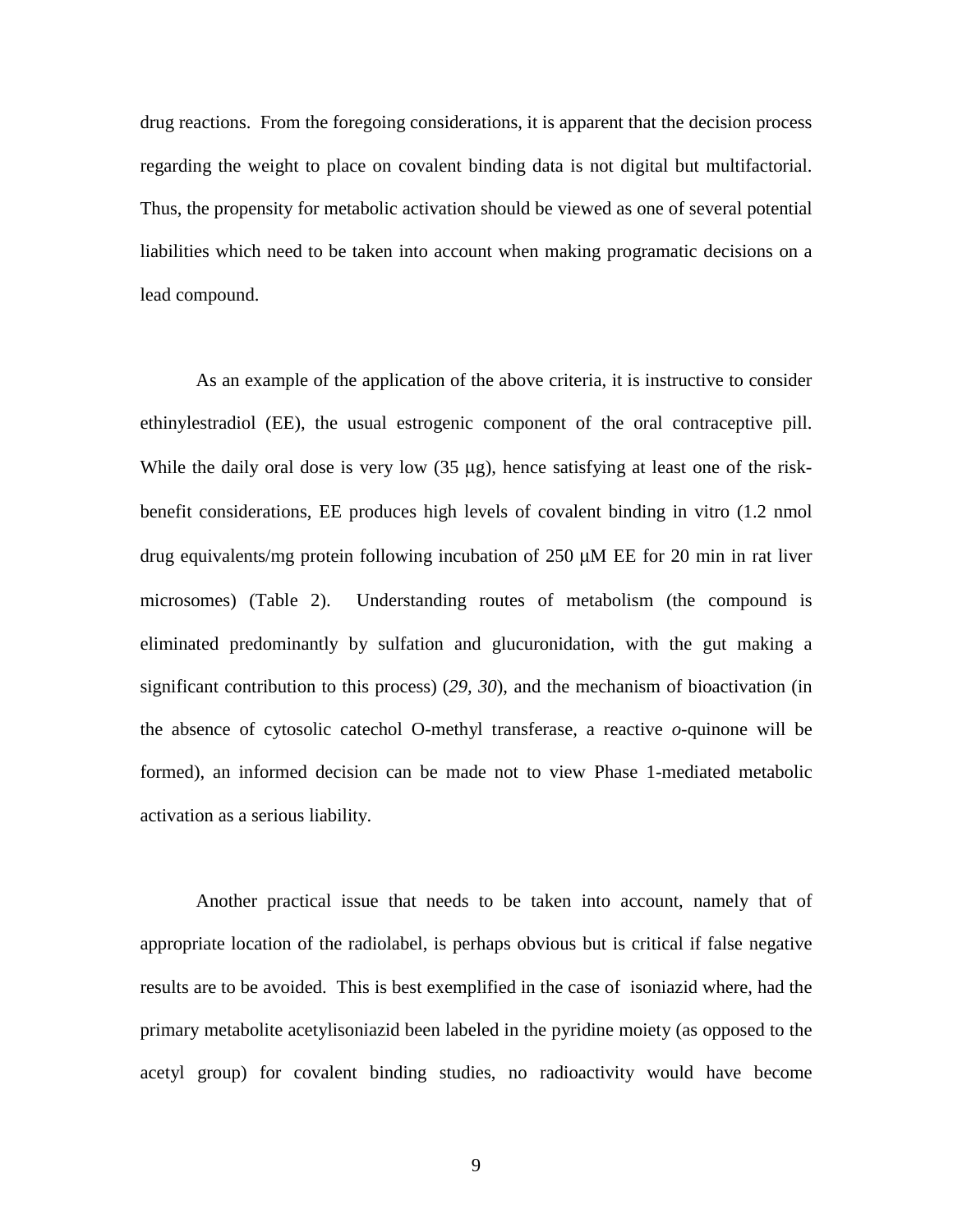associated irreversibly with liver proteins (Table 2). This example highlights the potential need to undertake covalent binding studies with more than one radiolabeled form of the compound-of-interest, often prompted by a better understanding of the metabolic disposition of the drug candidate.

The process of covalent binding risk assessment in drug discovery can be summarized as attempting to minimize reactive metabolite formation to the extent possible by appropriate structure modification during the lead optimization stage. Studies performed in vitro (*e.g*. liver microsomes) allow species differences in covalent binding to be explored and an insight gained into the mechanism of metabolic activation. Studies performed in vivo (typically in the rat) provide information on the levels of covalent binding which will occur during evaluation in safety studies, and also provide an opportunity to assess the degree of metabolic activation in tissues other than the liver. The decision tree employed at Merck (Figure 1), along with the risk-benefit (qualifying) considerations, provide a rationale for compound evaluation; target covalent binding values of < 50 pmol drug equivalents/mg protein both in vitro and in vivo are desirable, although values in excess of this figure in vitro and/or in vivo may be acceptable under qualifying conditions.

# **III. Standardization of Covalent Binding Methods**

Since covalent binding data have the potential to influence the fate of a program lead compound, it is essential that these data become available at an early stage when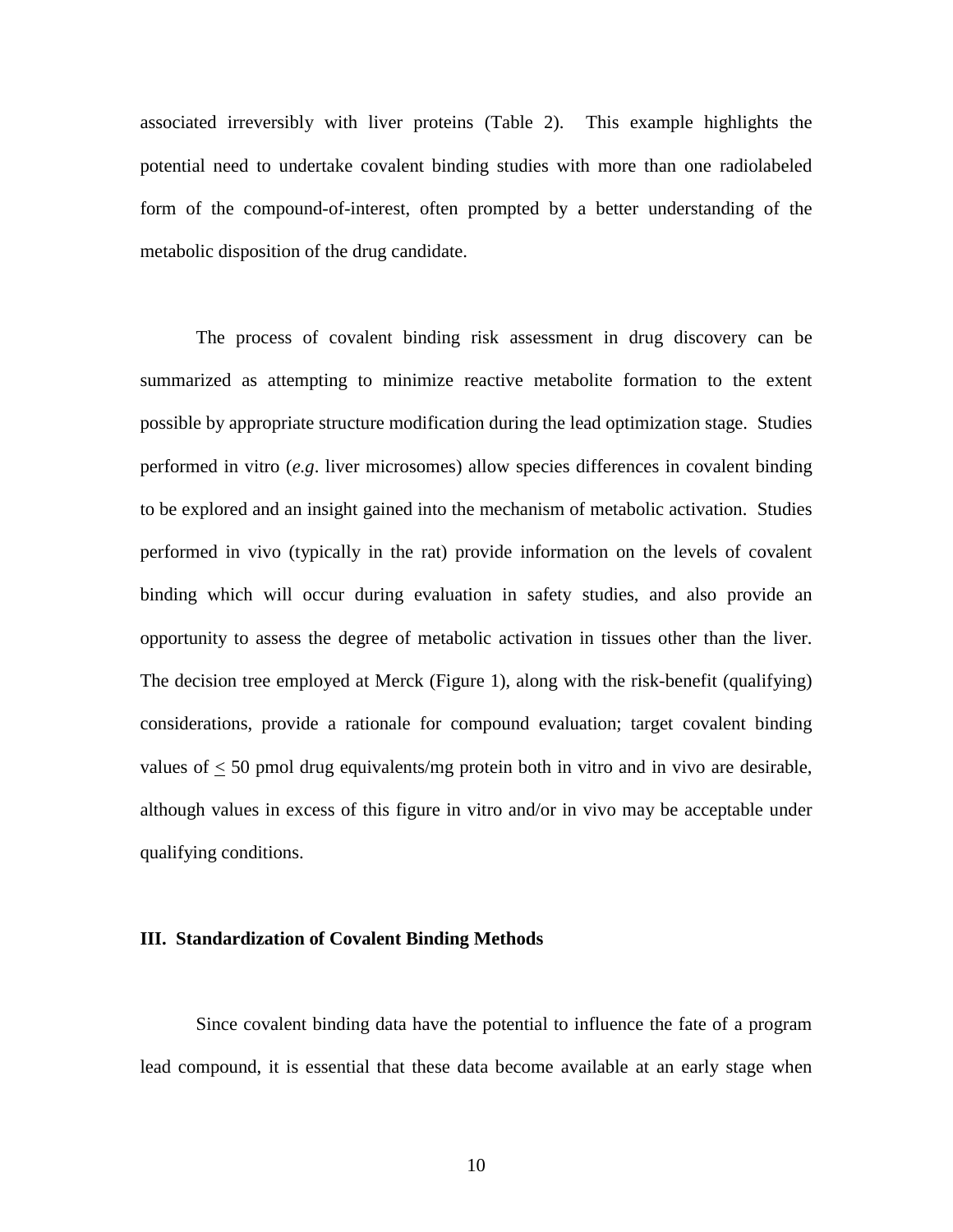there is time to optimize the lead structure or to explore alternative chemical templates. If covalent binding data from different research sites are to be viewed consistently, it is imperative that data be derived under standardized conditions and that assay conditions be validated accordingly. At Merck, several research sites participate in drug discovery efforts, and therefore an inter-site validation of a covalent binding method, based on the use of rat and human liver microsomes, was undertaken.

In brief, the method employed involves the incubation of 10 µM drug substrate with rat or human liver microsomes (RLM, HLM; 1mg protein/ml)  $(\pm$  NADPH) for a 1 hr incubation period (total final volume of  $200 \mu l$ ), at which point the reaction is stopped and protein precipitated by the addition of acetone (800 µl). Precipitated protein is collected using a Brandel cell/membrane harvester and the protein washed with 80% aqueous methanol (1.5 liter per 96 well plate; 30 ml per filter). Individual filter discs are punched from the Brandel harvester mat, the protein solubilized, and aliquots taken for protein assay and determination of radioactive content by liquid scintillation counting. In addition to evaluating test compounds, two control compounds also are routinely investigated. The first of these is used by all sites and allows the performance of the assay in different laboratories, and on different sites, to be monitored. The second control is program specific, and allows the Project Team to monitor the impact of Medicinal Chemistry intervention on improving the stability of subsequent lead compounds towards metabolic activation.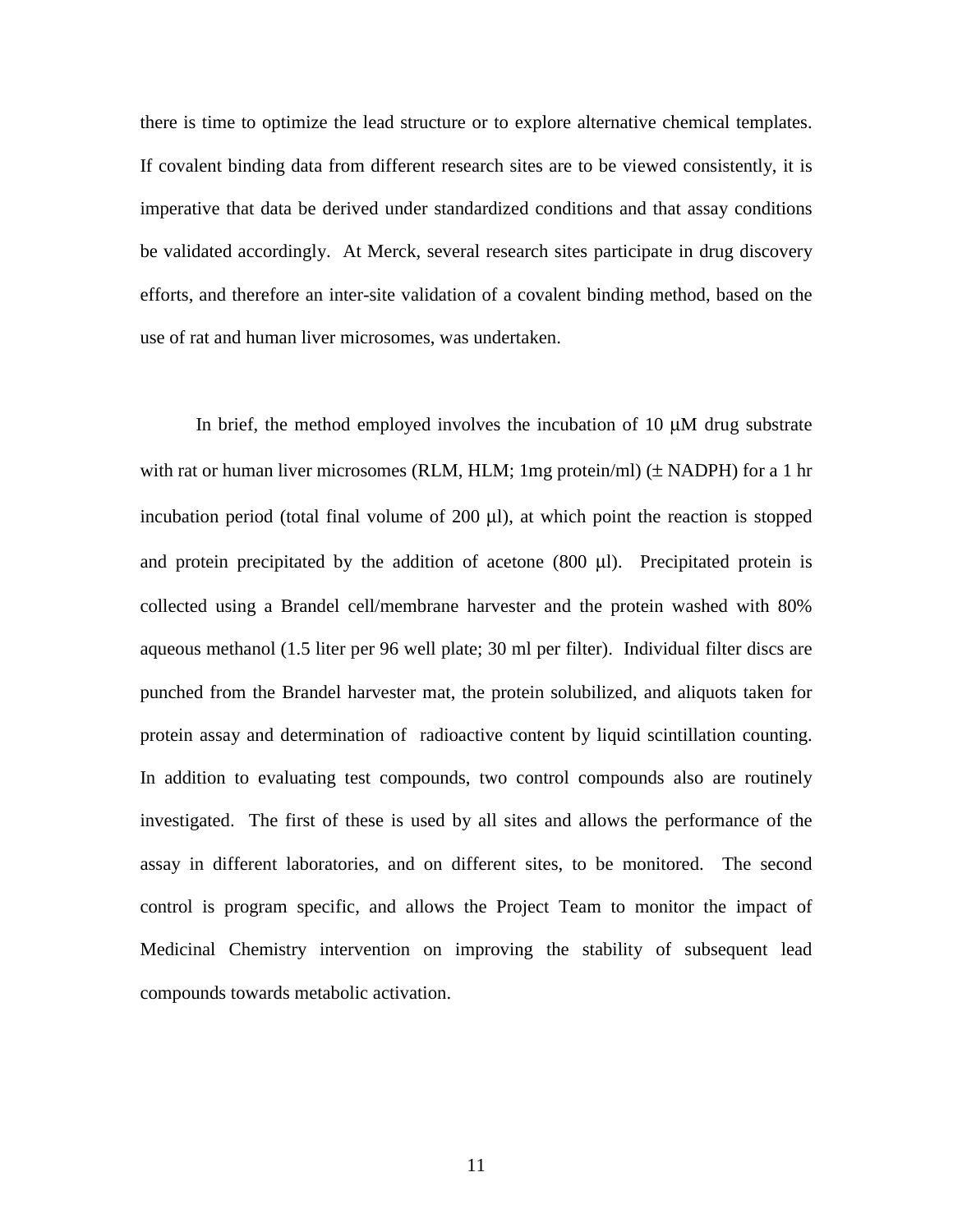In the context of standardizing methodology for assessing the covalent binding of drugs to liver microsomal protein in vitro, compounds were selected on the basis of a well characterized bioactivation process. Knowledge of the enzyme system(s) responsible for metabolic activation also was desirable. The compounds chosen covered a wide range of covalent binding values  $(\sim 50 \text{ to } > 2500 \text{ pmol}$  drug equivalents/mg) and included diclofenac, imipramine, L-746530 and MRL-A (Figure 2). Four Merck sites were involved in this validation process wherein four compounds were radiolabeled and rat and human liver microsomes prepared on one site were shipped to the remaining three sites for evaluation in a standard covalent binding protocol. The percentage coefficient of variations (CVs) obtained for this assay generally were < 20%, although there were some exceptions where CVs were as high as  $40\%$  (Tables 3 & 4).

Covalent binding studies in pooled hepatocyte preparations using the Brandel tissue harvester method also have been undertaken (10 µM drug, 2 hr incubation period with 1 x 10<sup>6</sup> cells/ml, N = 3 preparations, Brandel extraction). Due to the inherent variability of covalent binding values originating from the use of individual preparations of freshly isolated hepatocytes, or even from different batches of pooled cryopreserved hepatocytes, data from these studies are not necessarily considered to be on the critical path for decision making purposes. Rather, these data are viewed in the broader context of better defining the metabolic disposition of the compound, the mechanism of bioactivation, and the level of covalent binding observed in all experimental systems, both in vitro and in vivo. For information, however, the mean values (with CVs in parenthesis) of covalent binding obtained for the compounds under investigation in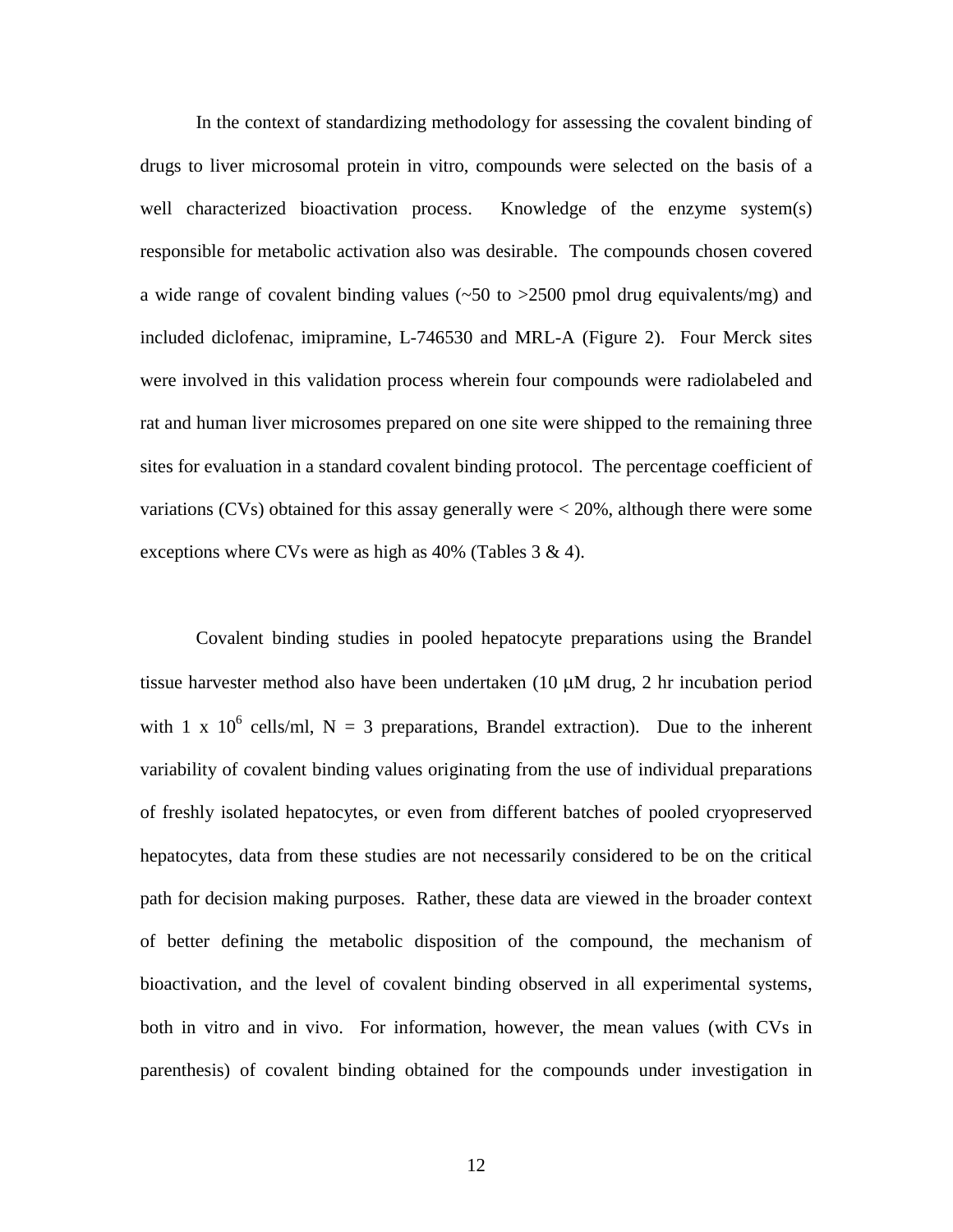pooled (N=5) cryopreserved human hepatocytes were: 6 (17%) pmol drug equivalents/mg for imipramine, 81 (8%) pmol drug equivalents/mg for MRL-A, 31 (24%) pmol drug equivalents/mg for diclofenac, and  $\sim$ 359 (15%) pmol drug equivalents/mg for L-746530.

Studies performed in vivo also have been standardized. Rats were dosed orally at 20 mg/kg and animals exsanguinated at 2, 6 and 24 hr (N=3 animals per time point), their livers removed, and the samples stored frozen until analysis. This in vivo assay may, in addition, be performed at a lower dose of 2 mg/kg to evaluate the impact of dose on the extent of metabolic activation. For guidance, approximately 20  $\mu$ Ci of <sup>14</sup>C labeled compound or 40  $\mu$ Ci of <sup>3</sup>H labeled compound typically is dosed to a 300 g rat. The dose levels of 2 and 20 mg/kg were chosen arbitrarily to reflect a typical "low" and "high" dose. It should be noted that the use of a tritium tracer carries with it the potential to underestimate levels of covalent binding, either through loss by exchange (generation of tritiated water) or through metabolism (a concern which also applies, albeit to a lesser extent, to a <sup>14</sup>C tracer). Metabolism studies usually provide insights into the potential for such tracer loss, and investigators need to be prepared to undertake covalent binding and drug disposition studies with an alternative tracer, should the need arise.

It should be clear also from the foregoing discussion that our approach to assessing metabolic activation makes no effort to scale values of covalent binding determined in vitro (liver microsomes or hepatocytes) to those determined in vivo. Rather, our experiments are designed to highlight the potential for metabolic activation in several metabolic systems so that a structure based resolution of this finding can be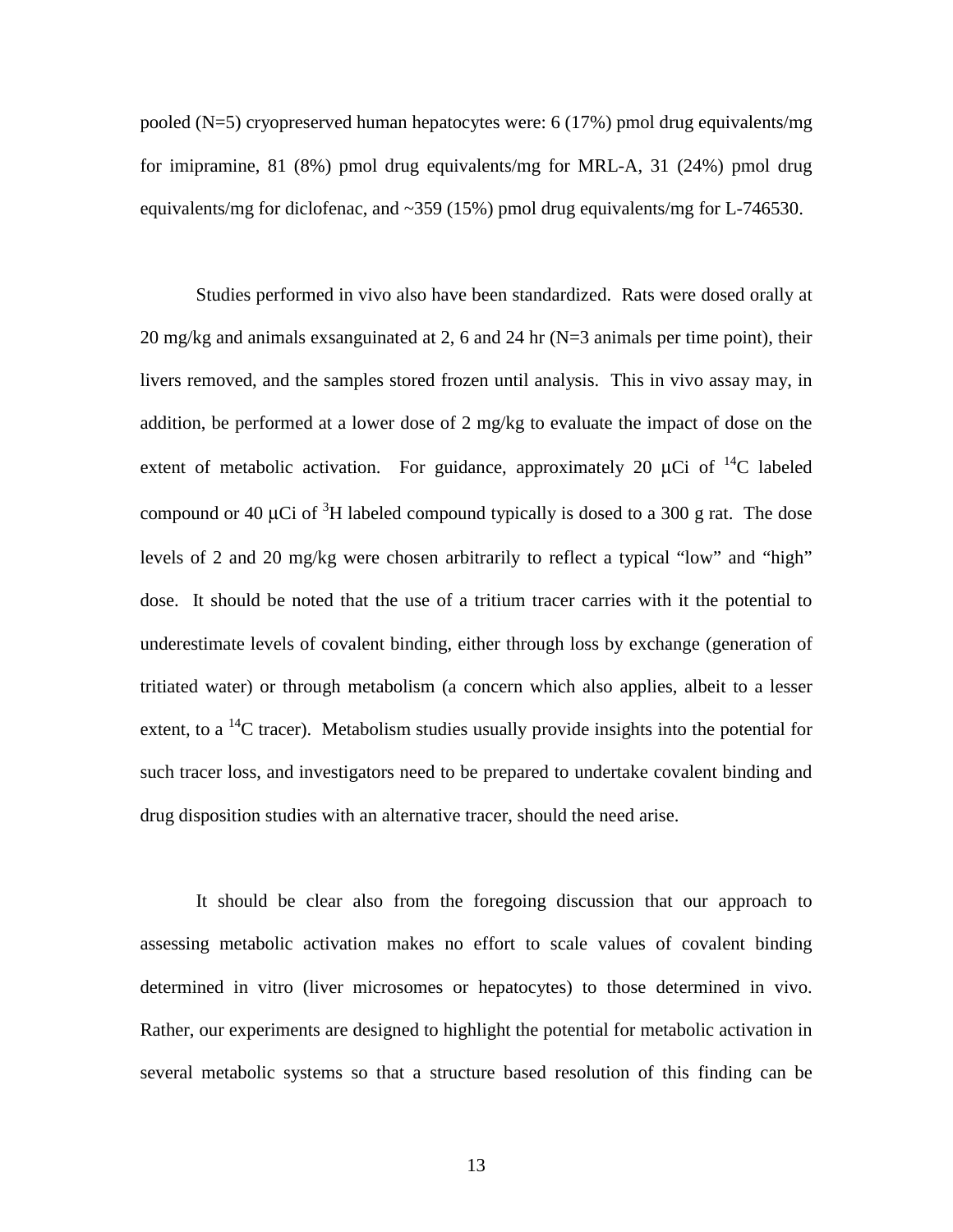instigated. In this regard, our choice of relatively high drug concentrations,  $10 \mu M$  for in vitro and up to 20 mg/kg for in vivo studies, reflect our desire to balance maximizing analytical sensitivity with standardizing protocols.

# **IV Characteristics of Compounds Investigated**

Diclofenac typically is prescribed to patients at 50 mg tid and can undergo both CYP3A4- and CYP2C9-mediated bioactivation processes (*31-33*). Following incubation of 1 mM diclofenac with human liver microsomes, protein adduct formation was reported to be mediated by CYP3A4 (*33*) since the initial product of CYP3A4 catalysis, 5 hydroxydiclofenac, is subject to further oxidation to a reactive *p*-benzoquinoneimine intermediate. In support of this contention, an N-acetylcysteine adduct of 5 hydroxydiclofenac was identified in urine from human subjects dosed with diclofenac (*34*). On the other hand, Tang et al. (*32*) have reported that an isomeric *p*benzoquinoneimine, derived from 4′-hydroxydiclofenac, is formed by CYP2C9 in vitro at more clinically relevant concentrations  $\langle \langle 50 \mu M \rangle$ , whereas the 5-hydroxylation of diclofenac, in agreement with Shen et al. (*33*), becomes a significant pathway in vitro at higher concentrations (> 100 µM). Indeed, CYP2C9 has been shown to mediate the formation of the putative quinoneimine which can be trapped with reduced glutathione to form 4′-hydroxy-3′-(glutathion-S-yl)diclofenac (*32*). Bougie *et al*. (*35*) have also shown that the product of CYP2C9-mediated oxidation and acyl glucuronidation, namely the 4′ hydroxydiclofenac acyl glucuronide metabolite, had an apparent role in diclofenacinduced hemolytic anemia.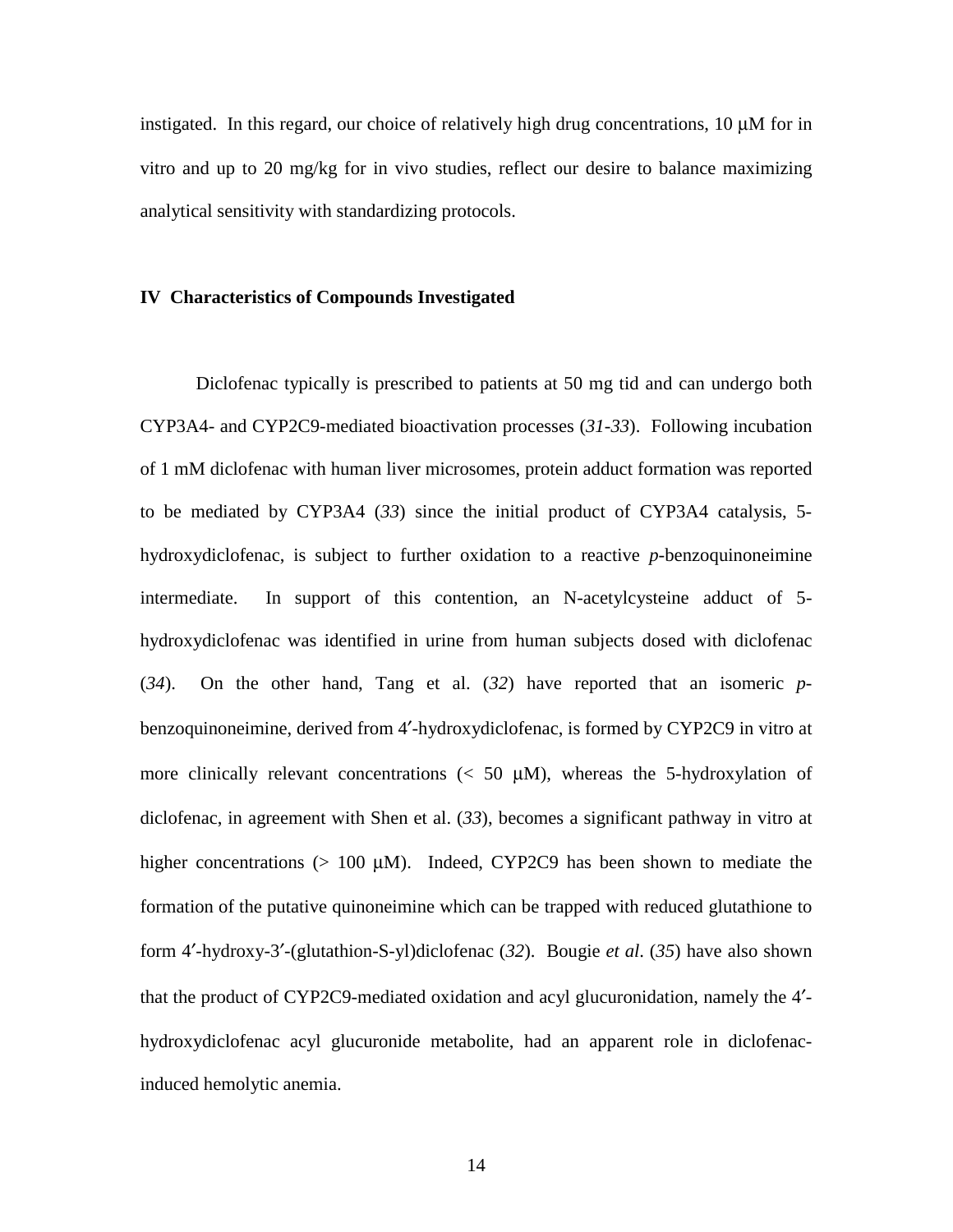Imipramine is used in the dosage range of 75 to 225 mg per day and has been associated with abnormalities in liver function which tend to occur during the second month of treatment (*31, 36, 37*). Imipramine 2-hydroxylation is a major route of metabolic clearance in humans (*31*), and is catalyzed almost exclusively by CYP2D6 (*38*). By analogy with rat (*39*), it is proposed that imipramine undergoes metabolic activation in humans to an arene oxide which covalently modifies proteins.

L-746530 undergoes CYP3A-mediated bioactivation (Section V). Following oxidation on the dioxobicyclo portion of the molecule at the methylene position alpha to the ring oxygen, an aldehyde is formed which can be trapped in vitro using semicarbazide. Alternatively, the aldehyde can form a Schiff base adduct to proteins in vitro resulting in levels of covalent binding of  $\sim$  2 nmol drug equivalents/mg (Tables 3 & 4). The furan moiety of L-746530 also can undergo metabolic activation, as described in Section V for its close structural analog, L-739010.

The levels of covalent binding following incubation of 10 µM diclofenac with rat or human liver microsomes  $\left(\frac{290}{2}\right)$  and  $\left(\frac{57}{2}\right)$  pmol drug equivalents/mg) highlight a quantitative species differences, binding being higher in rat liver microsomes. Had diclofenac been a development candidate under the current Merck paradigm, efforts would have been made to explain this species difference in bioactivation, with the goal of more effectively assessing the potential risk to humans. The covalent binding values obtained for imipramine  $($   $\sim$  460 and  $\sim$  130 pmol drug equivalents/mg in rat and human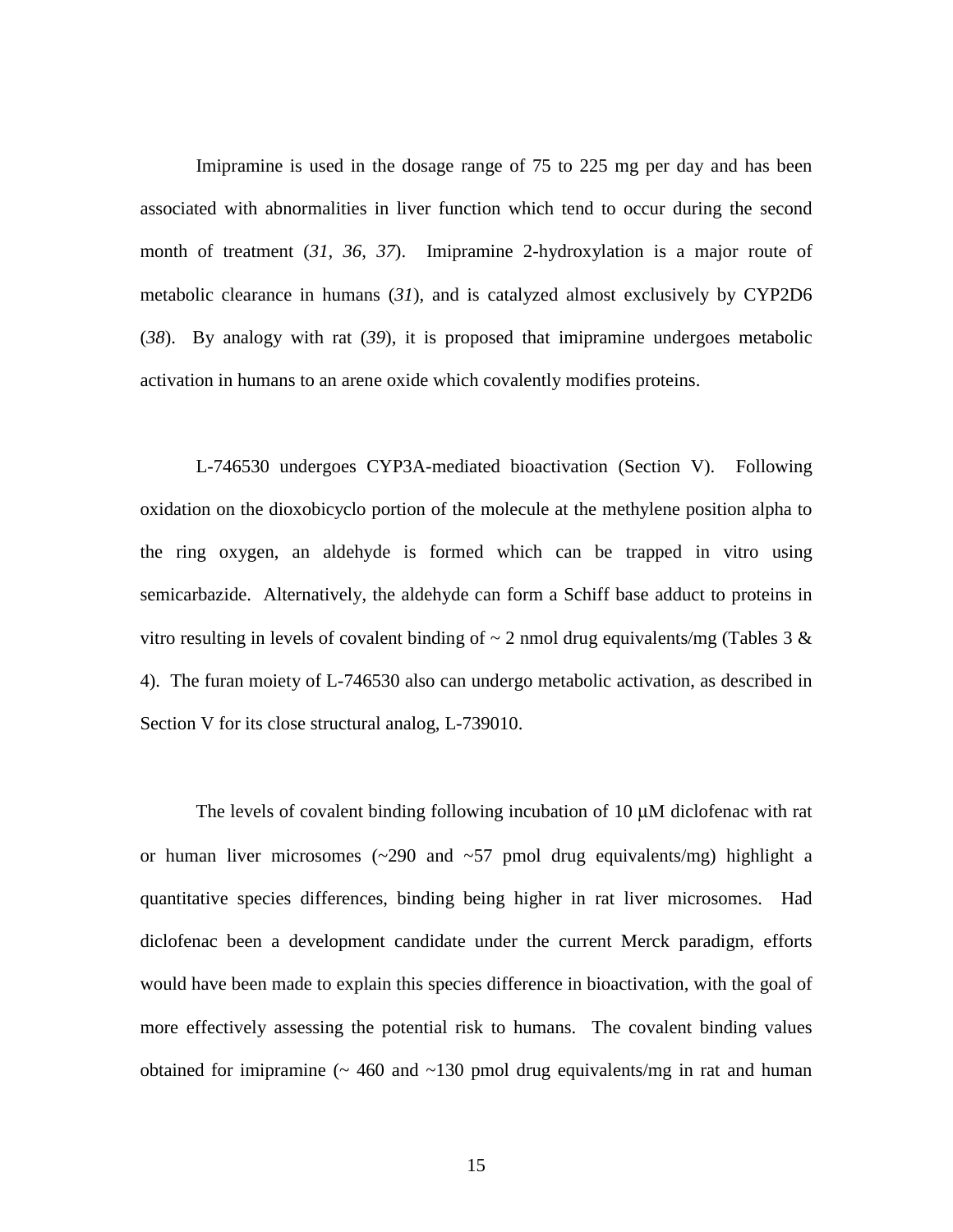liver microsomes) would have warranted a similar discussion. The values for covalent binding of L-746530 and MRL-A  $(> 1500$  pmol drug equivalents/mg) are sufficiently high that it is unlikely that these compounds would be advanced today as drug candidates.

### **V. Biomarkers of Metabolic Activation**

In some instances, reactive intermediates can form adducts with small molecule trapping agents. Characterization of these adducts using LC-MS/MS and NMR techniques can provide indirect information on the structure of the reactive species from which they are derived, thereby defining a potential bioactivation mechanism and hence a rationale on which to base a chemical intervention strategy. The use of trapping agents also provides a means by which a relatively large number of compounds can be evaluated rapidly, thereby allowing prioritization of compounds for radiolabeling prior to classical determination of covalent binding. A caveat to using a trapping agent is that there probably is no single small molecule which can serve as a universal surrogate for a complex protein macromolecule; nevertheless, several traps have found widespread utility and are discussed below. Also, certain reactive metabolites are so reactive that they are presumed to be unable to escape from their site of formation, or react rapidly with water of the medium, and therefore are not efficiently trapped. Products of hydrolysis can, however, yield information about their precursor reactive intermediates. A good example is the trifluoroacetic acid metabolite of halothane which is excreted in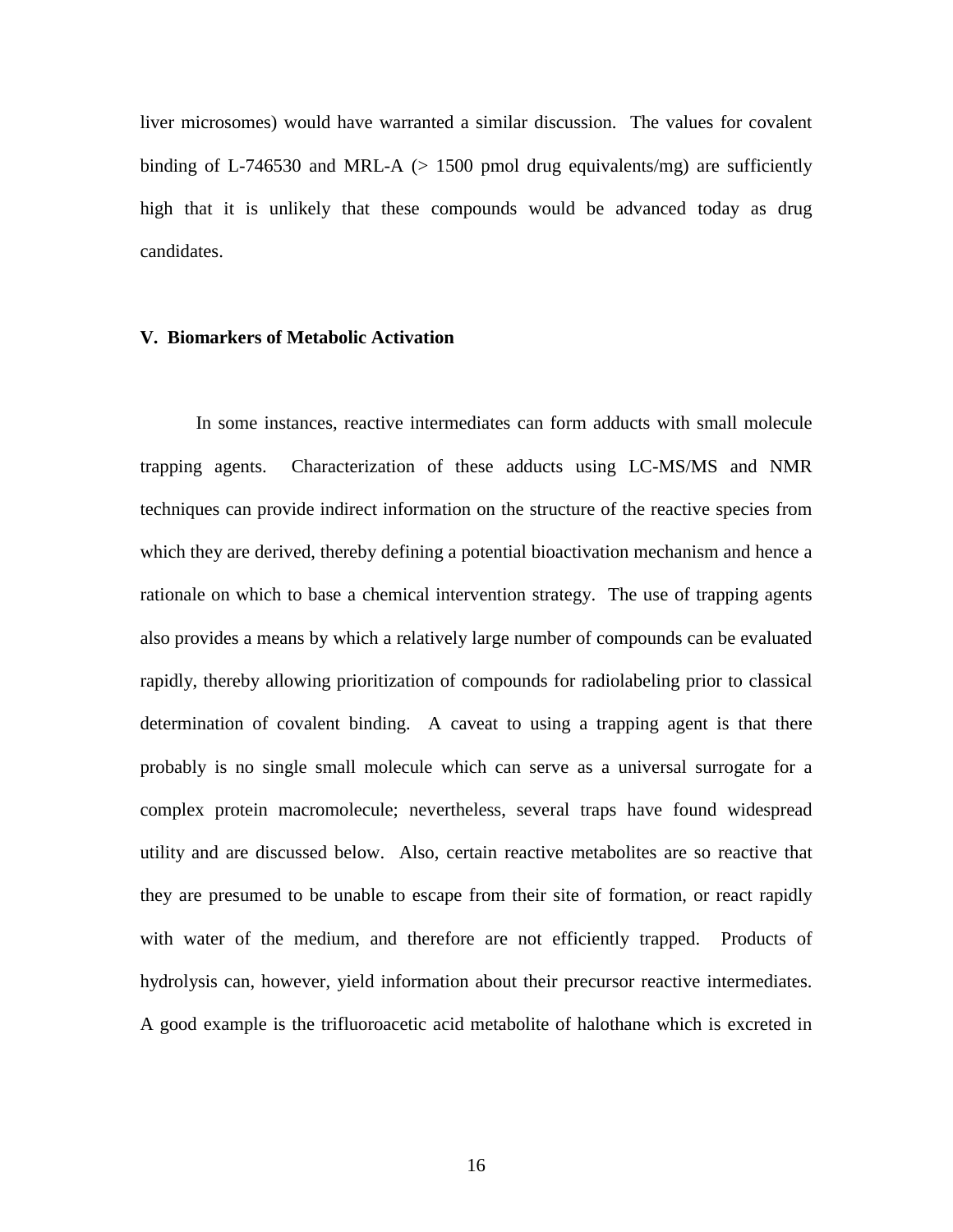the urine of patients receiving this agent and is formed, in part, by the hydrolysis of the reactive trifluoroacyl halide intermediate (*31*).

# **A. Glutathione**

Reduced glutathione (GSH), an abundant physiological nucleophile by virtue of its cysteine sulfhydryl group, captures reactive xenobiotic metabolites to form *S*substituted adducts. Once GSH stores are depleted, however, cellular proteins may be adducted, and it is believed that in certain cases cellular function is compromised and organ toxicity can ensue (*40*). Hence, GSH serves as a natural trapping agent for chemically reactive metabolites and has been used extensively in vitro to study a broad range of reactive intermediates including quinoneimines (acetaminophen), nitrenium ions (clozapine), arene oxides (carbamazepine), quinones (estrogens), imine methides (3 methylindole), and Michael acceptors (valproic acid metabolites), for which references are provided in Table 5.

Typically, in vitro experiments are conducted at 0.2 - 5 mM GSH concentration. Glutathione adducts can be analyzed by LC-MS/MS using either the full scan mode to search for anticipated conjugates, or by constant neutral loss scanning for 129 Da (γglutamyl moiety) to detect all GSH-related species (Figure 3). However, it should be recognized that some GSH adducts are not stable and are subject to chemical degradation/rearrangement or enzymatic degradation (e.g., catalyzed by γglutamyltranspeptidase; SectionVI A), thereby escaping detection. In certain cases, *N*-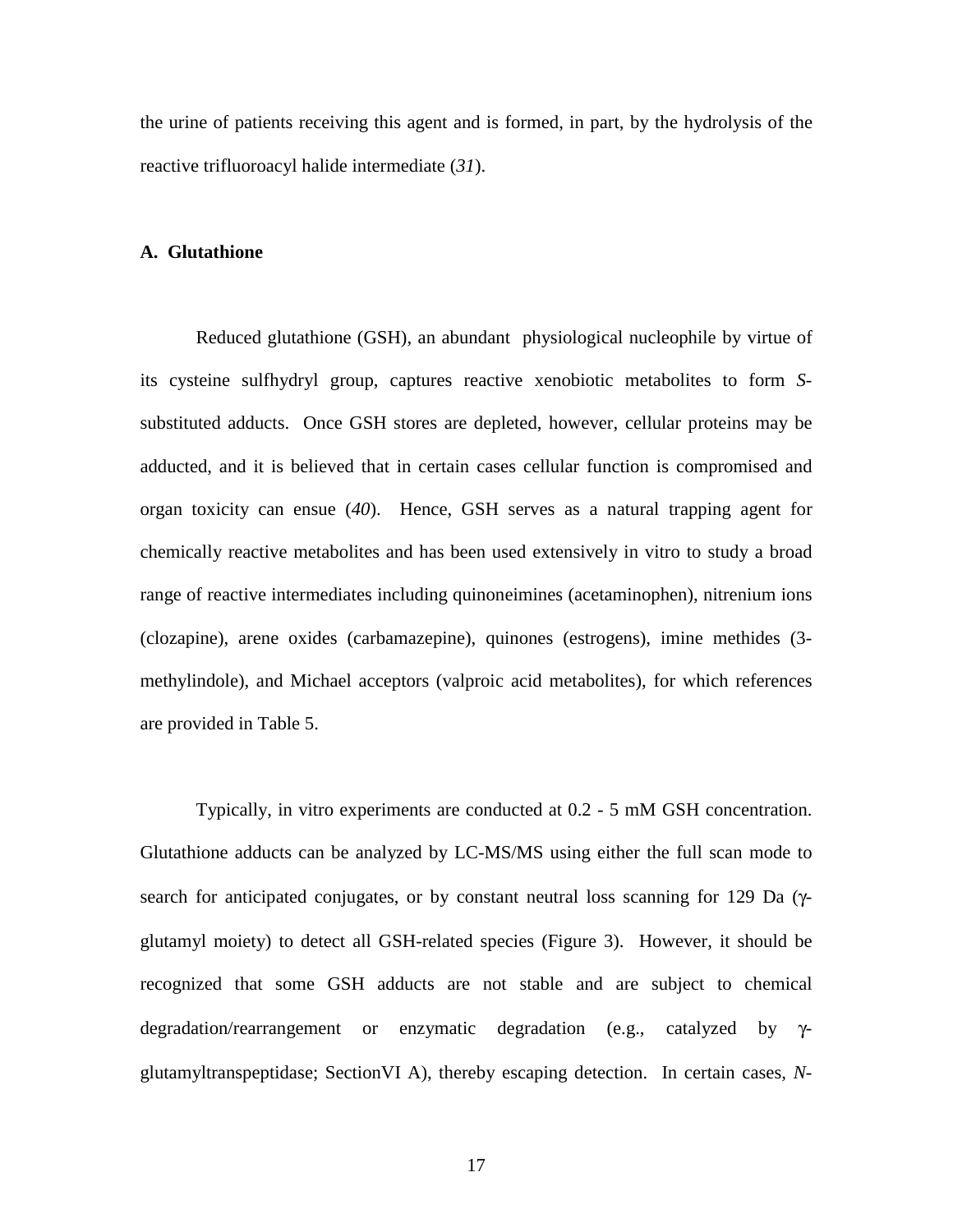acetyl cysteine (NAC) can be used in place of GSH as a nucleophilic trap, although this agent may be less efficient than GSH if the conjugation reaction in question is catalyzed (even in part) by glutathione-S-transferase enzymes.

# **B. Potassium Cyanide**

The cyanide anion (CN<sup>-</sup>) is a "hard" nucleophile that can be used to trap certain electrophilic drug metabolites. An example is presented in Figure 4, in which 1 mM KCN (a mixture of CN and  $^{13}C^{15}N$  at 1:1 ratio) was used as the trapping agent. The detection of cyano adducts by LC-MS was greatly facilitated by the presence of prominent isotopic "doublets" that differed in mass by 2 Da (mono-adducts) or 4 Da (bisadducts); further, the MS/MS spectra of these adducts were characterized by a neutral loss of 27/29 Da (HCN/ $H^{13}C^{15}N$ ). This technique has its origins in the work of Gorrod and co-workers (*26, 27*), and has been highlighted recently in a comprehensive review of bioactivation reactions of nitrogen-containing xenobiotics (*41*).

#### **C. Methoxylamine and Semicarbazide**

Both methoxylamine and semicarbazide can form a Schiff base with aldehydes, a process mimicking reactions between aldehyde metabolites with lysine residues on proteins. Typical conditions require the addition of 5 mM of either trapping agent to the incubation mixture followed by LC-MS/MS analysis. This approach was taken for both L-739010 and L-746530 (*42, 43*) and is presented in Figure 5.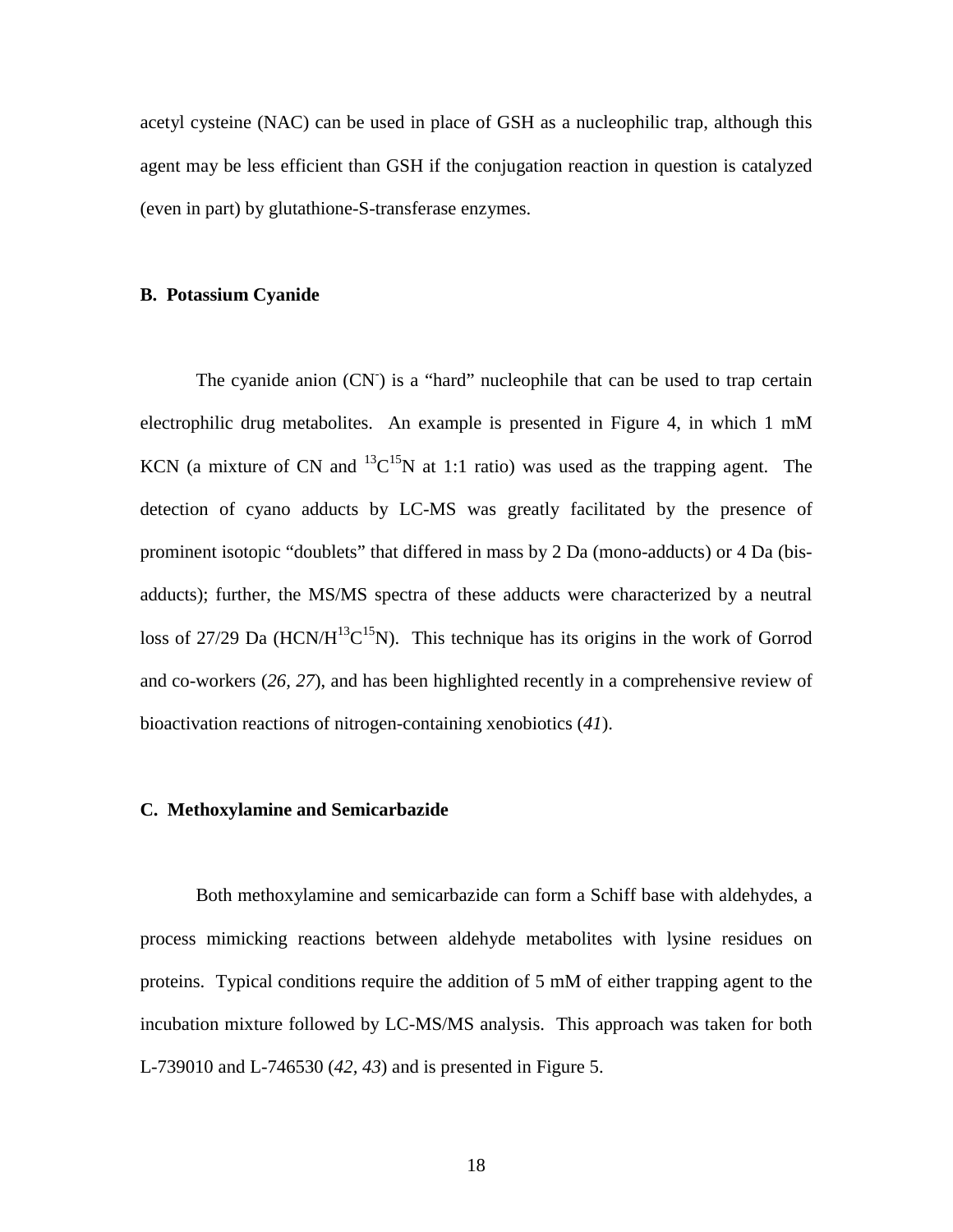#### **VI. Bioactivation - 'Structure Alerts' Past and Present**

Over the last few decades, considerable literature has accumulated on the subject of chemical induced toxicity, a representative selection of which is summarized in Table 5. The chemicals listed share the common feature of being able to form a reactive intermediate capable of alkylating proteins. Table 5 also contains two recent examples from Merck Research Laboratories (L-754394 and L-739010) where metabolic activation issues were identified and simple modifications made to the parent structures to produce drug candidates with markedly reduced bioactivation potential.

# **A. Piperazine Bioactivation**

MRL-A, a 3-acyl-N<sup>1</sup>-methylpiperazine derivative (Figure 6), was found to undergo CYP3A4-mediated piperazine bioactivation (*44*). A mechanism for this process was proposed whereby formation of the end-product metabolites M1 and M2 involved a six electron oxidation of the piperazine ring, attack by GSH, and hydrolysis of the glutamic acid residue to afford a cysteinylglycine conjugate of the piperazinone. Attack (aminolysis) by the cysteinyl amine moiety resulted in opening of the piperazinone ring leading to a thiazolidine thioaminal intermediate which, in turn, underwent ring closure to the imidazoline products observed. The structures of adducts M1 and M2, elucidated by <sup>1</sup>H-NMR and high resolution mass spectrometry, were consistent with this sequence of events. In keeping with the proposed mechanism, it was found that while MRL-A alkylated proteins extensively, simple alkyl substitutions (methyl, isopropyl) alpha to the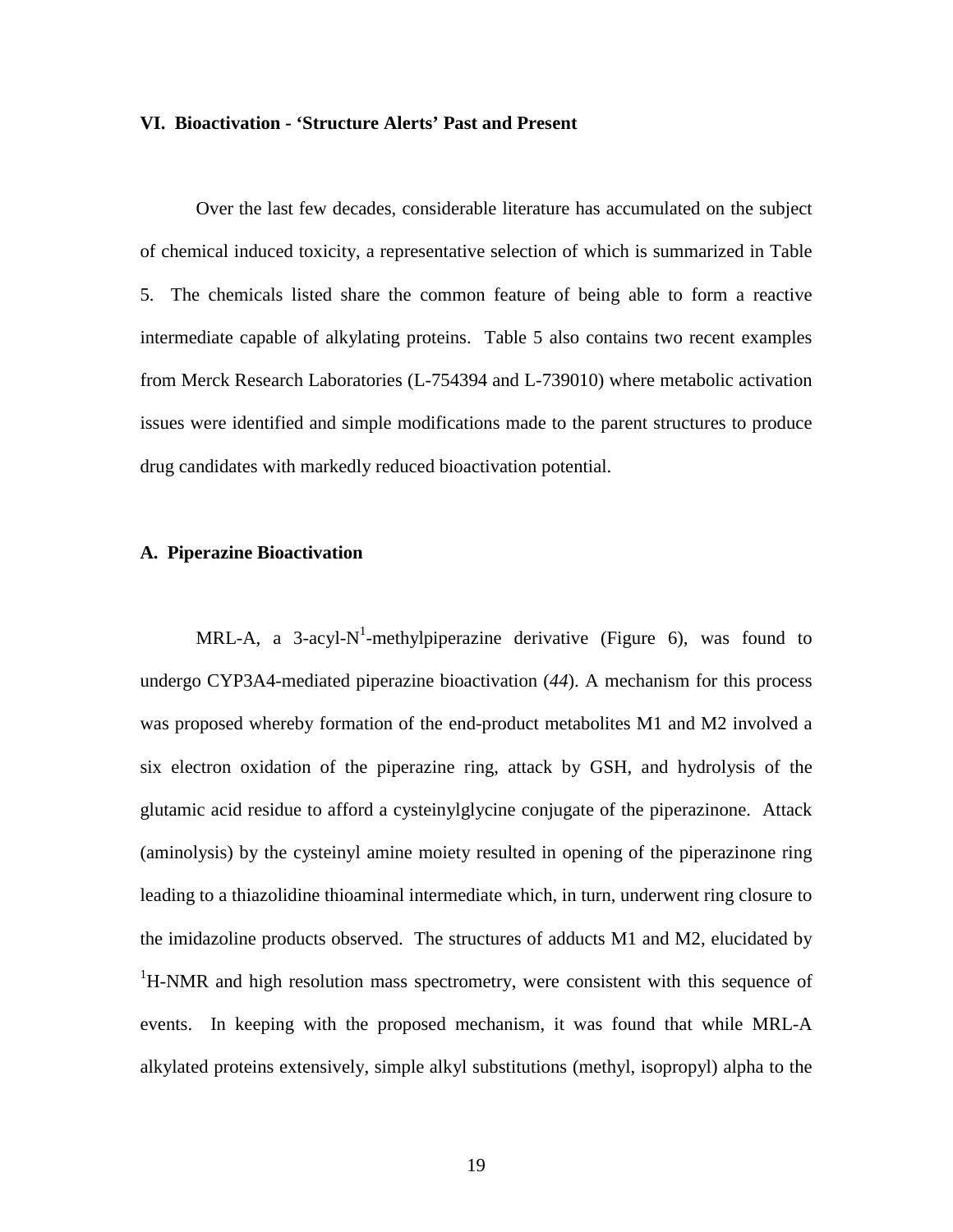$N<sup>1</sup>$ -methyl functionality afforded derivatives which did not undergo metabolic activation and therefore were more attractive as drug candidates.

#### **B. Pyrazinone Bioactivation**

When a substituted pyrazinone derivative (MRL-B, Figure 7) was incubated with liver microsomal preparations from rats and humans fortified with GSH, two isomeric GSH conjugates (GSH-1 and GSH-2) were detected using LC-MS/MS (*45*). The benzylic alcohol, resulting from hydroxylation of MRL-B at the 6-methyl position, also was observed. The proposed origins of GSH-1 and GSH-2 pointed to two distinct, cytochrome P-450-mediated metabolic activation processes. Thus, it was proposed that MRL-B had undergone a two-electron oxidation, either directly or *via* dehydration of the hydroxymethyl metabolite, to generate an electrophilic imine-methide. Capture of this intermediate by GSH afforded adduct GSH-1. In the competing activation process, it was proposed that oxidative attack of the pyrazinone ring generated an unstable epoxide intermediate, which was attacked regiospecifically by GSH to afford a cyclic carbinolamide. Tautomeric ring-opening of the latter species to the acyclic methyl ketone, followed by *syn/anti* isomerization of this substituted amidine, would lead to the formation of a new ring system which, following elimination of the elements of water, would generate the stable imidazole derivative, GSH-2. Subsequent studies performed in the rat in vivo using radiolabeled MRL-B indicated that this compound gave rise to appreciable levels of covalent adducts to plasma and liver proteins. However, replacement of the 6-methyl group by chlorine, which prevented formation of the imine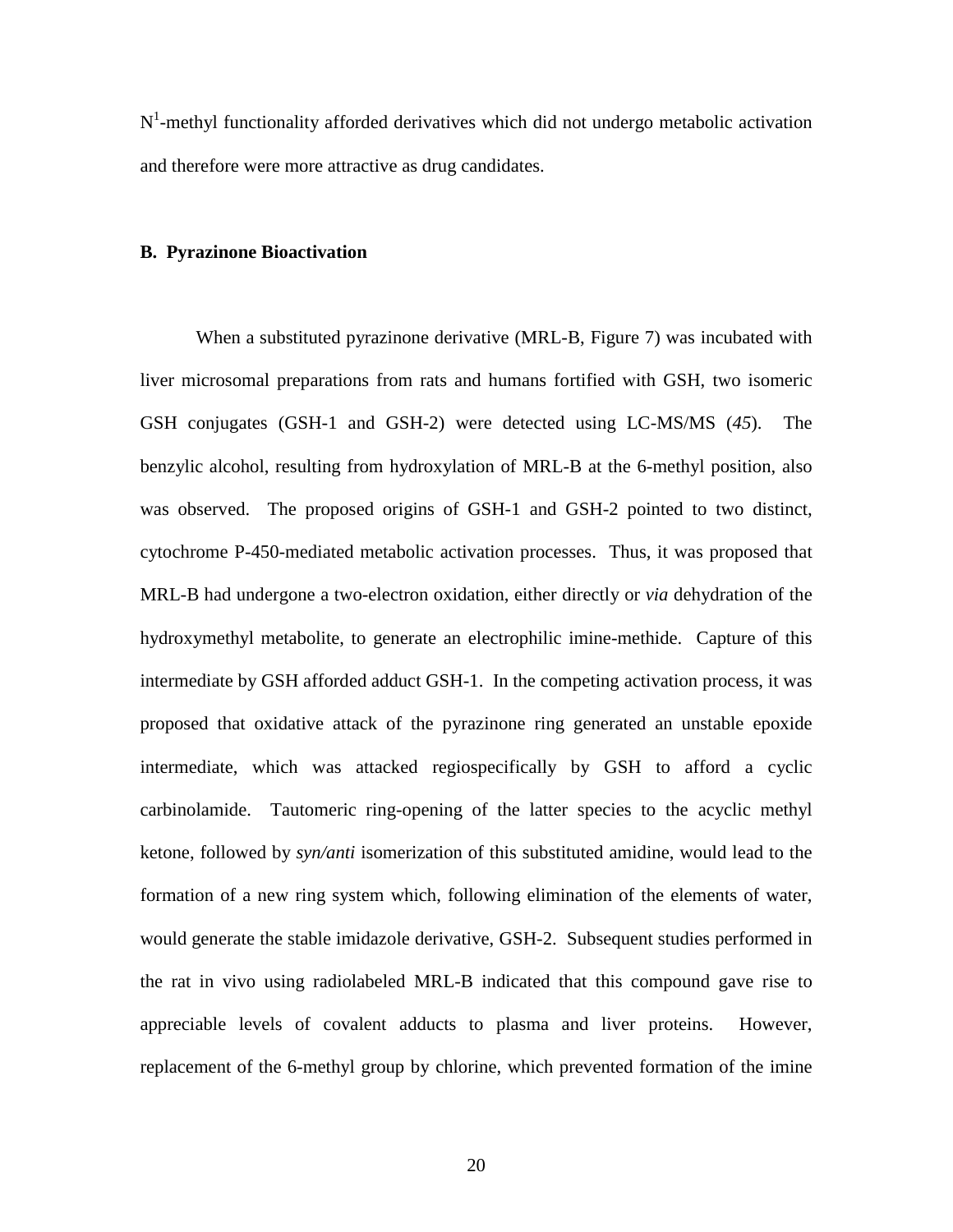methide intermediate and rendered this heterocycle less susceptible to epoxidation, led to an analog whose potential for reactive metabolite formation and protein alkylation was greatly diminished.

# **C. Bioactivation of a Series of Aryloxy Derivatives**

In one of our drug discovery programs at Merck, sites of metabolic activation within a new structural series were identified rapidly using online LC-MS<sup>n</sup> on an ion trap mass spectrometer (*46*). Following incubation of MRL-C (Table 6) with rat or human liver microsomes, reactive intermediates were trapped as their corresponding glutathione conjugates. Mass spectral characterization of these conjugates allowed potential sites and mechanisms of bioactivation for MRL-C to be proposed. These studies, coupled to informed structural modification of the series to block sites susceptible to metabolic activation, resulted in a significant reduction in the propensity of this compound class to label liver microsomal proteins in vitro (Table 6).

One strategy to reduce metabolic activation of MRL-C was to explore aromatic fluorine substitution as a means of blocking sites of oxidative metabolism, the aim being to take advantage of the electron-withdrawing effects of fluorine to reduce the  $\pi$ -electron density of the aromatic ring and hence render this moiety less susceptible to cytochrome P-450 catalyzed metabolism (*47, 48*). In addition, the carbon-fluorine bond is stronger than the corresponding carbon-hydrogen bond, and thus is less prone to oxidative cleavage. Unfortunately, fluorinated derivatives such as MRL-D (Table 6) all underwent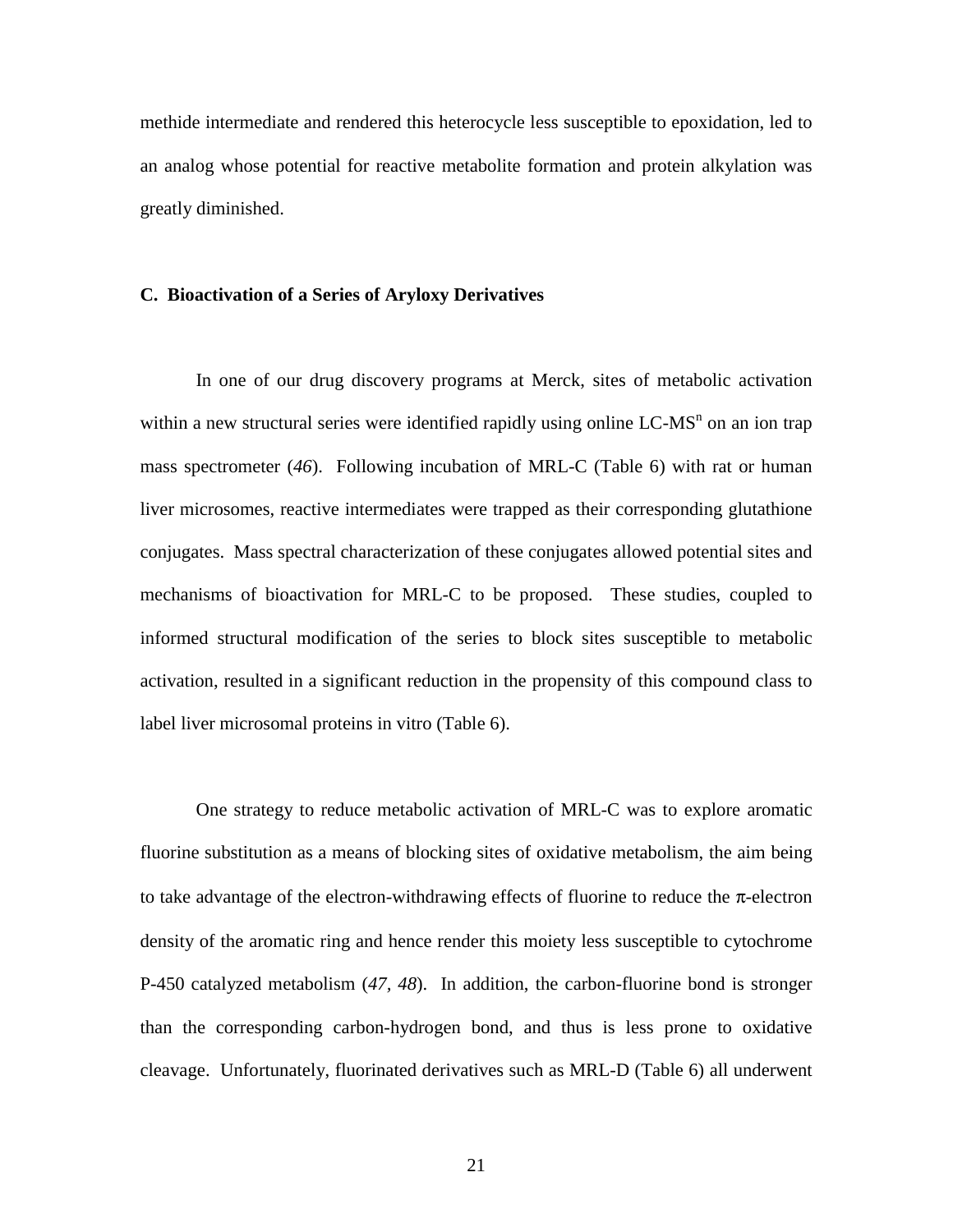extensive metabolic activation that was accompanied by oxidative dehalogenation and formation of GSH adducts. Therefore, an alternative strategy was pursued whereby a pyridine ring was incorporated as an isosteric replacement for the phenyl ring; this modification resulted in reduced levels of metabolic activation of MRL-E. Despite this improvement, MRL-E remained sub-optimal and provided levels of covalent binding well in excess of the target threshold value of 50 pmol drug equivalents/mg. Further improvements were made via chlorination (MRL-F) or trifluoromethylation (MRL-G) of the pyridine, the latter substitution resulting in a compound which failed to produce GSH adducts in either rat or human liver microsomal incubations. Furthermore, the levels of covalent binding to liver microsomal protein determined for MRL-G were significantly lower than those obtained in any other members of the series (Table 6). Further structural refinements in other parts of the molecule (data not shown) provided levels of covalent binding which were <50 pmol drug equivalents/mg in both rat and human liver microsomal preparations, while retaining desirable pharmacokinetic and pharmacodynamic characteristics.

# **VII. Concluding remarks**

Despite 70 years of research, it is still not possible to accurately predict the potential for toxicity of a compound which has been shown to undergo metabolic activation. However, considerable advances have been made in the areas of analytical methodology (mass spectrometry and NMR spectroscopy) and labeled compound synthesis. As a result, it has become easier to identify reactive intermediates, by using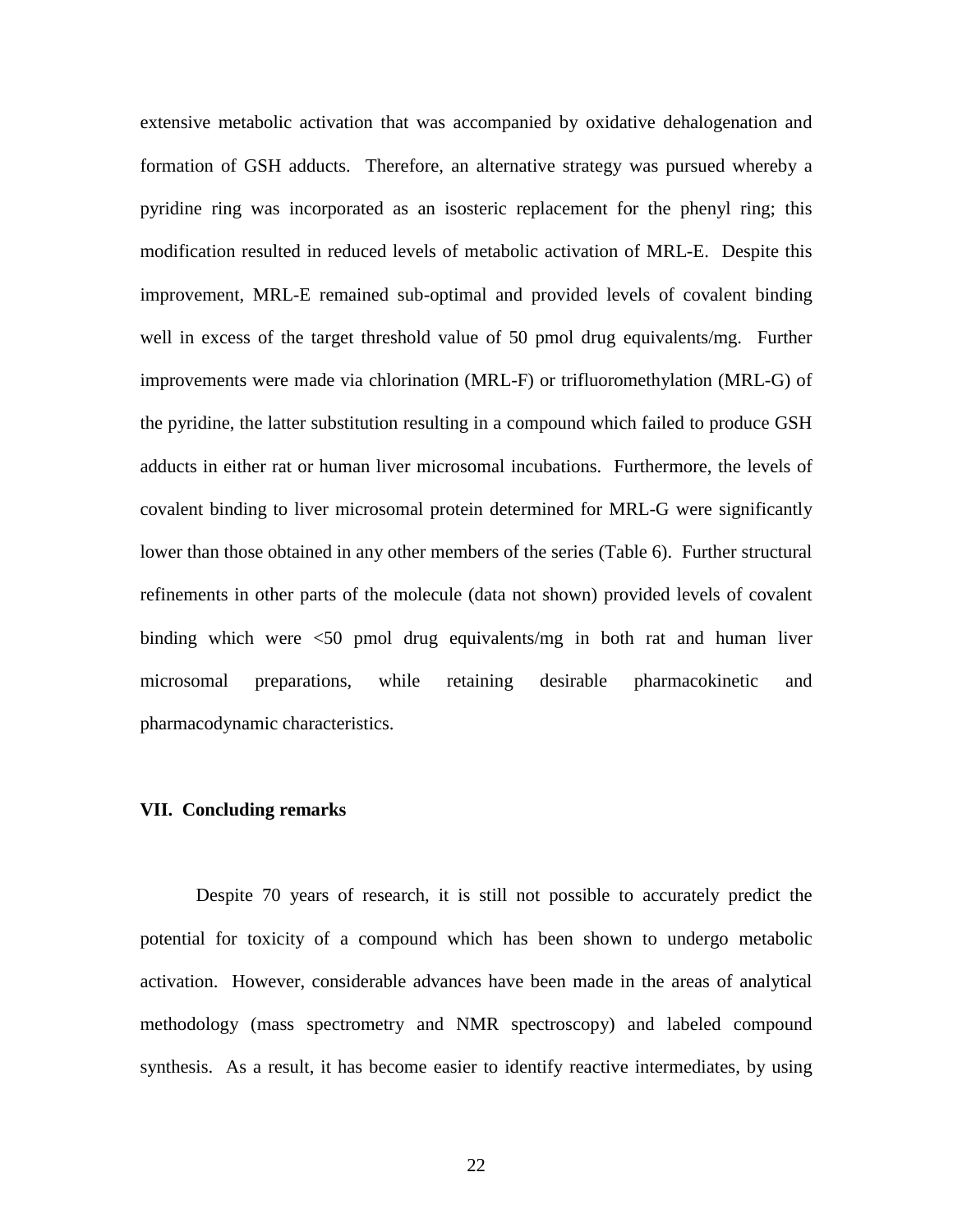either small molecule trapping agents or by undertaking covalent binding studies using radiolabeled compounds, and these approaches have now become a routine part of candidate drug evaluation at Merck Research Laboratories. Importantly, these investigations are undertaken at an early stage, during the discovery phase, when a mechanistic understanding of a bioactivation problem enables Medicinal Chemistry to provide a structure-based solution. Clearly there is a need to standardize methods for evaluating the potential for a drug candidate to under-go bioactivation in order to ensure consistency of data and uniformity in the decision making process. Future advances in the areas of immunology, genetics and proteomics may well provide a more coherent relationship between the characteristics of a drug-protein adduct and a toxicity outcome. Indeed, an important problem to address in the field of toxicology has been the characterization of protein targets of reactive electrophiles; in this regard, the work of Badghisi and Liebler offers new LC-MS/MS / bioinformatic based approaches to mapping protein modifications at the level of amino acid sequence and should prove of value in such studies (*49*). Our current practice of stabilizing drug candidates against metabolic activation hopefully will contribute to bringing equally effective, but safer drugs to market.

# **Acknowledgments**

The authors would like to thank Dr. Maria Beconi, Mr. Stephen Day, Ms. Ann Mao, Ms. Rebecca White, and Dr. Timothy Schulz-Utermohl for their contributions to the global covalent binding assay development and validation project at Merck Research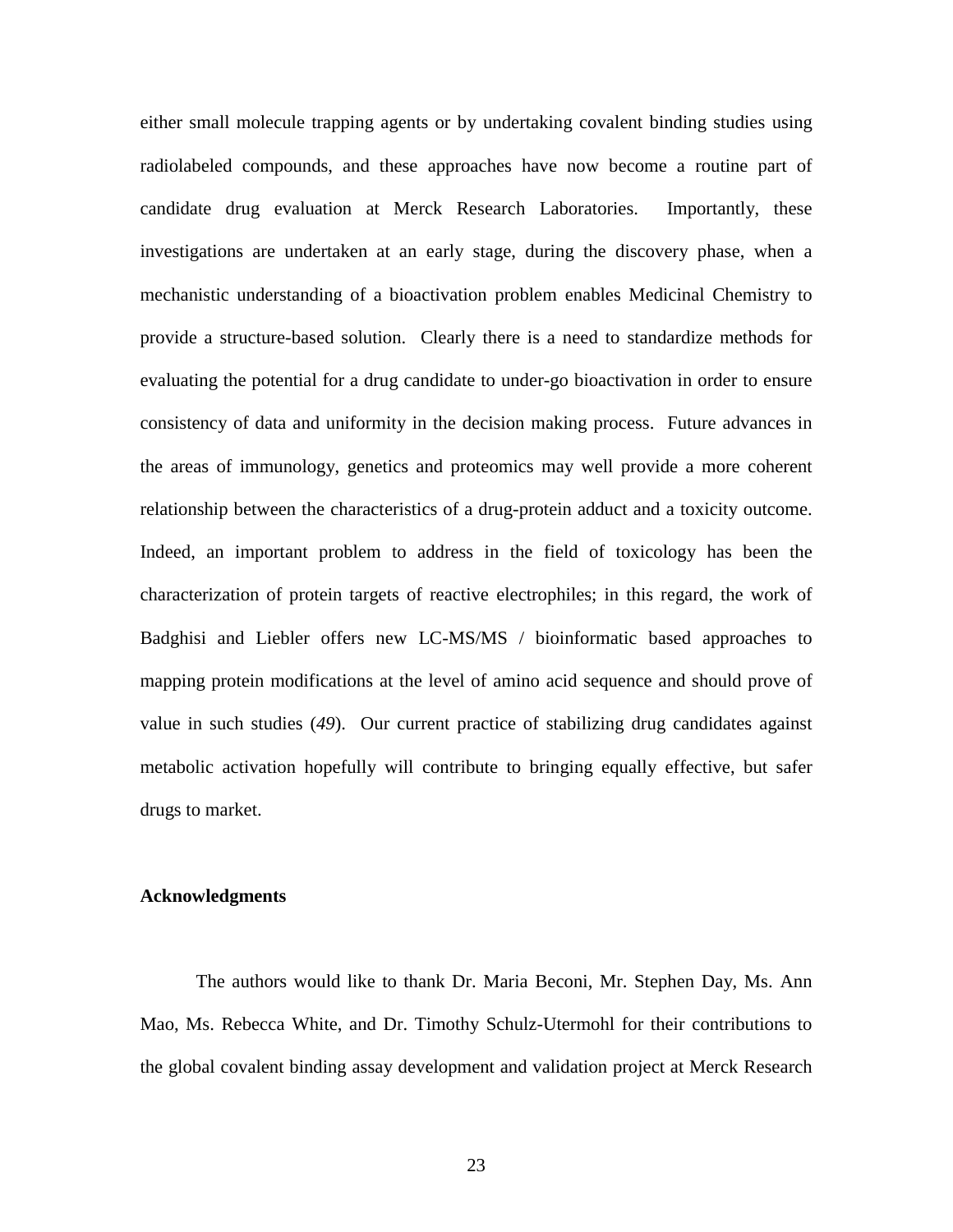Laboratories. Our thanks go also to Drs. Ronald Franklin, Ralph Stearns, Wei Tang, Sanjeev Kumar, and Mr. Randy Miller, for valuable discussions during the preparation of this manuscript. For the preparation of radiolabeled compounds our thanks go to Drs. David Melillo, Dennis Dean, Matthew Braun, Frank Tang, Chad Elmore, Eric Soli, Allen Jones, Daniel Dubé and Mr. Wensheng Liu.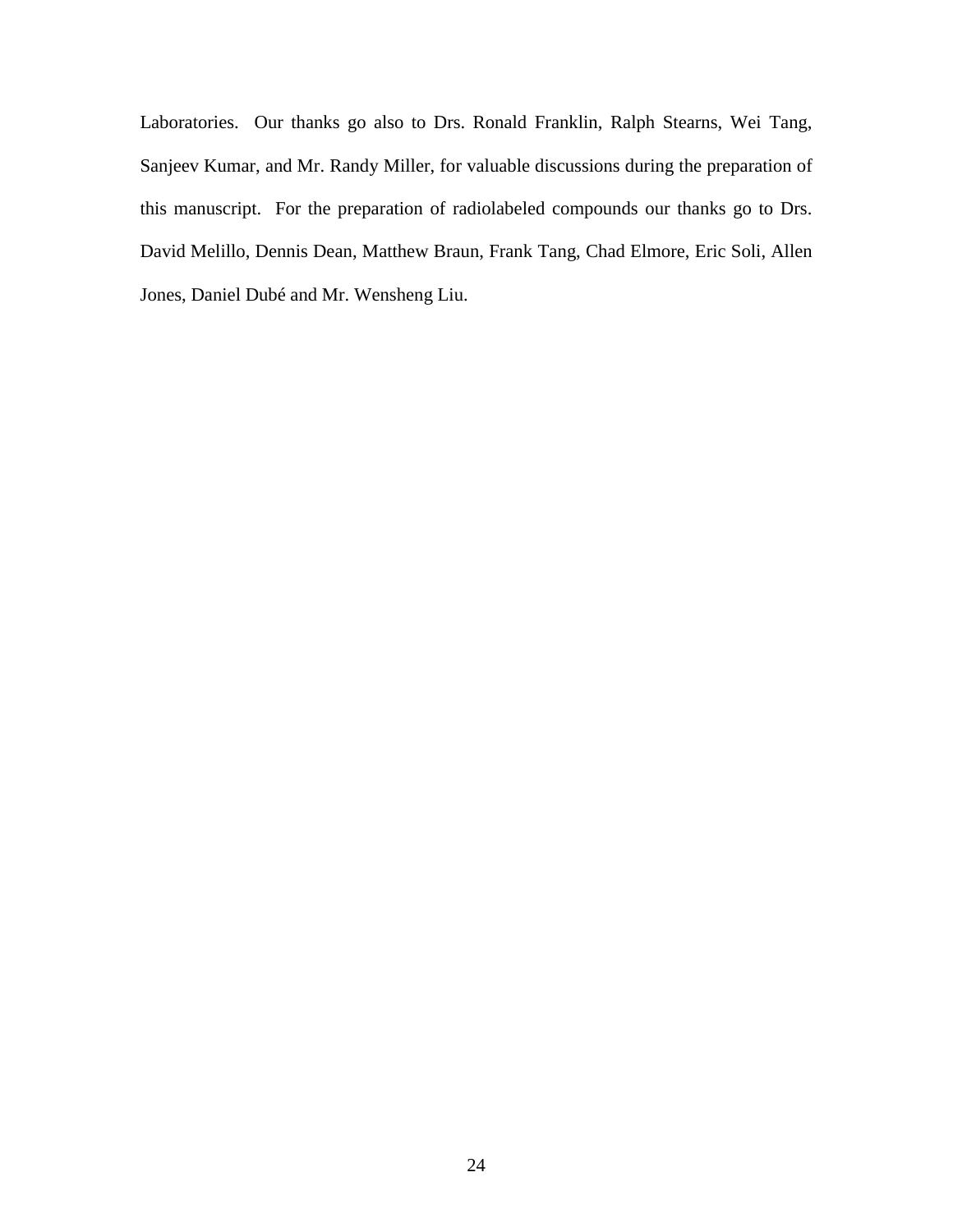# **References**

- (1) Fieser, L. F. (1938) Carcinogenic activity, structure, and chemical reactivity of polynuclear aromatic hydrocarbons. *Am. J. Cancer* **34**, 37-124.
- (2) Miller, E. C., and Miller, J. A. (1947) The presence and significance of bound aminoazo dyes in the livers of rats fed p-dimethylaminoazobenzene. *Cancer Research* **7**, 468-480.
- (3) Miller, E. C., and Miller, J. A. (1952) In vivo combinations between carcinogens and tissue constituents and their possible role in carcinogenesis. *Cancer Research* **12**, 547-556.
- (4) Brodie, B. B., Reid, W. D., Cho, A. K., Sipes, G., Krishna, G., and Gillette, J. R. (1971) Possible mechanism of liver necrosis caused by aromatic organic compounds *Proc. Natl. Acad. Sci. (USA) 68,* 160-164.
- (5) Gillette, J. R., Mitchell, J. R., and Brodie, B. B. (1974) Biochemical mechanisms of drug toxicity. *Annu. Rev. Pharmacol., 14***,** 271-288.
- (6) Boyd, M.R., and Burka, L.T. (1978) In vivo studies on the relationship between target organ alkylation and the pulmonary toxicity of a chemically reactive metabolite of 4-ipomeanol. *J. Pharmacol. Exp. Ther*. **207**, 687-697.
- (7) Boyd, M.R., Burka, L.T., and Wilson, B.J. (1975) Distribution, excretion, and binding of radioactivity in the rat after intraperitoneal administration of the lungtoxin furan, 4-ipomeanol. *Toxicol. Appl. Pharmacol*. **32**, 147-157.
- (8) Boyd, M.R., Sasame, H.A., and Franklin, R B. (1980) Comparison of ratios of covalent binding to total metabolism of the pulmonary toxin, 4-ipomeanol, in vitro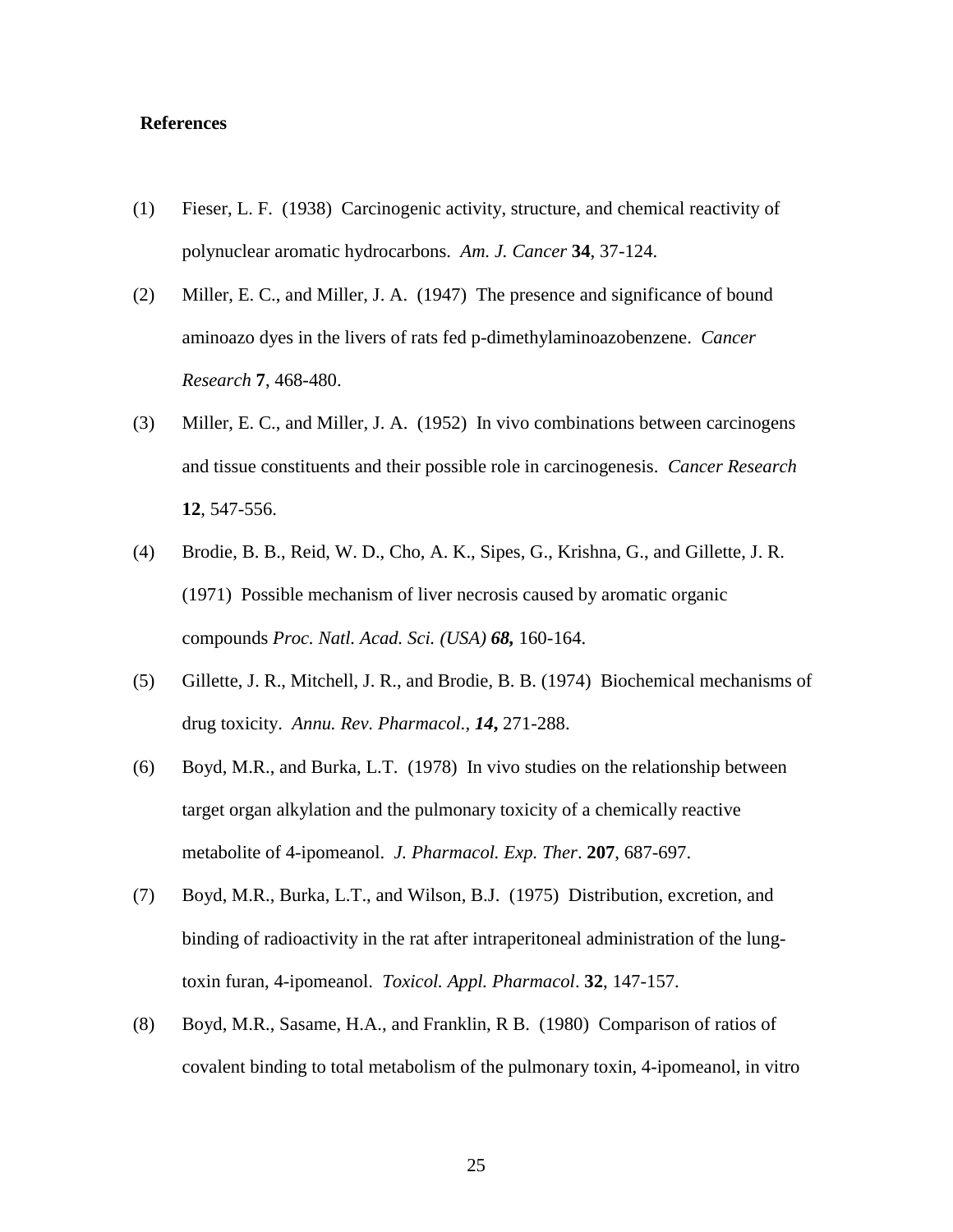in pulmonary and hepatic microsomes, and the effects of pretreatments with phenobarbital or 3-methylcholanthrene. *Biochem. Biophys. Res. Commun*. **93**, 1167-72.

- (9) Hinson, J. A., Pumford, N. R., and Roberts, D. W. (1995) Mechanisms of acetaminophen toxicity: immunochemical detection of drug-protein adducts. *Drug Metab. Reviews*. **27**, 73-92.
- (10) Satoh, H., Fukuda, Y., Anderson, D. K., Ferrans, V. J., Gillette. J. R., and Pohl, L. R. (1985) Immunological studies on the mechanism of halothane-induced hepatotoxicity: Immunohistochemical evidence of trifluoroacetylated hepatocytes. *J. Pharmacol. Exp. Ther.* **233**, 857-862.
- (11) Uetrecht, J. P., Zahid, N., and Whitefield, D. (1994) Metabolism of vesnarinone by activated neutrophils: implications for vesnarinone-induced agranulocytosis. *J. Pharmacol. Exp. Ther.* **270**, 865-872.
- (12) Snodgrass, W. R., Potter, W. Z., Timbrell, D. J., and Mitchell, J. R. (1975) Possible mechanisms of isoniazid-related hepatic injury. *Clin. Res*. **22**, 323A.
- (13) Mitchell, J. R., Nelson, S. D., Snodgrass, and W. R., Timbrell, J. A. (1977) Metabolic activation of hydrazines to highly reactive hepatotoxic intermediates. In *Biological Reactive Intermediates,* pp. 271-277, Ed. Jollow, D., Kocsis, J., and Snyder, R., Plenum Press, New York.
- (14) Mitchell, J. R., Nelson, W. L., Potter, W. Z., Sasame, H. A., and Jollow, D. J. (1976) Metabolic activation of furosemide to a chemically reactive, hepatotoxic metabolite. *J. Pharmacol. Exp. Ther*. **199**, 41-52.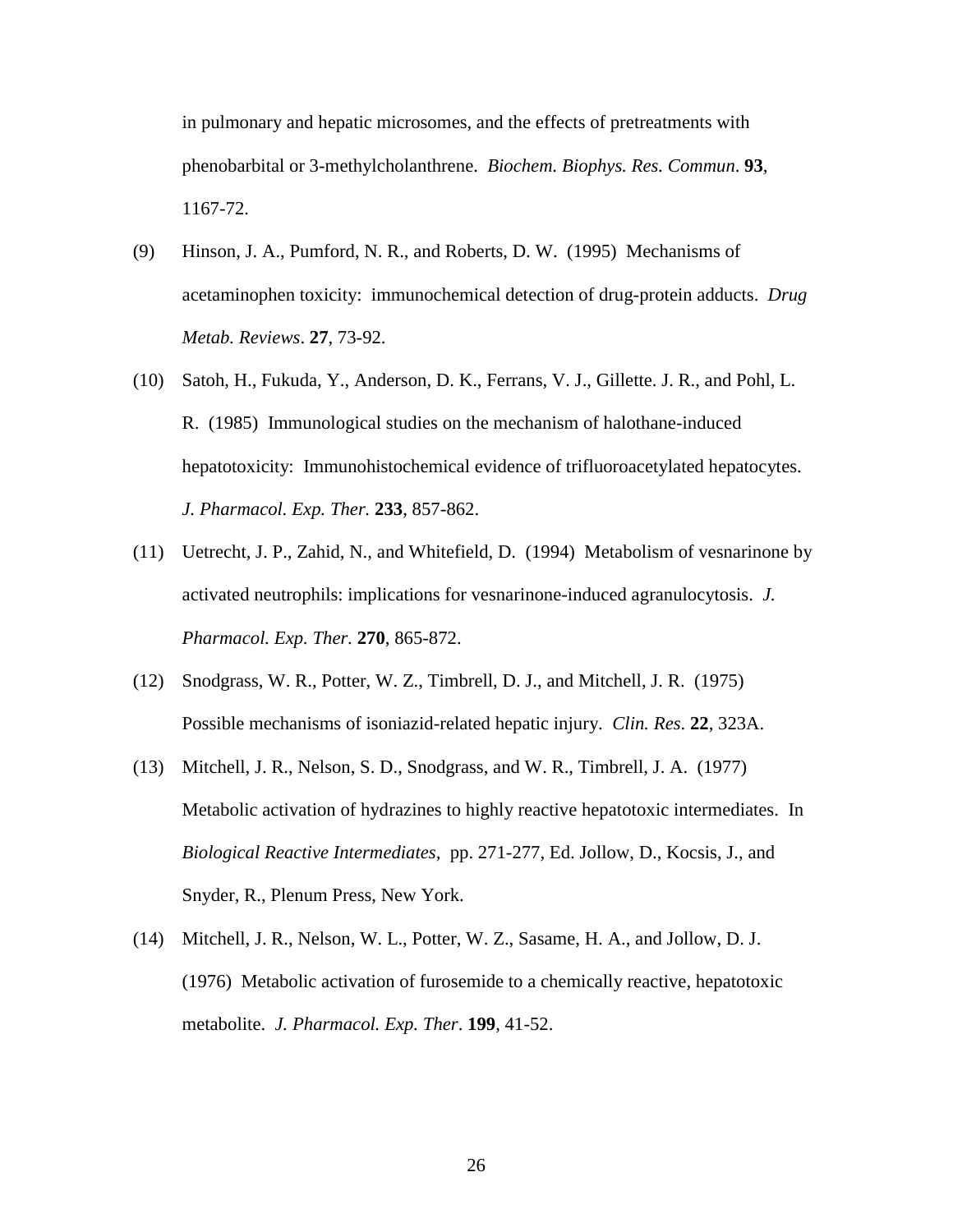- (15) Gardner, I., Leeder, J. S., Chin, T., Zahid, N., and Uetrecht, J. P. (1998) A comparison of the covalent binding of clozapine and olanzapine to human neutrophils in vitro and in vivo*. Mol. Pharmacol.* **53**, 999-1008.
- (16) Williams, D. P., Pirmohamed, M., Naisbitt, D. J., Maggs, J. L., and Park, B. K. (1997) Neutrophil cytotoxicity of the chemically reactive metabolite(s) of clozapine: possible role in agranulocytosis. *J. Pharmacol. Exp. Ther*. **283**, 1375- 1382.
- (17) Fisher, R., Brendel, K., and Hanzlik, R. P. (1993) Correlation of metabolism, covalent binding and toxicity for a series of bromobenzene derivatives using rat liver slices in vitro. *Chem.-Biol. Interact.* **88**, 191-208.
- (18) Koen, Y. M., and Hanzlik, R. P. (2002) Identification of seven proteins in the endoplasmic reticulum as targets for reactive metabolites of bromobenzene. *Chem. Res. Toxicol*. **15**, 699-706.
- (19) Weller, P. E., Narasimhan, N., Buben, J. A., and Hanzlik, R. P. (1988) In vitro metabolism and covalent binding among *ortho*-substituted bromobenzenes of varying hepatotoxicity. *Drug Metab. Dispos*. **16**, 232-237.
- (20) Tirmenstein, M. A., and Nelson, S. D. (1989) Subcellular binding and effects on calcium homeostasis produced by acetaminophen and a nonhepatotoxic regioisomer, 3′-hydroxyacetanilide, in mouse liver. *J. Biol. Chem*. **264**, 9814-9819.
- (21) N. R. Pumford and N. C. Halmes (1997) Protein targets of xenobiotic reactive intermediates. *Annu. Rev. Pharmacol. Toxicol.*, **37**, 91-117.
- (22) Y. Qiu, L. Z. Benet and A. L. Burlingame (1998) Identification of the hepatic protein targets of reactive metabolites of acetaminophen in vivo in mice using two-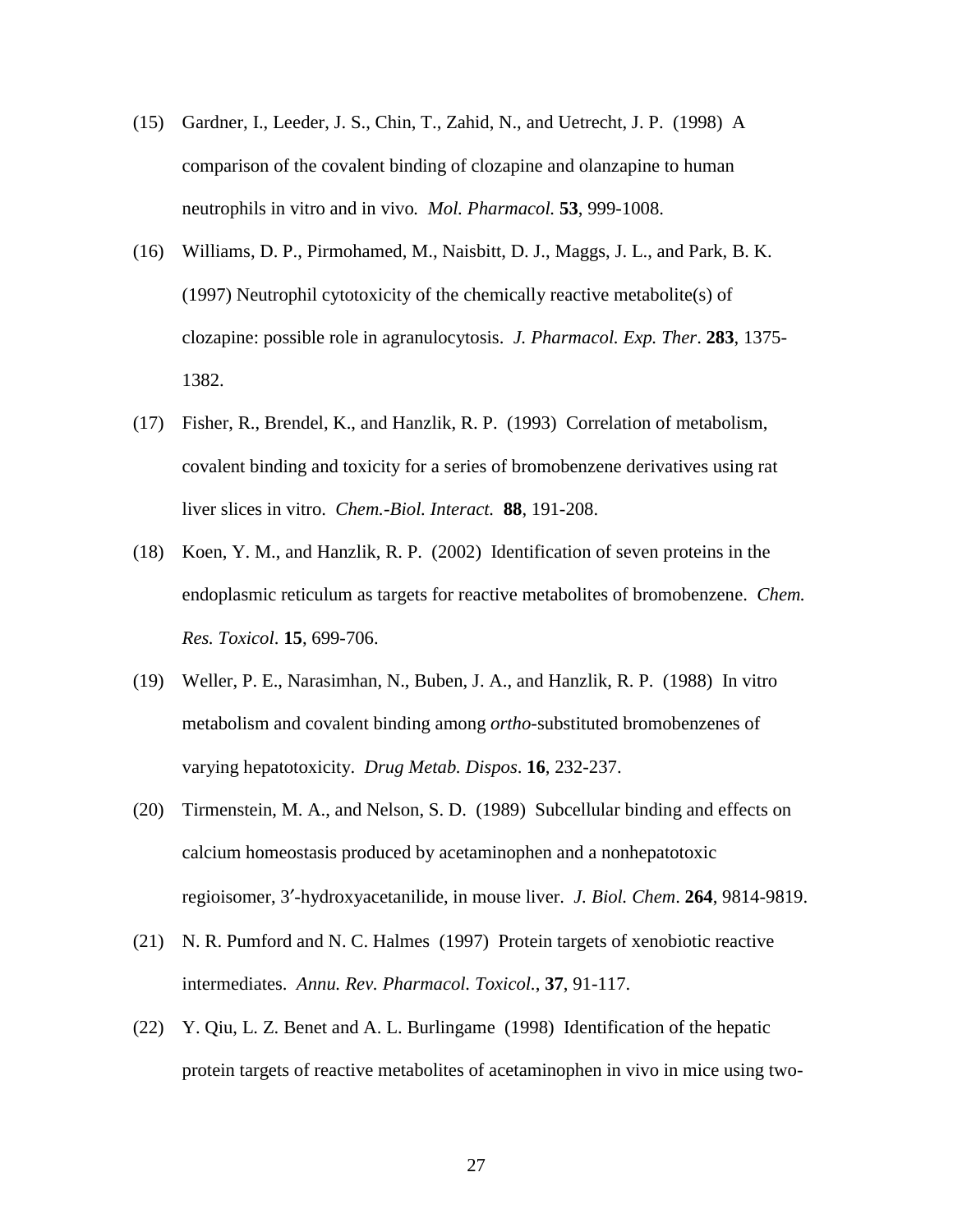dimensional gel electrophoresis and mass spectrometry, *J. Biol. Chem.*, **273**, 17940- 17953.

- (23) S. D. Cohen, N. R. Pumford, E. A. Khairallah, K. Boekelheide, L. R. Pohl, H. R. Amouzadeh and J. A. Hinson (1997) Selective protein covalent binding and target organ toxicity, *Toxicol. Appl. Pharmacol.*, **143**, 1-12, 1997.
- (24) Naisbitt, D. J., Gordon, S. F., Pirmohamed, M., and Park, B. K. (2000) Immunological principles of adverse drug reactions - The initiation and propagation of immune responses elicited by drug treatement. *Drug Safety*, **23**, 483-507.
- (25) Baillie, T. A., and Davis, M. R. (1993) Mass spectrometry in the analysis of glutathione conjugates. *Biol. Mass. Spectrom*. **22**, 319-325.
- (26) Gorrod J. W., and Aislaitner G. (1994) The metabolism of alicyclic amines to reactive iminium ion intermediates*. Eur. J. Drug Metab. Pharmacokinet.* **19,** 209- 217.
- (27) Gorrod J. W., Whittlesea C. M., and Lam S. P. (1991) Trapping of reactive intermediates by incorporation of  ${}^{14}C$ -sodium cyanide during microsomal oxidation. *Adv. Exp. Med. Biol.* **283,** 657-664.
- (28) Uetrecht, J. (1999) New concepts in immunology relevant to idiosyncratic drug reactions: the "danger hypothesis" and innate immune system. *Chem. Res. Toxicol.* **12**, 387-395.
- (29) Back, D. J., Breckenridge, A. M., MacIver, M., Orme, M., Purba, H. S., Rowe, P.H., and Taylor, I. (1982) The gut wall metabolism of ethinylestradiol and its contribution to the presystemic metabolism of ethyinylestradiol in humans. *Br. J. Clin. Pharmacol.* **13,** 325-330.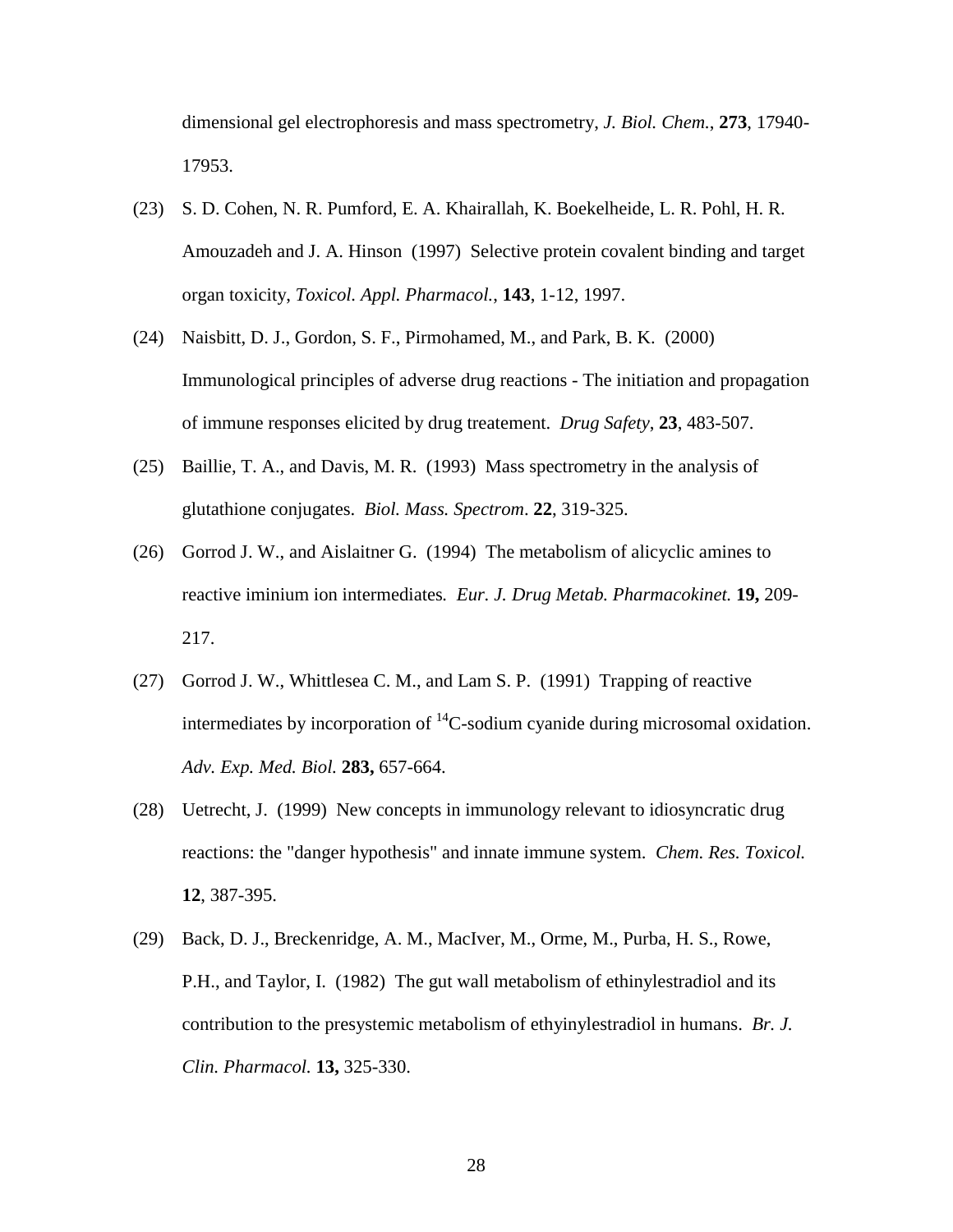- (30) Rogers, S. M., Back, D. J., and Orme, M. L. (1987) Intestinal metabolism of ethinyloestradiol and paracetamol in vitro: studies using Ussing chambers. *Br. J. Clin. Pharmacol*. **23,** 727-734.
- (31) Boobis, A. R., Burley, D., Davies, D. M., Davies, D.S., Harrison, P. I., Orme, M. L'E., Park, B. K., and Goldberg, L. I. (1991) In *Therapeutic Drugs*, Ed. Dollery, C., Churchill Livingston.
- (32) Tang, W., Stearns, R. A., Bandiera, S. M., Zhang, Y., Raab, C., Braun, M. P., Dean, D.C., Pang, J., Leung, K. H., Doss, G. A., Strauss, J. R., Kwei, G. Y., Rushmore, T. H., Chiu, S. L., and Baillie, T. A. (1999) Studies on cytochrome P-450-mediated bioactivation of diclofenac in rats and in human hepatocytes: identification of glutathione conjugated metabolites. *Drug Metab. Dispos.* **27**, 365-372.
- (33) Shen, S., Marchick, M. R., Davis, M. R., Doss, G. A., and Pohl, L. R. (1999) Metabolic activation of diclofenac by human cytochrome P450 3A4: role of 5 hydroxydiclofenac. *Chem. Res. Toxicol.* **12,** 214-222.
- (34) Poon, G. K., Chen, Q., Teffera, Y., Ngui, J. S., Griffin, P. R., Braun, M. P., Doss, G. A., Freeden, C., Stearns, R. A., Evans, D. C., Baillie, T. A., and Tang, W. (2001) Bioactivation of diclofenac via benzoquinoneimine intermediatesidentification of urinary mercapturic acid derivatives in rats and humans. *Drug Metab. Dispos.* **29**, 1608-1613.
- (35) Bougie, D., Johnson, S. T., Weitekamp, L. A., and Aster, R. H. (1997) Sensitivity to a metabolite of diclofenac as a cause of acute immune hemolytic anemia. *Blood* **90,** 407-413.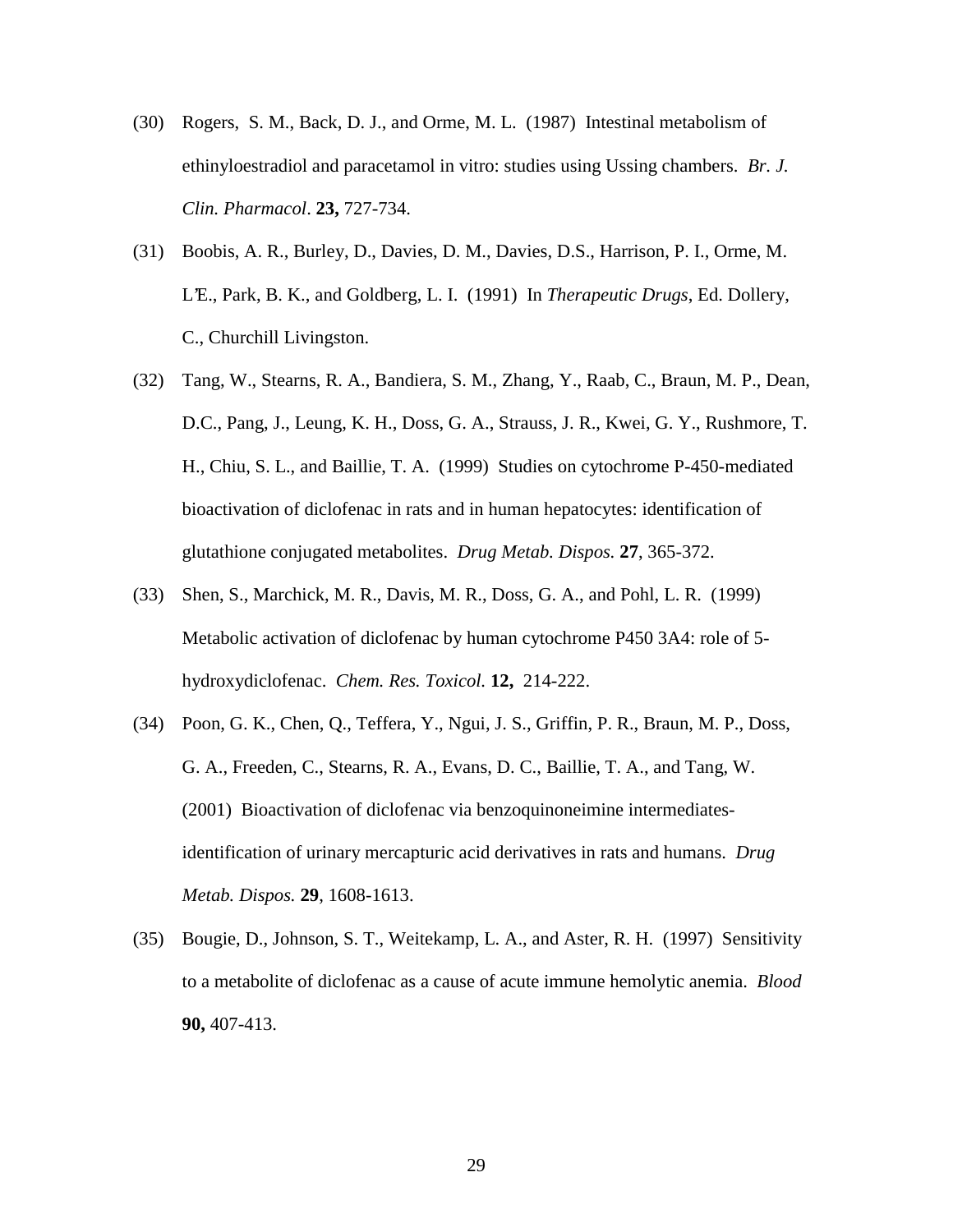- (36) Weaver, G. A., Pavlinac, D., and Davis, J. (1977) Hepatic sensitivity to imipramine. *Am. J. Digest. Diseases* **22,** 551-553.
- (37) Short, M. H., Burns, J. M., and Harris, M. E. (1968) Cholestatic jaundice during imipramine therapy. *J. Am. Med. Assoc.* **206,** 1791-1792.
- (38) Koyama, E., Chiba, K., Tani, M., and Ishizaki, T. (1997) Reappraisal of human CYP isoforms involved in imipramine N-demethylation and 2-hydroxylation: a study using microsomes from putative extensive and poor metabolizers of Smephenytoin and eleven recombinant human CYPs. *J. Pharmacol. Exp. Ther.* **281,** 1199-1210.
- (39) Masubuchi, Y., Igarashi, S., Suzuki, T., Horie, T., and Narimatsu, S. (1996) Imipramine-induced inactivation of a cytochrome P450 2D enzyme in rat liver microsomes in relation to covalent binding of its reactive intermediates. *J. Pharmacol. Exp. Ther.* **279,** 724-731.
- (40) Rinaldi R., Eliasson E., Swedmark S., and Morgenstern R. (2002) Reactive intermediates and the dynamics of glutathione transferases. *Drug Metab. Dispos.* **30,** 1053-1058.
- (41) Kalgutkar, A., Dalvie, D. K., O'Donnell, J. P., Taylor, T. J., and Sahakian D. C. (2002) On the diversity of oxidative bioactivation reactions on nitrogen-containing xenobiotics. *Current Drug Metab.* **3,** 379-424.
- (42) Chauret, N., Nicoll-Griffith, D., Friesen, R., Li, C., Trimble, L., Dube, D., Fortin, R., Girard, Y., and Yergey, J. (1995) Microsomal metabolism of the 5 lipoxygenase inhibitors L-746530 and L-739010 to reactive intermediates that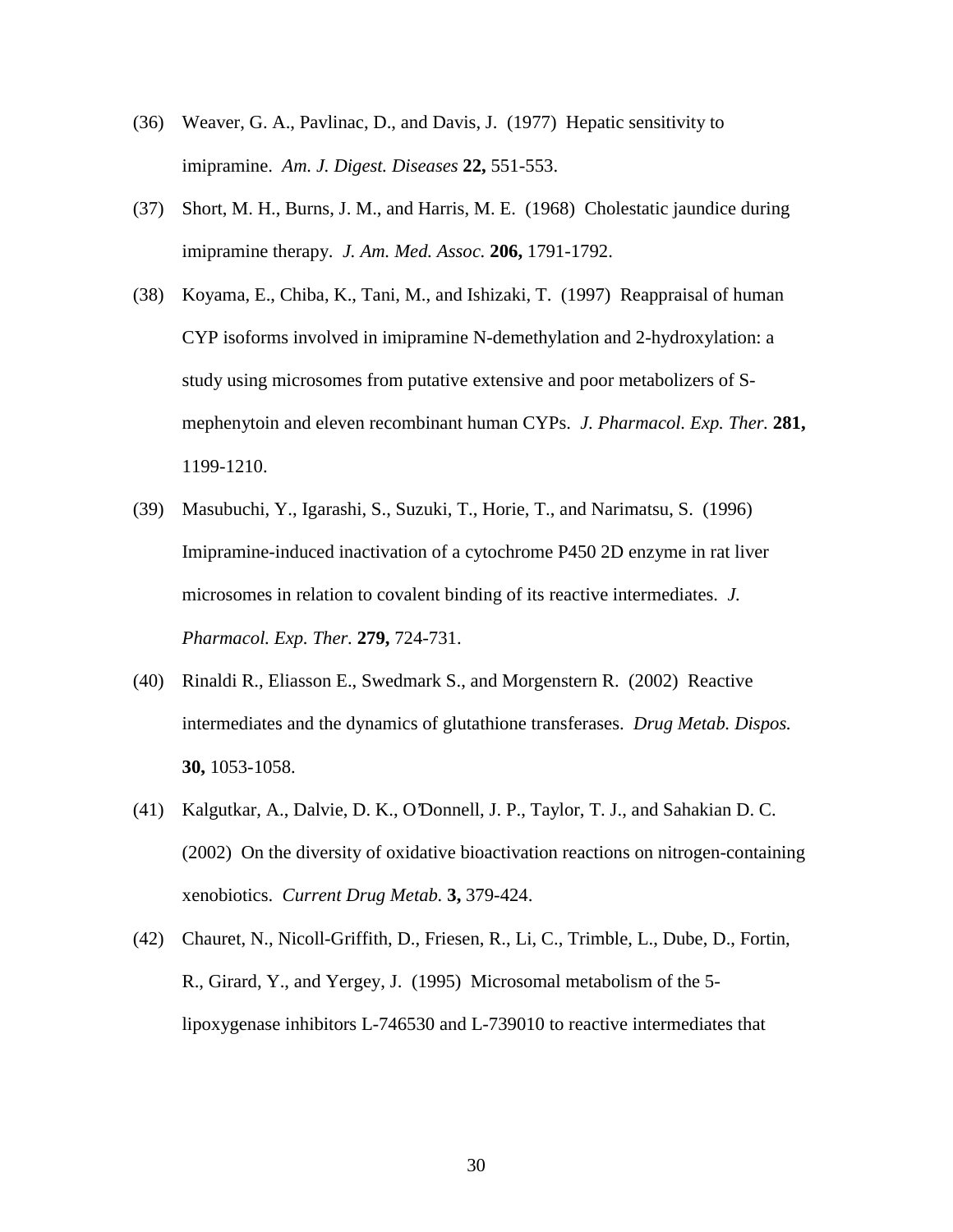covalently bind to protein: the role of the 6,8-dioxobicyclo[3.2.1]octanyl moiety. *Drug Metab. Dispos.* **23,** 1325-1334.

- (43) Zhang, K. E., Naue, J. A., Arison, B., and Vyas, K. P. (1996) Microsomal metabolism of the 5-lipoxygenase inhibitor L-739010: Evidence for furan bioactivation. *Chem. Res. Toxicol.* **9**, 547-554.
- (44) Doss, G. A., R. Miller, R. R., Zhang, Z., Teffera, Y., Evans, D. C., Baillie, T. A., Stearns, R. S. et al. (2003) - unpublished observations.
- (45) Singh, R., Silva-Elipe, M. V., Pearson, P. G., Arison, B. H., Wong, B. K., White, R., Yu, X., Burgey, C. S., Lin, J. H., and Baillie, T. A. (2003) Metabolic activation of a pyrazinone-containing thrombin inhibitor. Evidence for novel biotransformation involving pyrazinone ring oxidation, rearrangement, and covalent binding to proteins. *Chem. Res. Toxicol.* **16,** 198-207.
- (46) Samuel, K., Yin, W., Stearns, R. A., Tang, Y. S., Chaudhary, A. G., Jewell, J. P., Lanza, T., Lin, L. S., Hagmann, W. K., Evans, D. C., and Kumar, S. (2003) Rapidly addressing the metabolic activation potential of new leads in drug discovery: A case study using ion trap mass spectrometry and tritium labeling techniques. *J. Mass. Spectrom.* **38,** 211-221.
- (47) Park, B. K., Kitteringham, N. R., and O'Neill, P. M. (2001) Metabolism of fluorine-containing drugs. *Annu. Rev. Pharmacol. Toxicol*. **41,** 443-470.
- (48) Park, B. K., and Kitteringham, N. R. (1994) Effects of fluorine substitution on drug metabolism: pharmacological and toxicological implications. *Drug Metab. Rev.* **26,** 605-643.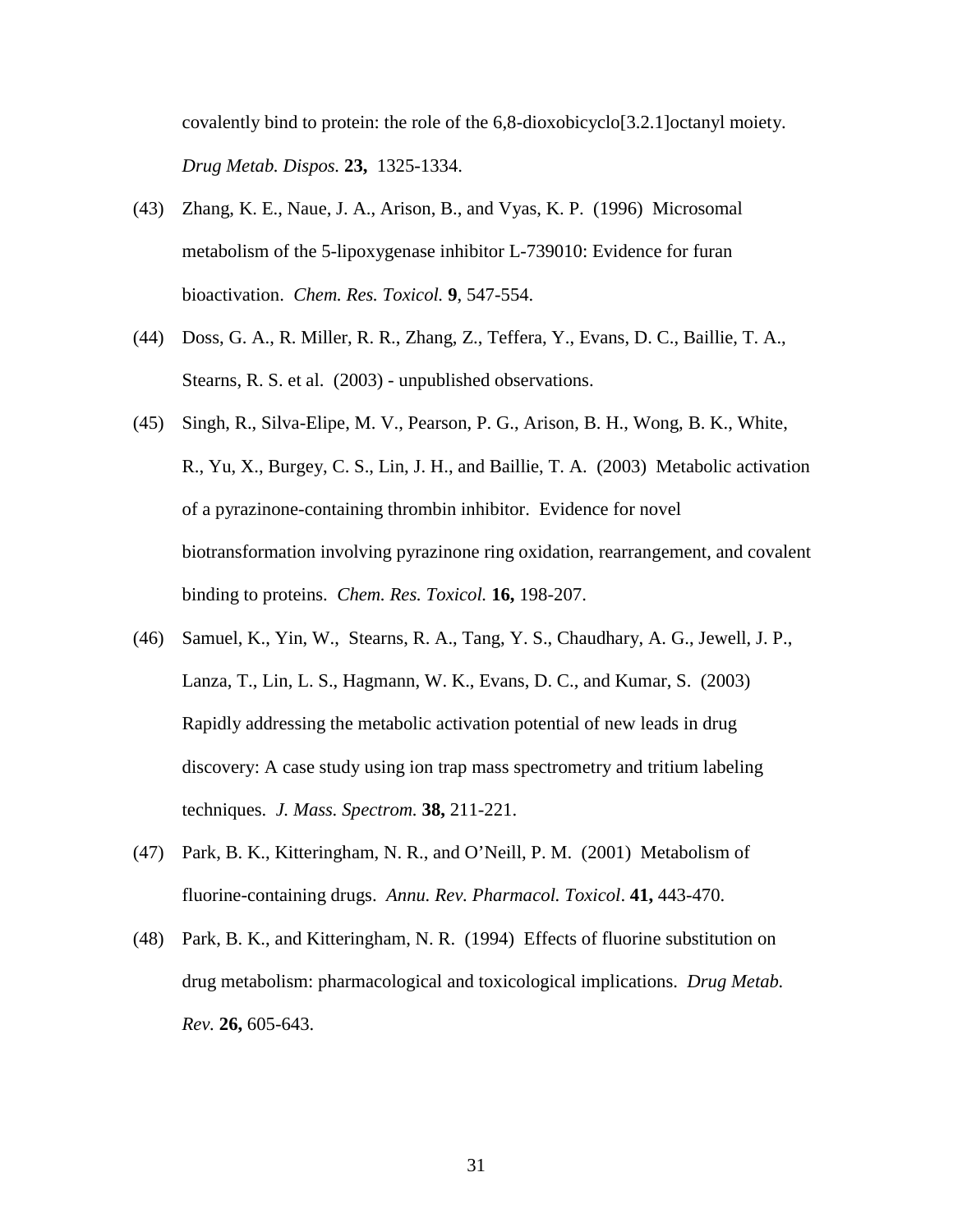- (49) Badghisi, H., and Liebler, D. C. (2002) Sequence mapping of epoxide adducts in human hemoglobin with LC-Tandem MS and the Salsa algorithm. *Chem. Res. Toxicol.* **15,** 799-805.
- (50) Physicians Desk Reference (PDR) (2003) Amiodarone p.3384; bicalutamide p.656; lamotrigine p. 1559.  $57<sup>th</sup>$  Edition, published by Thomson PDR at Montvale.
- (51) Jewell, H., Maggs, J. L., Harrison, A. C., O'Neill, P. M., Ruscoe, J. E., and Park, B. K. (1995) Role of hepatic metabolism in the bioactivation and detoxication of amodiaquine. *Xenobiotica* **25**, 199-217.
- (52) Bigby, M., Jick, S., Jick, H., and Arndt, K. (1986) Drug-induced cutaneous reactions. A report from the Boston Collaborative Drug Surveillance Program on 15,438 consecutive inpatients, 1975 to 1982. *J. Amer. Med. Assoc.* **256**, 3358-3363.
- (53) Askmark, H., and Wiholm, B. E. (1990) Epidemiology of adverse reactions to carbamazepine as seen in a spontaneous reporting system. *Acta Neurol. Scand.* **81**, 131-140.
- (54) Alvir, J. M., Lieberman, J. A., Safferman, A. Z., Schwimmer, J. L., and Schaaf, J. A. (1993) Clozapine-induced agranulocytosis. Incidence and risk factors in the United States. *New Eng. J. Med.* **329**, 162-167.
- (55) Alarcon-Segovia, D. Drug-induced lupus syndromes. (1969) *Mayo Clinic Proc.* **44**, 664-681.
- (56) Park, B. K., Pirmohamed, M., and Kitteringham, N. R. (1998) Role of drug disposition in drug hypersensitivity: a chemical, molecular, and clinical perspective. *Chem. Res. Toxicol.* **11**, 969-988.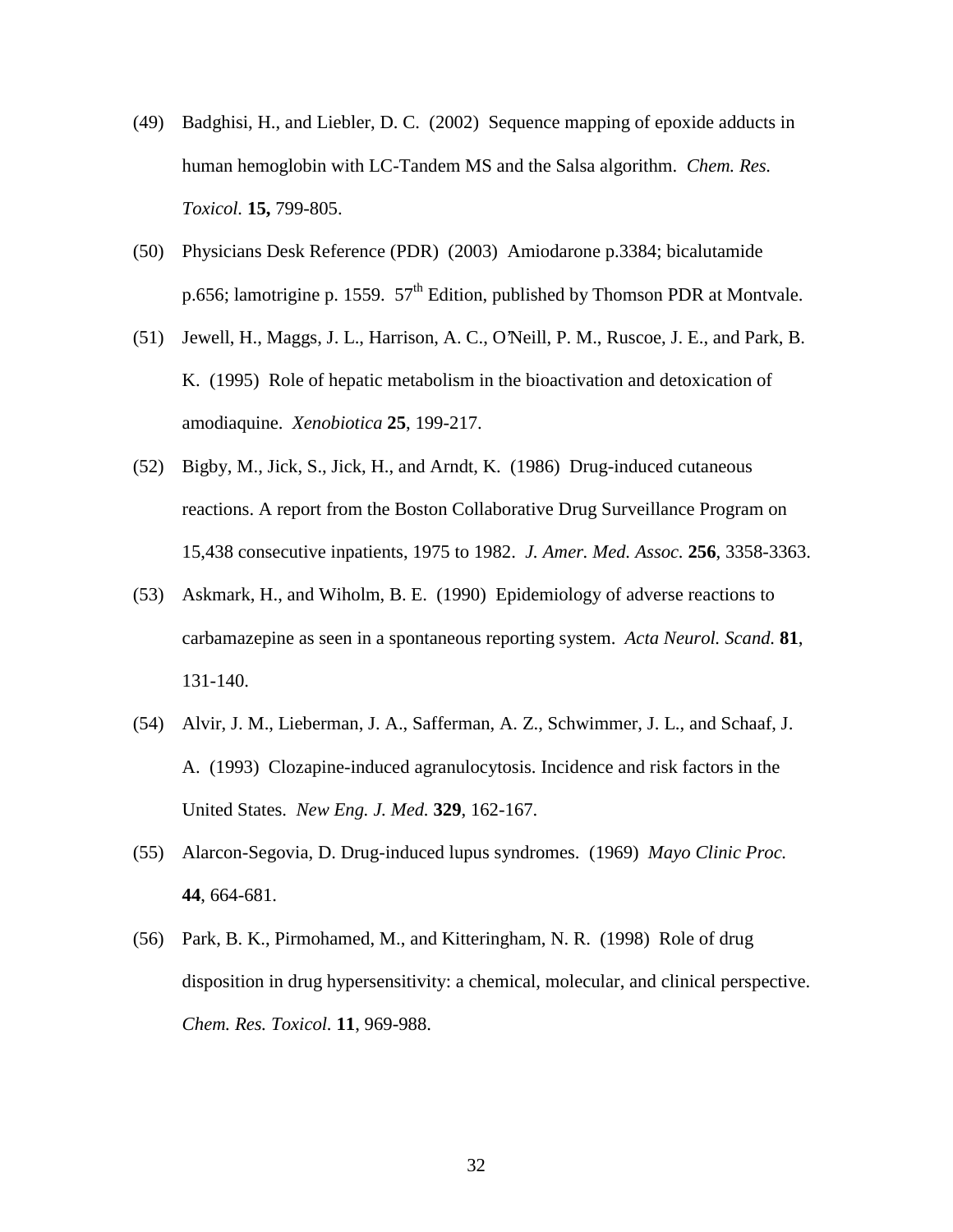- (57) Weiss, M. E., and Adkinson, N. F. (1988) Immediate hypersensitivity reactions to penicillin and related antibiotics. *Clinical Allergy* **18**, 515-540.
- (58) Shear, N. H., and Spielberg, S. P. (1988) Anticonvulsant hypersensitivity syndrome. In vitro assessment of risk. *J. Clin. Invest.* **82**, 1826-1832.
- (59) Lee, S. L., and Chase, P. H. (1975) Drug-induced systemic lupus erythematosus: a critical review. *Seminars in Arthritis and Rheumatism* **5**, 83-103.
- (60) Mandell, G. L., and Sande, M. A (1985) Anti-microbial agents: Sulfonamides, trimethoprim-sulphamethoxazole and agents for urinary tract infections. In *The Pharmacological Basis of Therapeutics*. (Gilman A.G., Goodman, L.S., Rall T.W. and Marud R., Eds) pp. 1095-1114, McGraw-Hill.
- (61) Ono, K., Kurohara, K., Yoshihara, M., Shimamoto, Y., and Yamaguchi, M. (1991) Agranulocytosis caused by ticlopidine and its mechanism. *Am. J. Hematol.* **37**, 239-242.
- (62) Harrison, A. C., Kitteringham, N. R., Clarke, J. B., and Park, B. K. (1992) The mechanism of bioactivation and antigen formation of amodiaquine in the rat. *Biochem. Pharmacol*. **43**, 1421-1430.
- (63) Maggs, J. L., Grabowski, P. S., and Park, B. K. (1983) Drug Protein conjugates-III. Inhibition of the irreversible binding of ethyinylestradiol to rat liver microsomal protein by mixed-function oxidase inhibitors, ascorbic acid and thiol. *J. Steroid Biochem*. **19**, 1273-1278.
- (64) Maggs, J. L., Grabowski, P. S., Rose, M. E., and Park, B. K. (1982) The biotransformation of 17 $\alpha$ -ethynyl<sup>[3</sup>H]estradiol in the rat: irreversible binding and biliary metabolites. *Xenobiotica* **12**, 657-668.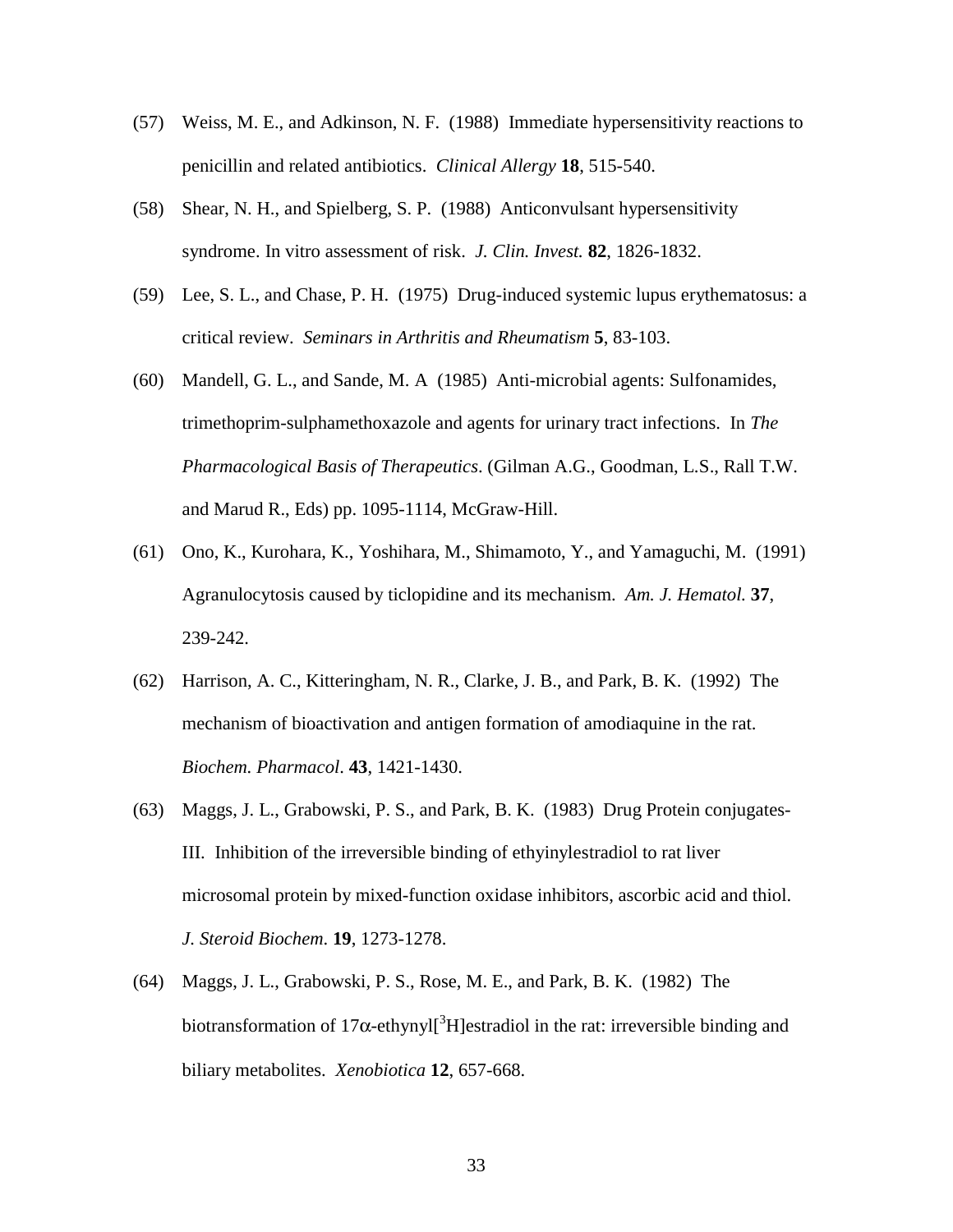- (65) Maggs, J. L., Grabowski, P. S., and Park, B. K. (1983) Drug-protein conjugates-II. An investigation of the irreversible binding and metabolism of  $17\alpha$ -ethinyl estradiol in vivo. *Biochem. Pharmacol.* **32**, 301-308.
- (66) Nelson, S. D., Mitchell, J. R., Sodgrass, W. R., and Timbrell, J. A. (1978) Hepatotoxicity and metabolism of iproniazid and isopropylhydrazine. *J. Pharmacol. Exp. Ther.* **206**, 574-585.
- (67) Nelson, S. D., Mitchell, J. R., Timbrell, J. A., Sodgrass, W. R., and Corcoran, G. B. (1976) Isoniazid and iproniazid: activation of metabolites to toxic intermediates in man and rat. *Science* **193**, 901-903.
- (68) Hinson, J. A., and Mays, J. B. (1986) Covalent binding of the phenacetin metabolite *p*-nitrosophenetole to protein*. J. Pharmacol. Exp. Ther.* **238,** 106-112.
- (69) Buhler, D. R., Unlu, F., Thakker, D. R., Slaga, T. J., Conney, A. H., Wood, A. W., Chang, R. L., Levin, W., Jerina, D. M. (1983) Effect of a 6-fluoro substituent on the metabolism and biological activity of benzo[a]pyrene. *Cancer Research* **43**, 1541-1549.
- (70) Monks, T. J., Lau, S. S., Highet, R. J., and Gillette, J. R. (1985) Glutathione conjugates of 2-bromohydroquinone are nephrotoxic. *Drug Metab. Dispos*. **13**, 553-559.
- (71) Lillibridge, J. H., Amore, B. M., Slattery, J. T., Kalhorn, T. F., Nelson, S. D., Finnell, R. H., and Bennett, G. D. (1996)Protein-reactive metabolites of carbamazepine in mouse liver microsomes. *Drug Metab. Dispos.* **24**, 509-514.
- (72) Munns, A. J., De Voss, J. J., Hooper, W. D., Dickinson, R. G., Gillam, E. M. J. (1997) Bioactivation of phenytoin by human cytochrome P450: Characterization of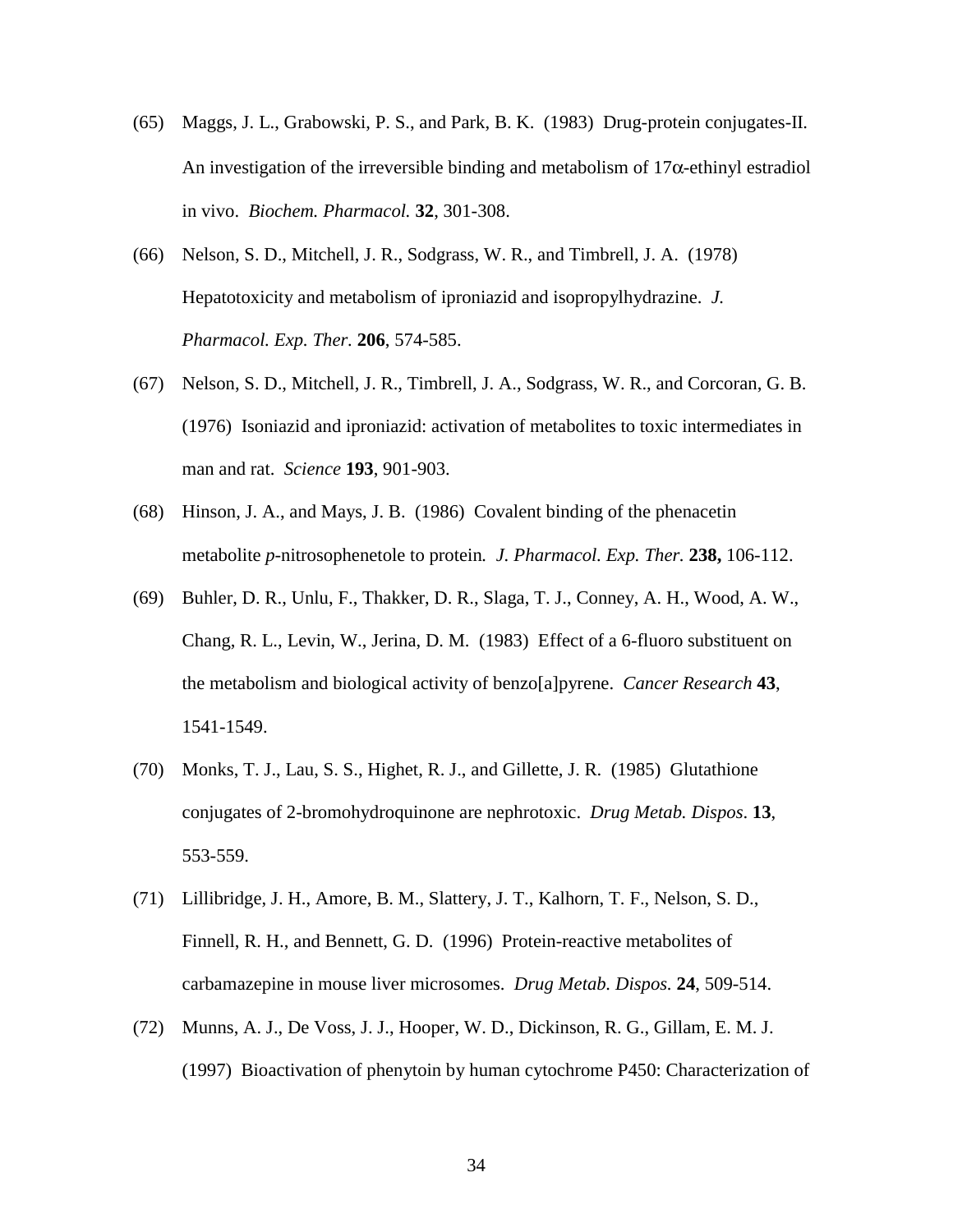the mechanism and targets of covalent adduct formation. *Chem. Res. Toxicol*. **10**, 1049-1058.

- (73) Cuttle, L., Munns, A. J., Hogg, N. A., Scott, J. R., Hooper, W. D., Dickinson, R. G., and Gillam, E. M. J. (2000) Phenytoin metabolism by human cytochrome P450: Involvement of P4503A and 2C forms in secondary metabolism and drug-protein adduct formation**.** *Drug Metab. Dispos.* **28**, 945-950.
- (74) Buckpitt, A. R., Castagnoli, N., Nelson, S. D., Jones, A. D., Bahnson, L. S. (1987) Stereoselectivity of naphthalene epoxidation by mouse, rat, and hamster pulmonary, hepatic, and renal microsomal enzymes. *Drug Metab. Dispos*. **15**, 491-498.
- (75) Wilson, A. S., Davis, C. D., Williams, D. P., Buckpitt, A. R., Pirmohamed, M., and Park, B. K. (1997) Characterization of the toxic metabolite(s) of naphthalene. *Toxicology,* **114**, 233-242.
- (76) Iverson, S. L., Shen, L., Anlar, N., and Bolton, J. L. (1996) Bioactivation of estrone and its catechol metabolites to quinoid-glutathione conjugates in rat liver microsomes. *Chem. Res. Toxicol*. **9**, 492-499.
- (77) Shen, L., Qiu, S., Chen, Y., Zhang, F., van Breemen, R. B., Nikolic, D., and Bolton, J. L. (1998) Alkylation of 2'-deoxynucleosides and DNA by the premarin metabolite 4-hydroxyequilenin semiquinone radical. *Chem. Res. Toxicol.* **11**, 94- 101.
- (78) Fan, P. W., Zhang, F., and Bolton, J. L. (2000) 4-Hydroxylated metabolites of the antiestrogens tamoxifen and toremifene are metabolized to unusually stable quinone methides. *Chem. Res. Toxicol*.**13**, 45-52.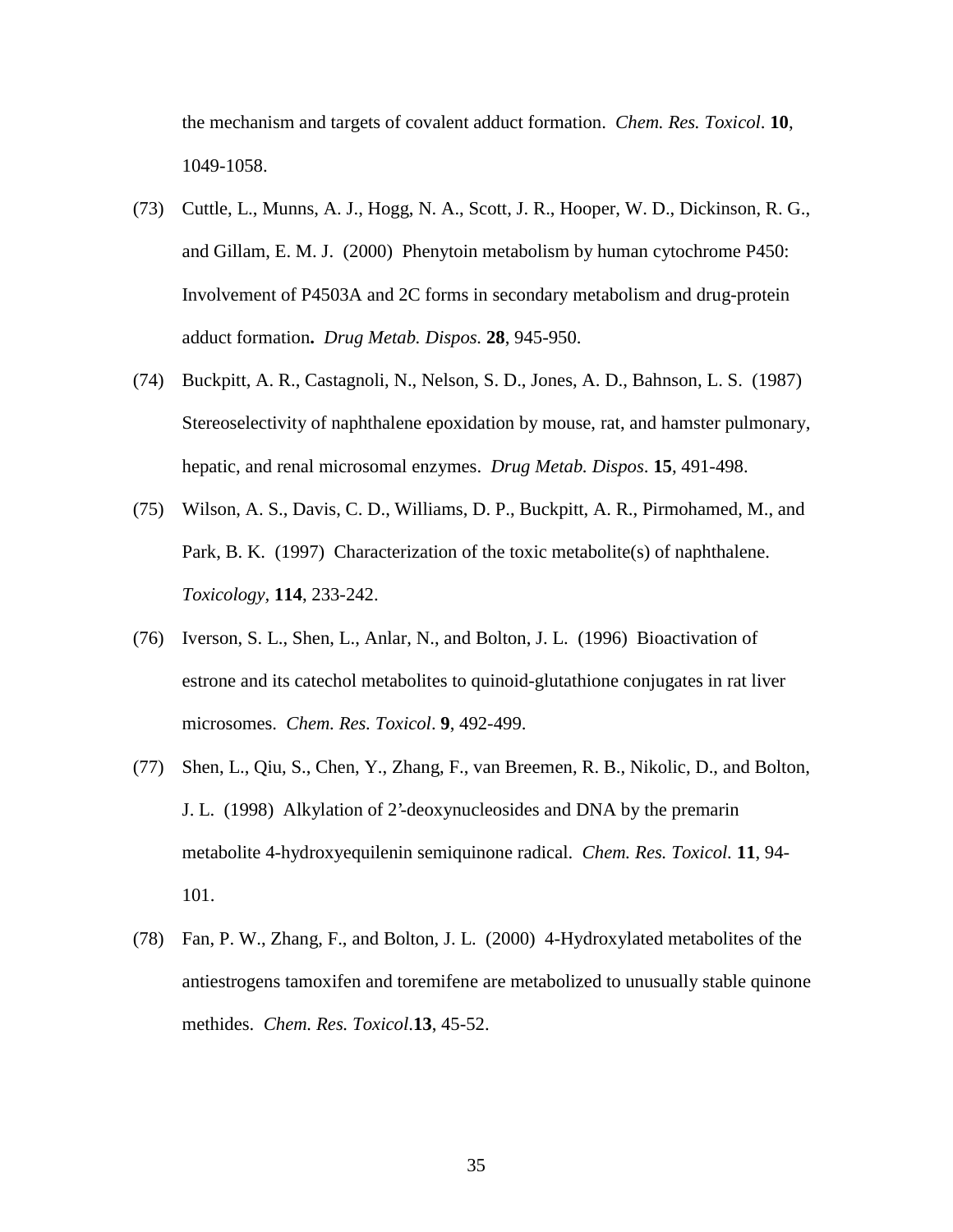- (79) Zhang, F., Fan, P.W., Liu, X., Shen, L., van Breeman, R. B., and Bolton, J. L. (2000) Synthesis and reactivity of a potential carcinogenic metabolite of tamoxifen: 3,4-dihydroxytamoxifen-*o*-quinone. *Chem. Res. Toxicol*. **13**, 53-62.
- (80) Dehal, S. S., and Kupfer, D. (1999) Cytochrome P-450 3A and 2D6 catalyze *ortho* hydroxylation of 4-hydroxytamoxifen and 3-hydroxytamoxifen (Droloxifene) yielding tamoxifen catechol: Involvement of catechols in covalent binding to hepatic proteins. *Drug Metab. Dispos*. **27**, 681-688.
- (81) Chen, Q., Ngui, J. S., Doss, G. A., Wang, R. W., Cai, X., DiNinno, F. P., Blizzard, T. A., Hammond, M. L., Stearns, R. A., Evans, D. C., Baillie, T. A., and Tang, W. (2002) Cytochrome P450 3A4-mediated bioactivation of Raloxifene: Irreversible enzyme inhibition and thiol adduct formation. *Chem. Res. Toxicol.*, **15,** 907-914.
- (82) Orton, T. C., and Lowery, C. (1981) Practolol metabolism. IV. Irreversible binding of  $\int_1^{14}$ C | practolol metabolite(s) to mammalian liver microsomes. *J. Pharmacol. Exp. Ther*. **219**, 207-212.
- (83) Khojasteh-Bakht, S. C., Koenigs, L. L., Peter, R. M., Trager, W. F., and Nelson, S. D. (1998)(*R*)-(+)-Menthofuran is a potent, mechanism-based inactivator of human liver cytochrome P450 2A6. *Drug Metab. Dispos*. **26**, 701-704.
- (84) Sahali-Sahly, Y., Balani, S. K., Lin, J. H., and Baillie, T. A. (1996) In vitro studies on the metabolic activation of the furanopyridine L-754394, a highly potent and selective mechanism-based inhibitor of cytochrome P450 3A4. *Chem. Res. Toxicol.* **9**, 1007-1012.
- (85) Bartolone, J. B., Beierschmitt, W. P., Birge, R. B., Hart, S. G. E., Wyand, S., Cohen, S. D., Khairallah, E. A. (1989) Selective acetaminophen metabolite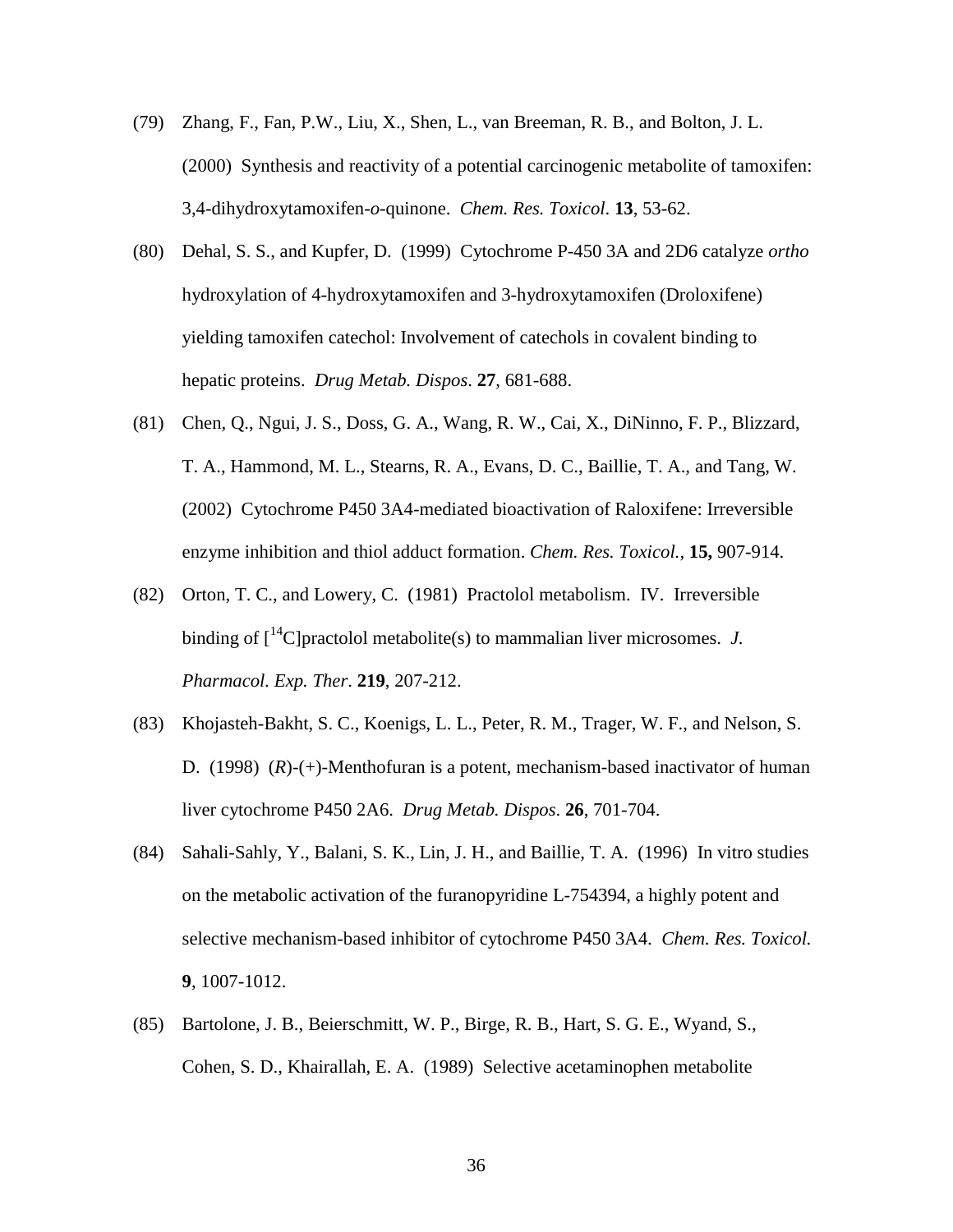binding to hepatic and extrahepatic proteins: An in vivo and in vitro analysis. *Toxicol. Appl. Pharmacol.* **99**, 240-249.

- (86) Meyers, L. L., Beierschmitt, W. P., Khairallah, E. A., and Cohen, S. D. (1988) Acetaminophen-induced inhibition of hepatic mitochondrial respiration in mice. *Toxicol. Appl. Pharmacol.* **93**, 378-387.
- (87) Kretz-Rommel, A., and Boelsterli, U.A. (1994) Mechanism of covalent adduct formation of diclofenac to rat hepatic microsomal proteins. Retention of the glucuronic acid moiety in the adduct. *Drug Metab. Dispos*. **22**, 956-61.
- (88) Kretz-Rommel, A., and Boelsterli, U.A. (1994) Selective protein adducts to membrane proteins in cultured rat hepatocytes exposed to diclofenac: radiochemical and immunochemical analysis. *Mol. Pharmacol*. **45**, 237-244.
- (89) Pumford, N. R., Myers, T. G., Davila, J. C., Highet, R. J., and Pohl, L. R. (1993) Immunochemical detection of liver protein adducts of the nonsteroidal antiinflammatory drug diclofenac. *Chem. Res. Toxicol*. **6**, 147-150.
- (90) Kretz-Rommel, A., and Boelsterli, U. A. (1993) Diclofenac covalent protein binding is dependent on acyl glucuronide formation and is inversely related to P450-mediated acute cell injury in cultured rat hepatocytes. *Toxicol. Appl. Pharmacol*. **120**, 155-161.
- (91) Kassahun, K., Pearson, P. G., Tang, W., McIntosh, I., Leung, K., Elmore, C., Dean, D., Wang, R., Doss, G., and Baillie, T. A. (2001) Studies on the metabolism of troglitazone to reactive intermediates in vitro and in vivo. Evidence for novel biotransformation pathways involving quinone methide formation and thiazolidinedione ring scission. *Chem. Res. Toxicol.* **14**, 62-70.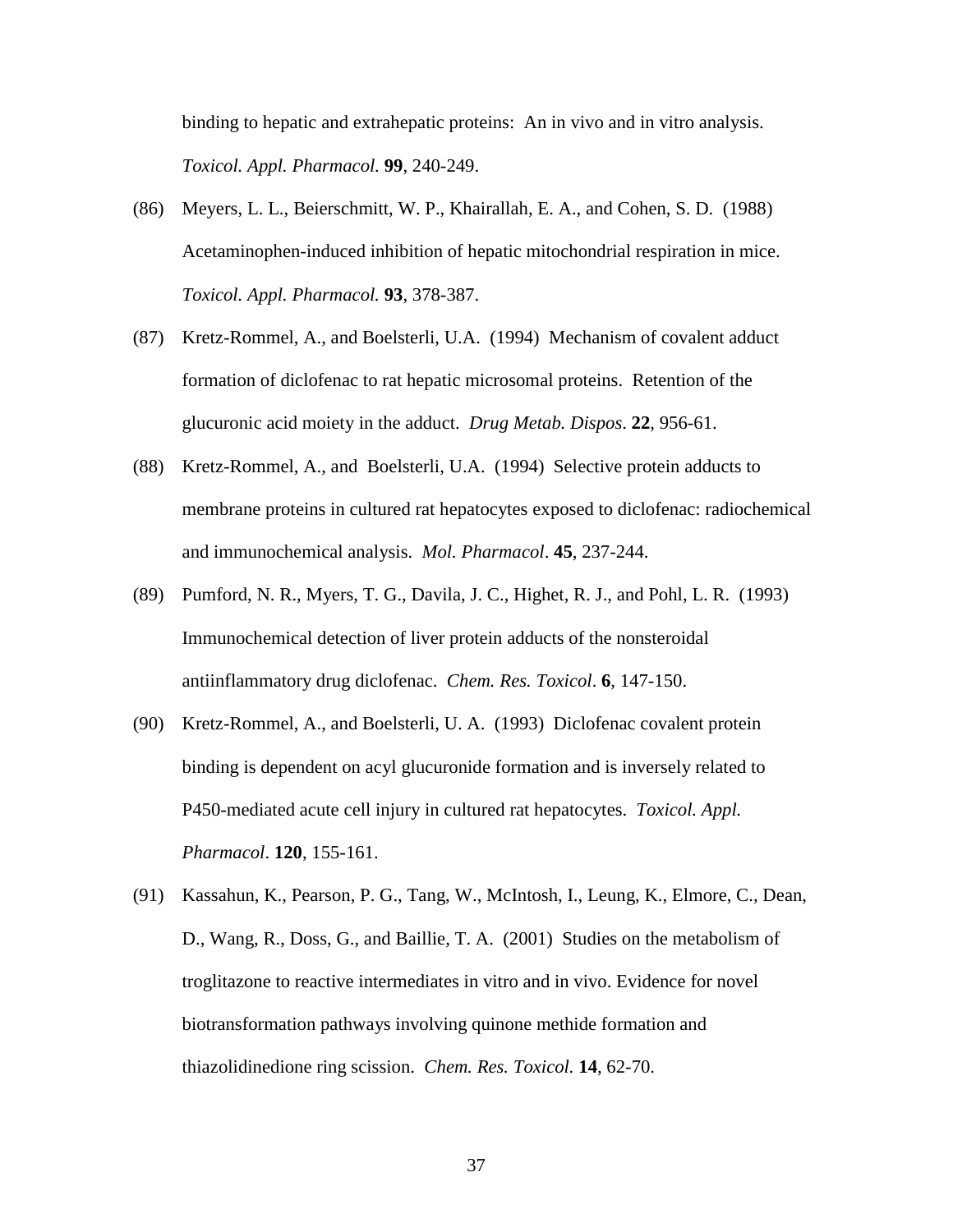- (92) Tettey, J. N., Maggs, J. L., Rapeport, W. G., Pirmohamed, M., and Park, B. K. (2001) Enzyme-induction dependent bioactivation of troglitazone and troglitazone quinone in vivo. *Chem. Res. Toxicol*. **14**, 965-974.
- (93) Yost, G. S. (1989) Mechanisms of 3-methylindole pneumotoxicity. *Chem. Res. Toxicol.* **2**, 273-279.
- (94) Ruangyuttikarn, W. A., Martin, L., and Yost, G.S. (1991) Metabolism of 3 methylindole in human tissues. *Drug Metab. Dispos*. **19**, 977-984.
- (95) Ruangyuttikarn, W., Skiles, G. L., Yost, G.S. (1992) Identification of a cysteinyl adduct of oxidized 3-methylindole from goat lung and human liver microsomal proteins. *Chem. Res. Toxicol.* **5**, 713-719.
- (96) Tang, W., and Abbott, F. S. (1996) Bioactivation of a toxic metabolite of valproic acid, (E)-2-propyl-2,4-pentadienoic acid, via glucuronidation. LC/MS/MS characterization of the GSH-glucuronide diconjugates. *Chem. Res. Toxicol*. **9**, 517- 526.
- (97) Sadeque, A. J. M., Fisher, M. B., Korzekwa, K. R., Gonzalez, F. J., and Rettie, A. E. (1997) Human CYP2C9 and CYP2A6 mediate formation of the hepatotoxin 4 ene-valproic acid. *J. Pharmacol. Exp. Ther*. **283**, 698-703.
- (98) Porubek, D. J., Grillo, M. P., and Baillie, T. A. (1989) The covalent binding to protein of valproic acid and its hepatotoxic metabolite, 2-n-propyl-4-pentenoic acid, in rats and in isolated rat hepatocytes**.** *Drug Metab. Dispos.* **17**, 123-130.
- (99) Baillie, T. A. (1988) Metabolic activation of valproic acid and drug-mediated hepatotoxicity. Role of the terminal olefin, 2-n-propyl-4-pentenoic acid. *Chem. Res. Toxicol.* **1**, 195-199.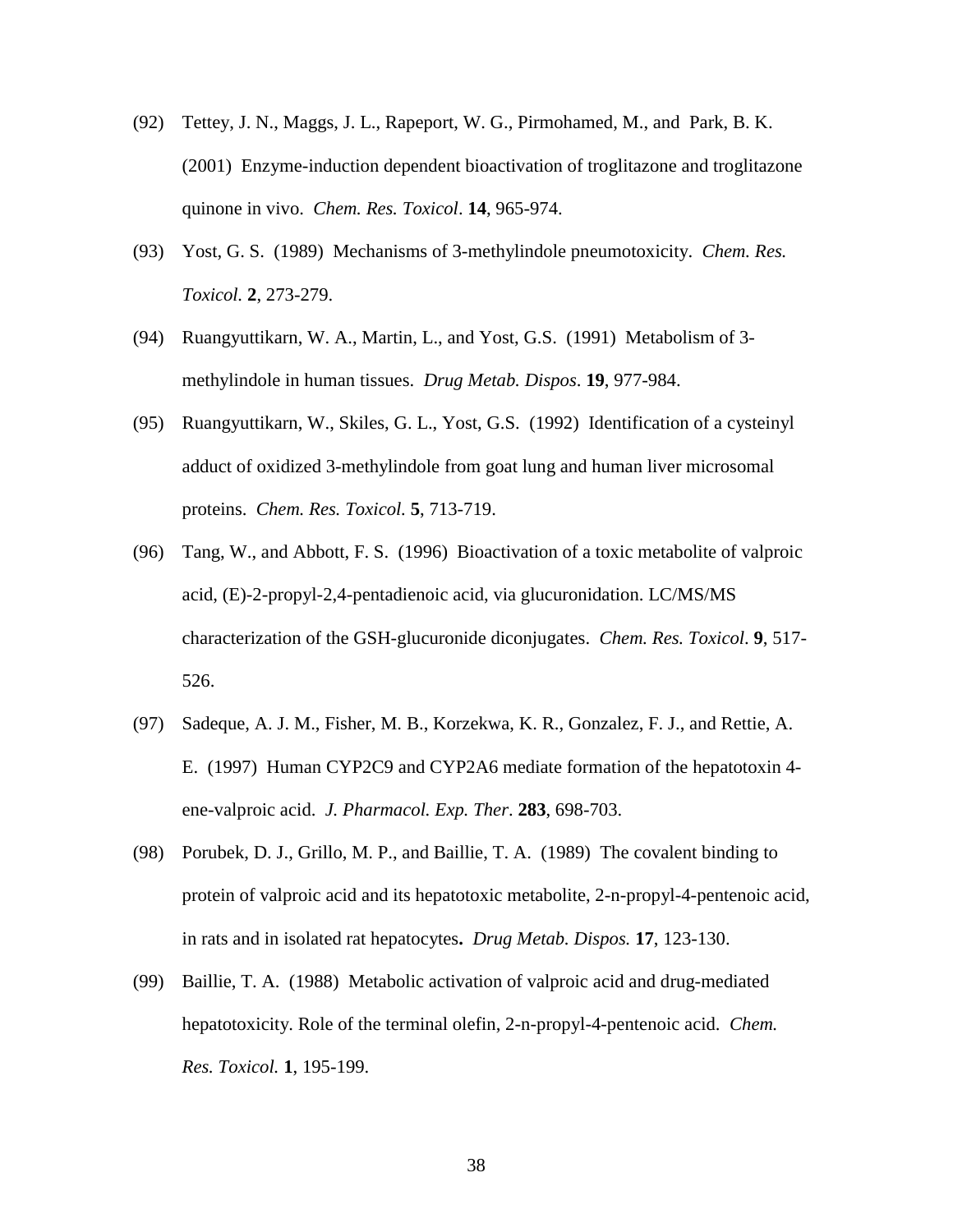- (100) Lasser, K. E., Allen, P. D., Woolhandler, S. J., Himmelstein, D. U., Wolfe, S. M., and Bor, D. H. (2002) Timing of new black box warnings and withdrawals for prescription medications. *J. Amer. Med. Assoc.* **287**, 2215-2220.
- (101) Mouelhi, M., Ruelius, H. W., Fenselau, C., and Dulik, D. M. (1987) Speciesdependent enantioselective glucuronidation of three 2- arylpropionic acids. Naproxen, ibuprofen, and benoxaprofen**.** *Drug Metab. Dispos.* **15**, 767-772.
- (102) Castillo, M., and Smith, P. C. (1995) Disposition and reactivity of ibuprofen and ibufenac acyl glucuronides in vivo in the rhesus monkey and in vitro with human serum albumin. *Drug Metab. Dispos.* **23**, 566-572.
- (103) Smith, P. C., Benet, L. Z., and McDonagh, A. F. (1990) Covalent binding of zomepirac glucuronide to proteins: evidence for a Schiff base mechanism. *Drug Metab. Dispos.* **18**, 639-644.
- (104) Smith, P. C., McDonagh, A. F., and Benet, L. Z. (1986) Irreversible binding of zomepirac to plasma protein in vitro and in vivo. *J. Clin. Invest.* **77**, 934-939.
- (105) Smith, P. C., and Benet, L. Z. (1986) Characterization of the isomeric esters of zomepirac glucuronide by proton NMR**.** *Drug Metab. Dispos*. **14**, 503-505.
- (106) Lecoeur, S., Bonierbale, E., Challine, D., Gautier, J.-C., Valadon, P., Dansette, P. M., Catinot, R., Ballet, F., Mansuy, D., and Beaune, P. H. (1994) Specificity of in vitro covalent binding of tienilic acid metabolites to human liver microsomes in relationship to the type of hepatotoxicity: comparison with two directly hepatotoxic drugs. *Chem. Res. Toxicol*. **7**, 434-442.
- (107) Koenigs, L. L., Peter, R. M., Hunter, A. P., Haining, R. L., Rettie, A. E., Friedberg, T., Pritchard, M. P., Shou, M., Rushmore, T. H., and Trager, W. F. (1999)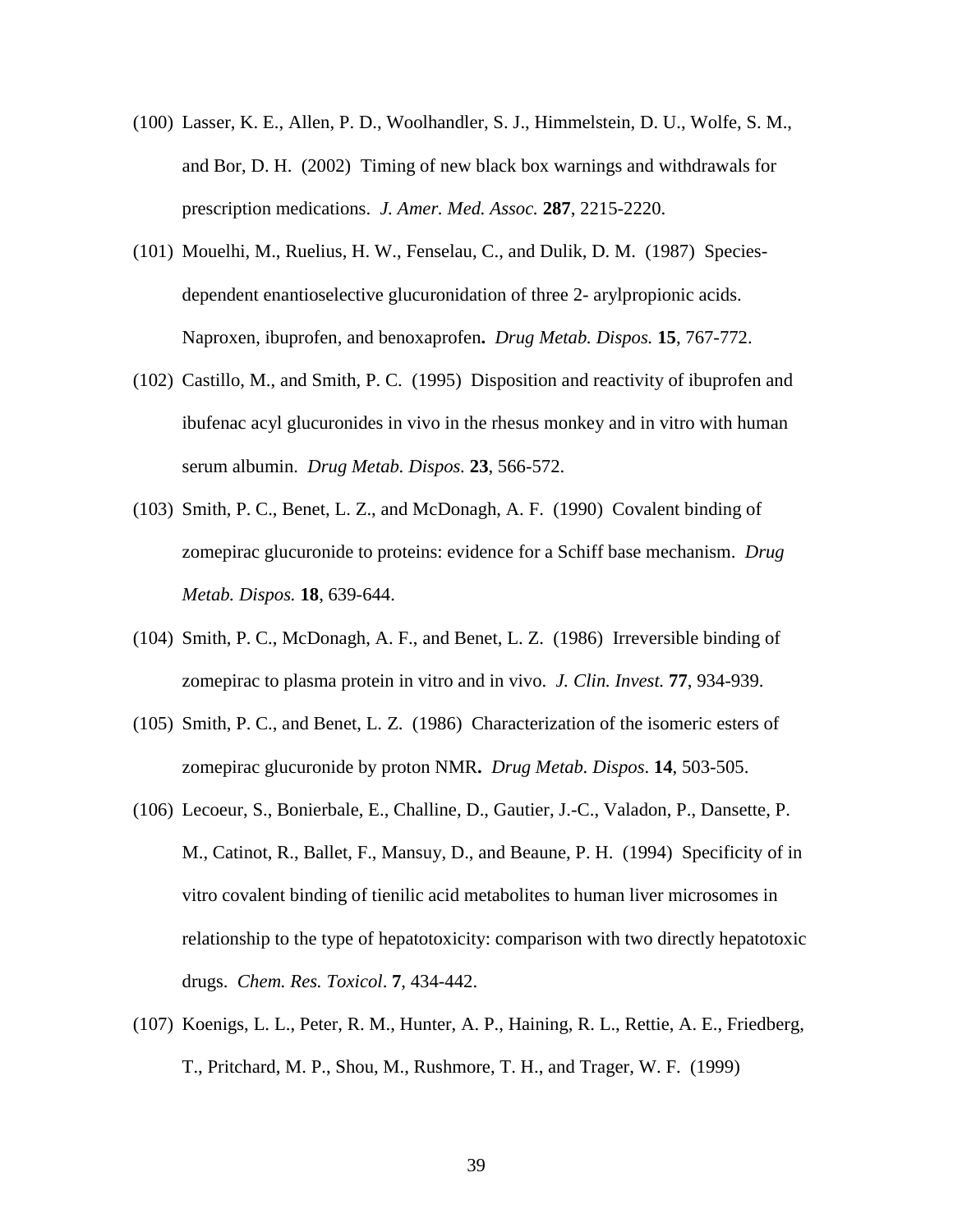Electrospray ionization mass spectrometric analysis of intact cytochrome P450: Identification of tienilic acid adducts to P450 2C9. *Biochemistry* **38**, 2312-2319.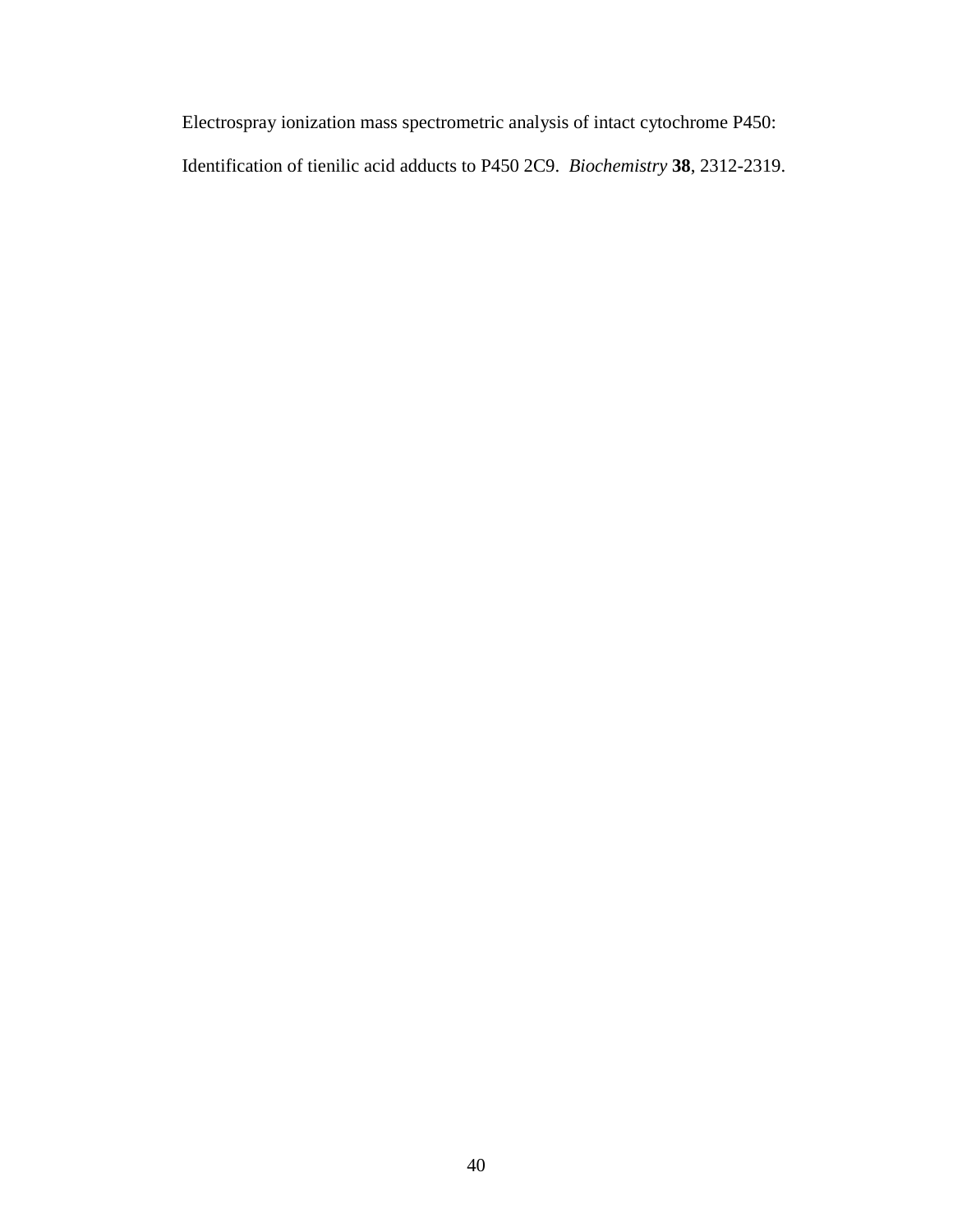| Compound          | <b>Marketed / Withdrawn</b>    | <b>Toxicity</b>       | <b>Incidence</b> | Ref    |
|-------------------|--------------------------------|-----------------------|------------------|--------|
| Amiodarone        | Wyeth-Ayerst,                  | Non-specific hepatic  | $1 - 3\%$        | 50     |
|                   | -Cordarone                     | disorders             |                  |        |
|                   |                                | Rash                  | $~1\%$           |        |
| Amodiaquine       | Withdrawn from                 | Hepatotoxicity and    | 1:2000           | 51     |
|                   | prophylactic use               | agranulocytosis       |                  |        |
| Amoxicillin       | Generic                        | <b>Cutaneous ADR</b>  | 5.1%             | 52     |
| Bicalutamide      | AstraZeneca, - Casodex         | Hepatotoxicity        | $\sim$ 1%        | 50     |
| Carbamazepine     | Generic                        | Rash                  | 1%               | 53     |
|                   |                                | Blood dyscresia       | 0.2%             |        |
|                   |                                | Hepatotoxicity        | 0.2%             |        |
| Cephalosporins    | Generic                        | <b>Cutaneous ADR</b>  | 2.1%             | 52     |
| e.g.Cefotaxime    |                                |                       |                  |        |
| Cefradine         |                                |                       |                  |        |
| Cefaclor          |                                |                       |                  |        |
| Ceftriaxone       |                                |                       |                  |        |
| Cefuroxime        |                                |                       |                  |        |
| Cimetidine        | Generic                        | <b>Cutaneous ADR</b>  | 1.3%             | 52     |
| Clozapine         | <b>Novartis</b>                | Agranulocytosis       | $0.8\%$          | 53     |
| Cotrimoxazole     | Generic                        | <b>Cutaneous ADR</b>  | 3.4%             | 52     |
| (trimethoprim-    |                                |                       |                  |        |
| sulfamethoxazole  |                                |                       |                  |        |
| combination)      |                                |                       |                  |        |
| Diazepam          | Generic                        | Cutaneous ADR         | 0.1%             | 52     |
| Diclofenac        | Generic                        | Hepatotoxicity        | 15%              | 31     |
| Doxycycline       | Generic                        | Cutaneous ADR         | 0.5%             | 52     |
| Erythromycin      | Generic                        | Cutaneous ADR         | 2.0%             | 52     |
| Hydralazine       | Generic                        | Systemic lupus        | 1-21%            | 52, 55 |
|                   |                                | erythmatosis          |                  |        |
| Indomethacin      | Generic                        | <b>Cutaneous ADR</b>  | 0.2%             | 52     |
| Isoniazid         | Generic                        | <b>Cutaneous ADR</b>  | 0.6%             | 52     |
| Lamotrigine       | GlaxoSmithKline,<br>- Lamictal | Rash                  | 1%               | 50     |
| Methyl dopa       | Generic                        | IgG antibodies        | 10-36%           | 56     |
|                   |                                | Severe hemolysis      | $1\%$            |        |
| Penicillin        | Generic                        | Allergic reaction     | 8%               | 57     |
|                   |                                | Anaphylaxis           | 1:10,000         |        |
|                   |                                | Anaphylactic fatality | 1:100,000        |        |
| Phenobarbital     | Generic                        | Epidermal necrolysis  | 1:5000           | 58     |
| Phenytoin         | Generic                        | Epidermal necrolysis  | 1:5000           | 58     |
| Procainamide      | Squibb                         | Systemic lupus        | 5-10%            | 59     |
|                   |                                | erythmatosis          |                  |        |
| Sulphamethoxazole | Generic                        | All idiosyncratic     | $2 - 3%$         | 60     |
|                   |                                | reactions.            |                  |        |
|                   |                                | Hepatotoxicity        | $1:10,000-$      |        |
|                   |                                |                       | 50,000           |        |
| Ticlopidine       | Sanofi                         | Agranulocytosis       | $1 - 2%$         | 61     |
| Tienilic acid     | Ticrynafen                     | Increased             | 7%               | 56     |
|                   | (Withdrawn)                    | transaminases.        |                  |        |
|                   |                                | Hepatotoxicity        | 0.7%             |        |
| Vesnarinone       | Not marketed                   | Agranulocytosis       | $1 - 2\%$        | 11     |

Table 1 Incidence of clinical toxicity for drugs withdrawn from use or are still marketed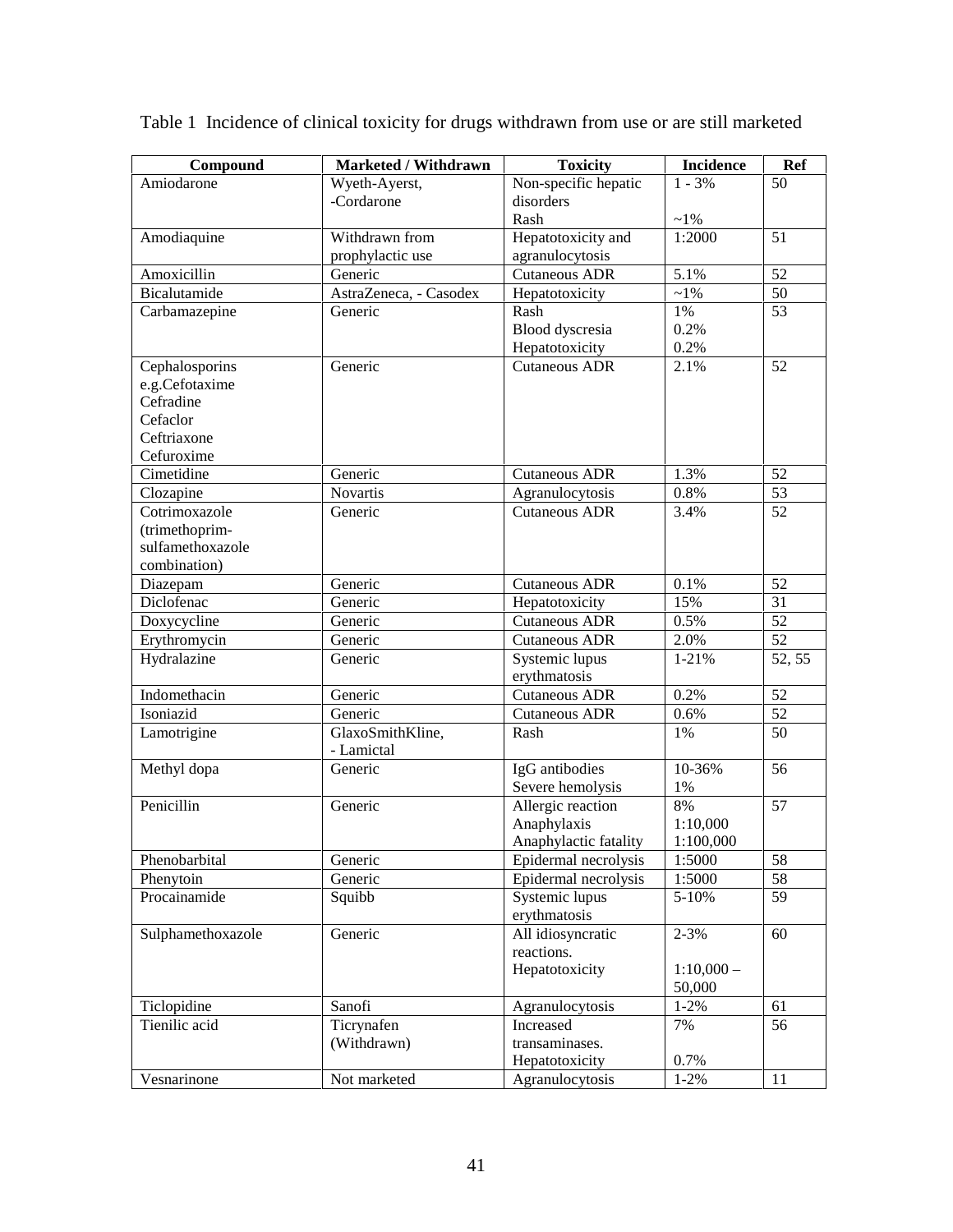| Compound         | <b>Species</b> | Dose                                             | Covalent binding to liver protein<br>homogenate in vivo                                                          | Evaluation of covalent binding in vitro <sup>(1)</sup>                                                                                                                                                                                                                                                                   | Reference |
|------------------|----------------|--------------------------------------------------|------------------------------------------------------------------------------------------------------------------|--------------------------------------------------------------------------------------------------------------------------------------------------------------------------------------------------------------------------------------------------------------------------------------------------------------------------|-----------|
| Acetaminophen    | Mouse          | Phenobarbital induced<br>250 mg/kg ip<br>animals | 1.3 - 1.6 nmol equiv./mg @ 3 hr                                                                                  | Not determined                                                                                                                                                                                                                                                                                                           | 23        |
| Amodiaquine      | Rat            | 18 mg/kg portal vein                             | Only negligible levels of binding<br>determined in vivo                                                          | Following incubation of 10 µM amodiaquine (AQ) with rat or human liver<br>and $\sim$ 180 pmol equiv./mg (human). Incubation of AQ-quinoneimine with<br>microsomes, levels of covalent binding were ~ 600 pmol equiv./mg (rat)<br>rat or human liver microsomes produced levels of binding $>3$ nmol<br>equiv./mg protein | 51,62     |
| Bromobenzene     | Rat            | $\sim$ 300 mg/kg ip                              | 5.6 nmol equiv./mg $@$ 4 hr                                                                                      | (45 min, 2 mg protein), the level of covalent binding was $\sim$ 20 nmol equiv.<br>Following incubation of 1 mM bromobenzene with rat liver microsomes<br>$(-13 \text{ mod } \text{equiv} \cdot \text{mg})$                                                                                                              | 17 - 19   |
| Ethinylestradiol | Rat            | 100 mg/kg iv<br>50 mg/kg iv<br>5 mg/kg iv        | $<$ 5 pmol equiv./mg @ 3 hr                                                                                      | 250µM ethinylestradiol (EE) incubated with rat liver microsomes (20min)<br>$= 1.2 \pm 0.06$ nmol equiv./mg (< 10% EE metabolized)                                                                                                                                                                                        | $63 - 65$ |
| Furosemide       | Mouse          | 400 mg/kg i.p.                                   | 1.2 nmol equiv.mg @ 3 hr                                                                                         | 50-250 $\mu$ M Furosemide incubated with mouse liver microsomes: $4 - 6$<br>nmol equiv./mg                                                                                                                                                                                                                               | 14,31     |
| Iproniazid       | Rat            | 200 mg/kg ip                                     | 0.26 nmol equiv./mg @ 6 hr                                                                                       | Isopropyl – $[2^{-1}H]$ hydrazine (1 mM) covalently labeled rat and human liver<br>microsomal protein; 0.58 and 0.37 nmole equiv./mg (15 min incubation<br>time).                                                                                                                                                        | 66,67     |
| 4-Ipomeanol      | Rat            | d5 mg/kg ip                                      | Liver - 1.9 nmol equiv.mg @ 24 hr<br>Lung - 3.8 nmol equiv./mg @ 24 hr                                           | observed following a 6 min incubation with 1 $\mu$ mol [3,5- $\mu$ °C]-ipomeanol<br>In liver and lung microsomes in vitro, the level of covalent binding<br>approximated to 3-6 nmol equiv./mg protein                                                                                                                   | $6 - 8$   |
| Isoniazid        | Rat            | acetylisoniazid<br>$200 \text{ mg/kg}$           | 0.5 nmol equiv./mg @ $24 \text{ hr}$                                                                             | Acetyl - [ <sup>14</sup> C] - hydrazine (1mM) covalently labeled rat and human liver<br>microsomal protein; 0.55 and 0.16 nmol equiv./mg (15 min incubation<br>time).                                                                                                                                                    | 67        |
| Phenacetin       | Mouse          | 500 mg/kg ip                                     | Kidney - 0.53 nmol equiv./mg @ 4 hr<br>Lung - 0.64 nmol equiv./mg @ 4 hr<br>Liver - 0.60 nmol equiv./mg $@$ 4 hr | Incubation of $p$ -[ <sup>3</sup> H]-nitrosophenetole with rat liver microsomes (4.5 mg)<br>resulted in levels of covalent binding which approximated to 40 nmol<br>equiv. following a 1 hr incubation.                                                                                                                  | 68        |

Table 2 Summary of covalent binding data for prototypical hepatotoxins in vivo and in vitro Table 2 Summary of covalent binding data for prototypical hepatotoxins in vivo and in vitro

(1) Covalent binding data have been normalized to an incubation period of 1 hr to allow for comparison of data, unless otherwise stated (1) Covalent binding data have been normalized to an incubation period of 1 hr to all (1) Covalent binding data have been normalized to an incubation period of 1 hr to allow for comparison of data, unless otherwise stated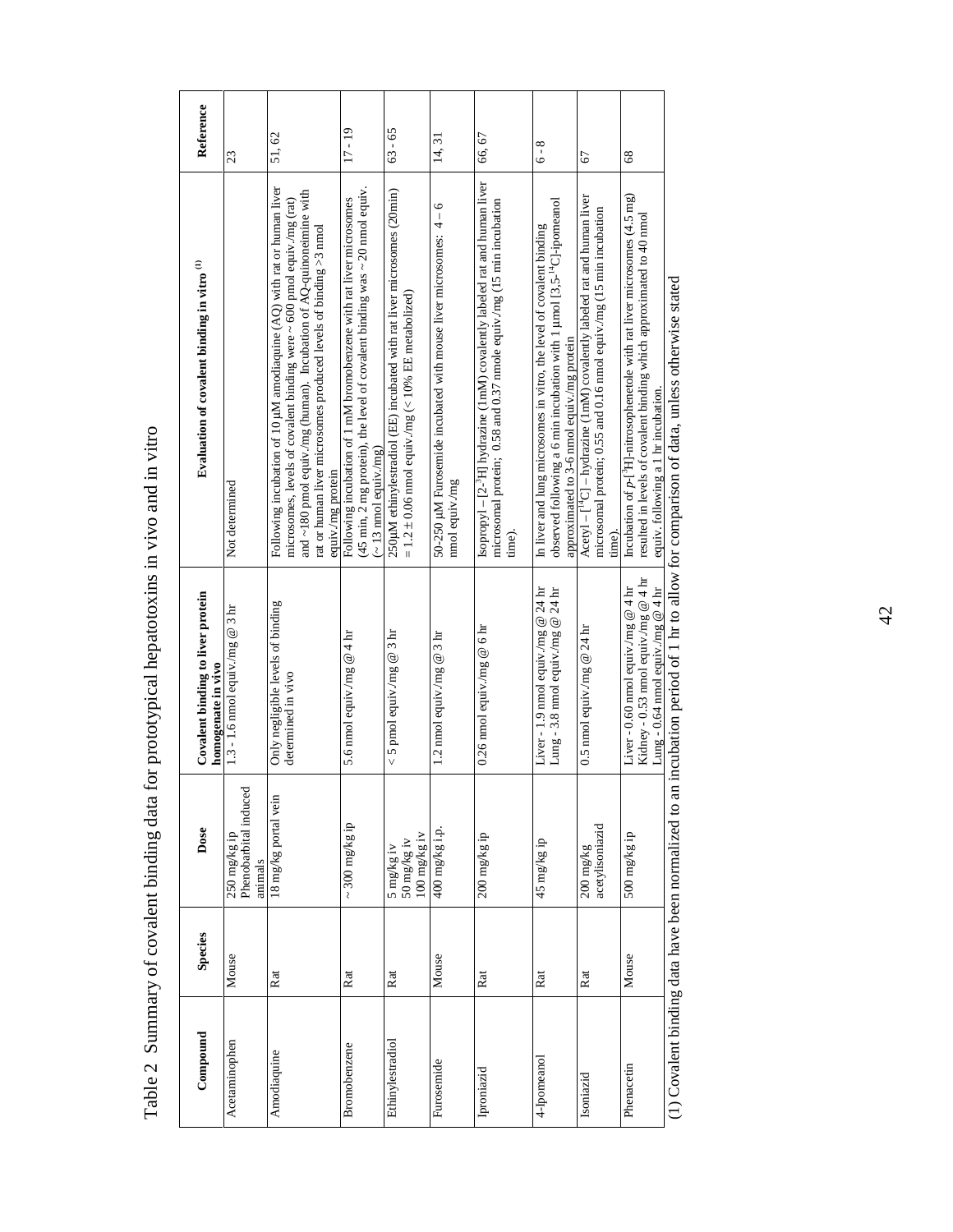|                                | Covalent binding, pmol drug equiv/mg protein <sup>a</sup> |             |             |             |                  |  |
|--------------------------------|-----------------------------------------------------------|-------------|-------------|-------------|------------------|--|
|                                | Site 1                                                    | Site 2      | Site 3      | Site 4      | <b>Intersite</b> |  |
| Compound &                     | <b>Mean</b>                                               | <b>Mean</b> | <b>Mean</b> | <b>Mean</b> | <b>Mean</b>      |  |
| <b>Study Day</b>               | $(\%CV)$                                                  | $(\%CV)$    | $(\%CV)$    | $(\%CV)$    | $(\%CV)$         |  |
|                                |                                                           |             |             |             |                  |  |
| $[$ <sup>3</sup> H]Imipramine  |                                                           |             |             |             |                  |  |
|                                | 471 (6)                                                   | 348(5)      | 555 $(10)$  | 549 (11)    |                  |  |
| 2                              | 402(9)                                                    | 300(6)      | 461(6)      | 525 (21)    |                  |  |
| 3                              | 496(4)                                                    | 349(4)      | 461(15)     | 638 (12)    |                  |  |
| Interday                       | 456(11)                                                   | 332(8)      | 492 (11)    | 571 (10)    | 463 (22)         |  |
|                                |                                                           |             |             |             |                  |  |
| $[3$ H]MRL-A                   |                                                           |             |             |             |                  |  |
|                                | 2622(6)                                                   | 2670(4)     | 2872 (31)   | 2354(3)     |                  |  |
| $\mathfrak{2}$                 | 2277(4)                                                   | 1842(6)     | 2905(4)     | 1896(6)     |                  |  |
| 3                              | 2457(0)                                                   | 2128(1)     | 4216 (11)   | 3571(1)     |                  |  |
| Interday                       | 2457(7)                                                   | 2214 (19)   | 3331 (23)   | 2607 (33)   | 2652(18)         |  |
|                                |                                                           |             |             |             |                  |  |
| $[$ <sup>14</sup> C]Diclofenac |                                                           |             |             |             |                  |  |
|                                | 259(6)                                                    | 402(11)     | 484 (13)    | 211(5)      |                  |  |
| 2                              | 291(2)                                                    | 219(7)      | 275(8)      | 203(7)      |                  |  |
| 3                              | 359(13)                                                   | 196(21)     | 299(5)      | 279(9)      |                  |  |
| Interday                       | 303(17)                                                   | 272(40)     | 352 (33)    | 231 (18)    | 290 (18)         |  |
|                                |                                                           |             |             |             |                  |  |
| $[^{14}C]L$ -746530            |                                                           |             |             |             |                  |  |
|                                | 1875(7)                                                   | 1876(4)     | 2231(8)     | 1520 (29)   |                  |  |
| 2                              | 1757(4)                                                   | 1563(6)     | 1728 (11)   | 1357(3)     |                  |  |
| 3                              | 1982(4)                                                   | 1720(1)     | 2011(8)     | 2608(4)     |                  |  |
| Interday                       | 1871(6)                                                   | 1720(9)     | 1990 (13)   | 1828 (37)   | 1852(6)          |  |

Table 3 Covalent binding of 10  $\mu$ M imipramine, MRL-A, diclofenac, and L-746530 following incubation with rat liver microsomes

<sup>a</sup> Values are means (N=3) with %CV in parenthesis.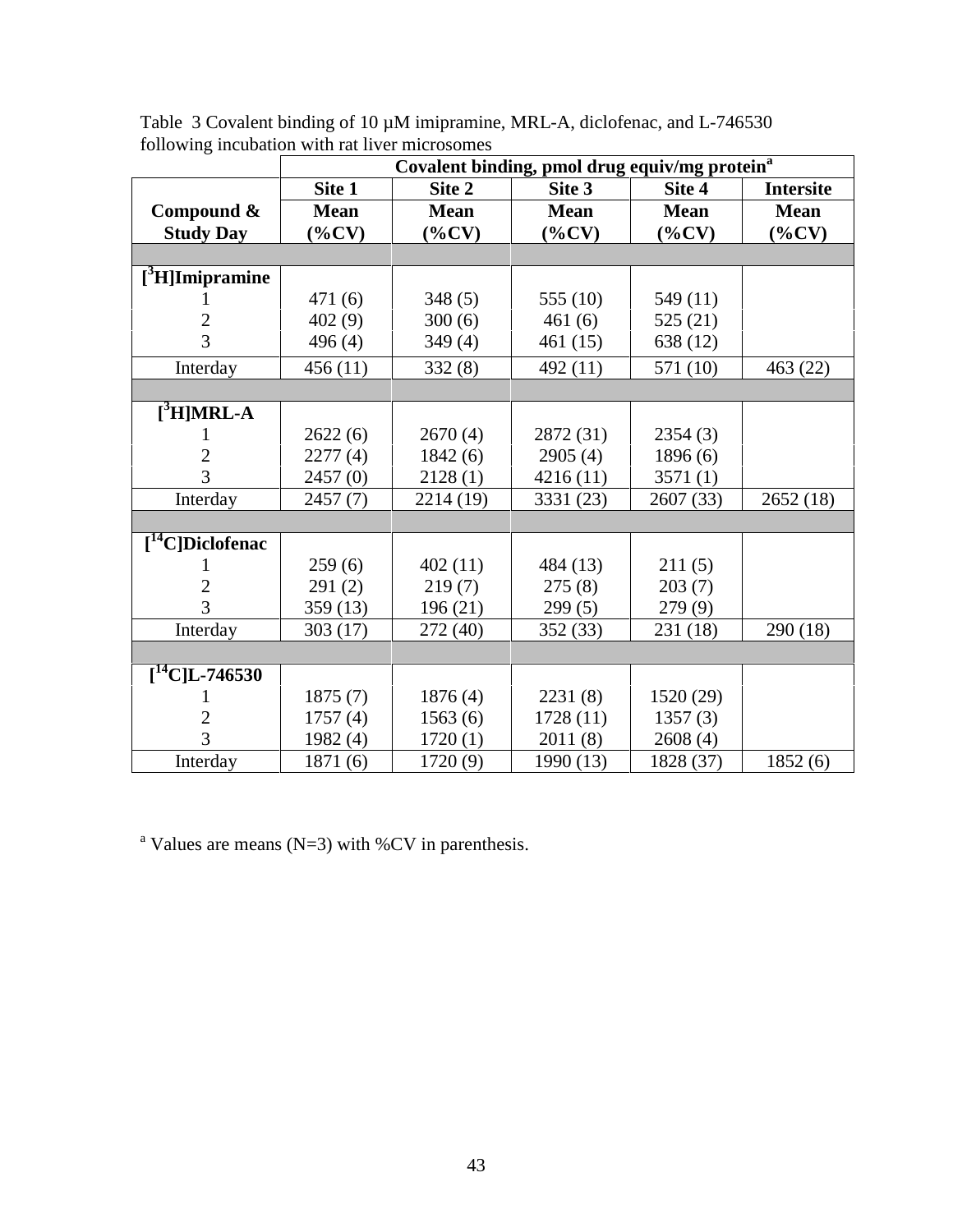|                       | Covalent binding, pmol drug equiv/mg protein <sup>a</sup> |             |             |             |                  |
|-----------------------|-----------------------------------------------------------|-------------|-------------|-------------|------------------|
|                       | Site 1                                                    | Site 2      | Site 3      | Site 4      | <b>Intersite</b> |
| Compound &            | <b>Mean</b>                                               | <b>Mean</b> | <b>Mean</b> | <b>Mean</b> | <b>Mean</b>      |
| <b>Study Day</b>      | $(\%CV)$                                                  | $(\%CV)$    | $(\%CV)$    | $(\%CV)$    | $(\%CV)$         |
|                       |                                                           |             |             |             |                  |
| $[^3$ H]Imipramine    |                                                           |             |             |             |                  |
|                       | 132(2)                                                    | 86(7)       | 142(10)     | 184(8)      |                  |
| $\overline{2}$        | 106(3)                                                    | 129(35)     | 113(7)      | 113(12)     |                  |
| 3                     | 104(8)                                                    | 138(10)     | 118(22)     | 162(27)     |                  |
| Interday              | 114(14)                                                   | 117(24)     | 125(12)     | 153(24)     | 127(14)          |
|                       |                                                           |             |             |             |                  |
| $[3H] MRL-A$          |                                                           |             |             |             |                  |
|                       | 1739(5)                                                   | 1343 (17)   | 1667(18)    | 2077(9)     |                  |
| $\mathfrak{2}$        | 1495(9)                                                   | 2143 (21)   | 2360 (12)   | 1735 (18)   |                  |
| 3                     | 1636(5)                                                   | 1469(4)     | 2075(3)     | 1731 (21)   |                  |
| Interday              | 1623(8)                                                   | 1652(26)    | 2034 (17)   | 1848 (11)   | 1789 (11)        |
|                       |                                                           |             |             |             |                  |
| $[^{14}C]$ Diclofenac |                                                           |             |             |             |                  |
|                       | 51(2)                                                     | 42(17)      | 77(7)       | 61(14)      |                  |
| 2                     | 58(2)                                                     | 85 (24)     | 56(16)      | 49(8)       |                  |
| 3                     | 53 $(4)$                                                  | 42 (10)     | 60(14)      | 51(27)      |                  |
| Interday              | 54(6)                                                     | 57(44)      | 65(18)      | 54(12)      | 57(9)            |
|                       |                                                           |             |             |             |                  |
| $[^{14}C]L-746530$    |                                                           |             |             |             |                  |
|                       | 2183(16)                                                  | 1856(18)    | 1779(4)     | 2626(7)     |                  |
| 2                     | 2055(3)                                                   | 2827 (11)   | 2245 (12)   | 2201(6)     |                  |
| 3                     | 1901(1)                                                   | 2015 (23)   | 1579 (13)   | 2534(8)     |                  |
| Interday              | 2046(7)                                                   | 2232 (26)   | 1868 (18)   | 2453 (9)    | 2150(12)         |

Table 4 Covalent binding of 10  $\mu$ M imipramine, MRL-A, diclofenac, and L-746530 following incubation with human liver microsomes

<sup>a</sup> Values are means (N=3) with %CV in parenthesis.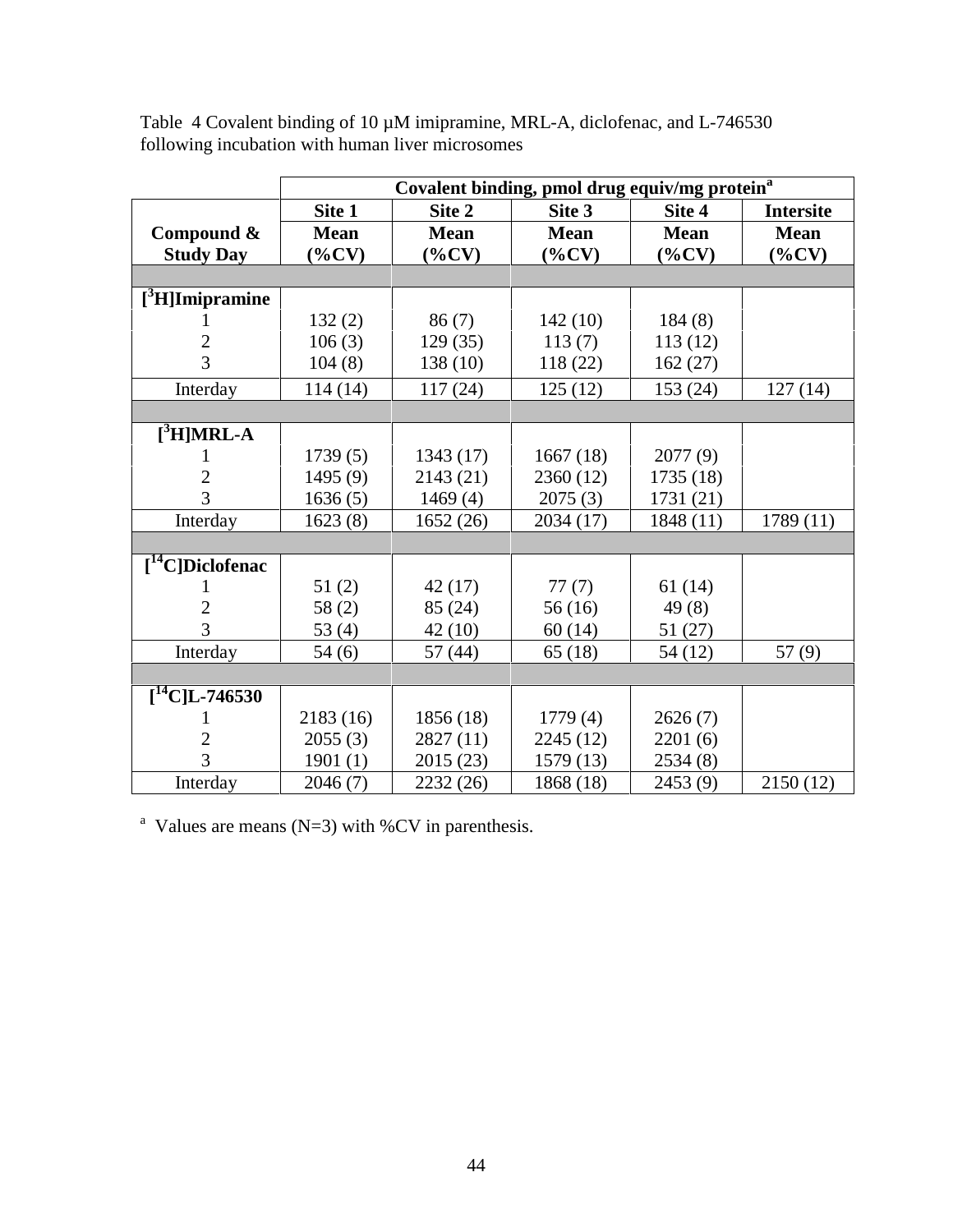| Compound                                         | <b>Toxicity</b><br>Reference                           |                  |  |  |
|--------------------------------------------------|--------------------------------------------------------|------------------|--|--|
| Aryl oxidation to either an epoxide or a quinone |                                                        |                  |  |  |
| Benzo[a]pyrene                                   | Lung toxicity                                          | 69               |  |  |
| Bromobenzene                                     | Hepatotoxicity                                         | $\overline{70}$  |  |  |
| Carbamazepine                                    | Teratogenicity                                         | 71               |  |  |
| Phenytoin                                        | Drug induced hypersensitivity, teratogenic.            | 72, 73           |  |  |
| Naphthalene                                      | Lung, but covalent binding higher in liver and kidney. | 74,75            |  |  |
| Estrogens                                        | Carcinogenicity (Breast, liver, endometrial, kidney)   | 63-65, 76, 77    |  |  |
| Tamoxifen                                        | Endometrial cancer                                     | 78-80            |  |  |
| Raloxifene                                       | Jaundice accompanied by elevated liver enzymes         | 81               |  |  |
| Practolol                                        | Skin and eye lesions                                   | 82               |  |  |
|                                                  | Furan epoxidation, ring opening to yield an aldehyde   |                  |  |  |
| 4-Ipomeanol                                      | Lung                                                   | $6 - 8$          |  |  |
| Furosemide                                       | Teratogenicity                                         | 14, 31           |  |  |
| L-739010                                         | Hepatotoxicity in dogs                                 | 42, 43           |  |  |
| Pulegone                                         | Hepatotoxicity                                         | 83               |  |  |
| L-754394                                         | Bone marrow toxicity in dogs                           | 84               |  |  |
| Formation of quinoneimines                       |                                                        |                  |  |  |
| Acetaminophen                                    | Hepatotoxicity                                         | 9, 23, 85, 86    |  |  |
| Amodiaquine                                      | Hepatotoxicity                                         | 62               |  |  |
| Diclofenac                                       | Hepatotoxicity                                         | 32-34, 87-90     |  |  |
| Phenacetin                                       | Kidney toxicity                                        | 68               |  |  |
| Formation of isocyanate                          |                                                        |                  |  |  |
| Troglitazone                                     | Hepatotoxicity                                         | 91, 92           |  |  |
| Formation of imine methide                       |                                                        |                  |  |  |
| 3-Methylindole                                   | Pneumotoxicity (in ruminant)                           | 93, 94, 95       |  |  |
| Formation of a Michael acceptor                  |                                                        |                  |  |  |
| Valproic acid                                    | Hepatotoxicity                                         | 96-99            |  |  |
| Formation of an acyl glucuronide conjugate       |                                                        |                  |  |  |
| Bromofenac                                       | Hepatotoxicity. Withdrawn in 1998 - 6 deaths           | 100              |  |  |
| Benoxaprofen                                     | Hepatotoxicity. Withdrawn from market                  | 100, 101         |  |  |
| Ibufenac                                         | Hepatotoxicity. Withdrawn from market                  | 100, 102         |  |  |
| Zomepirac                                        | Hepatotoxicity. Withdrawn from market                  | $100, 103 - 105$ |  |  |
| Miscellaneous                                    |                                                        |                  |  |  |
| Halothane                                        | Idiosyncratic hepatoxicity                             | 10               |  |  |
| Isoniazid                                        | Hepatotoxic in humans following N-acetylation and      | 12, 13           |  |  |
|                                                  | liberation of acetylhydrazine                          |                  |  |  |
| Clozapine                                        | Agranulocytosis - nitrenium ion implicated             | 15, 16           |  |  |
| Tienillic acid                                   | Immunogenic, hepatitis                                 | 106, 107         |  |  |

Table 5 Examples of compounds with toxicities which are known to undergo metabolic activation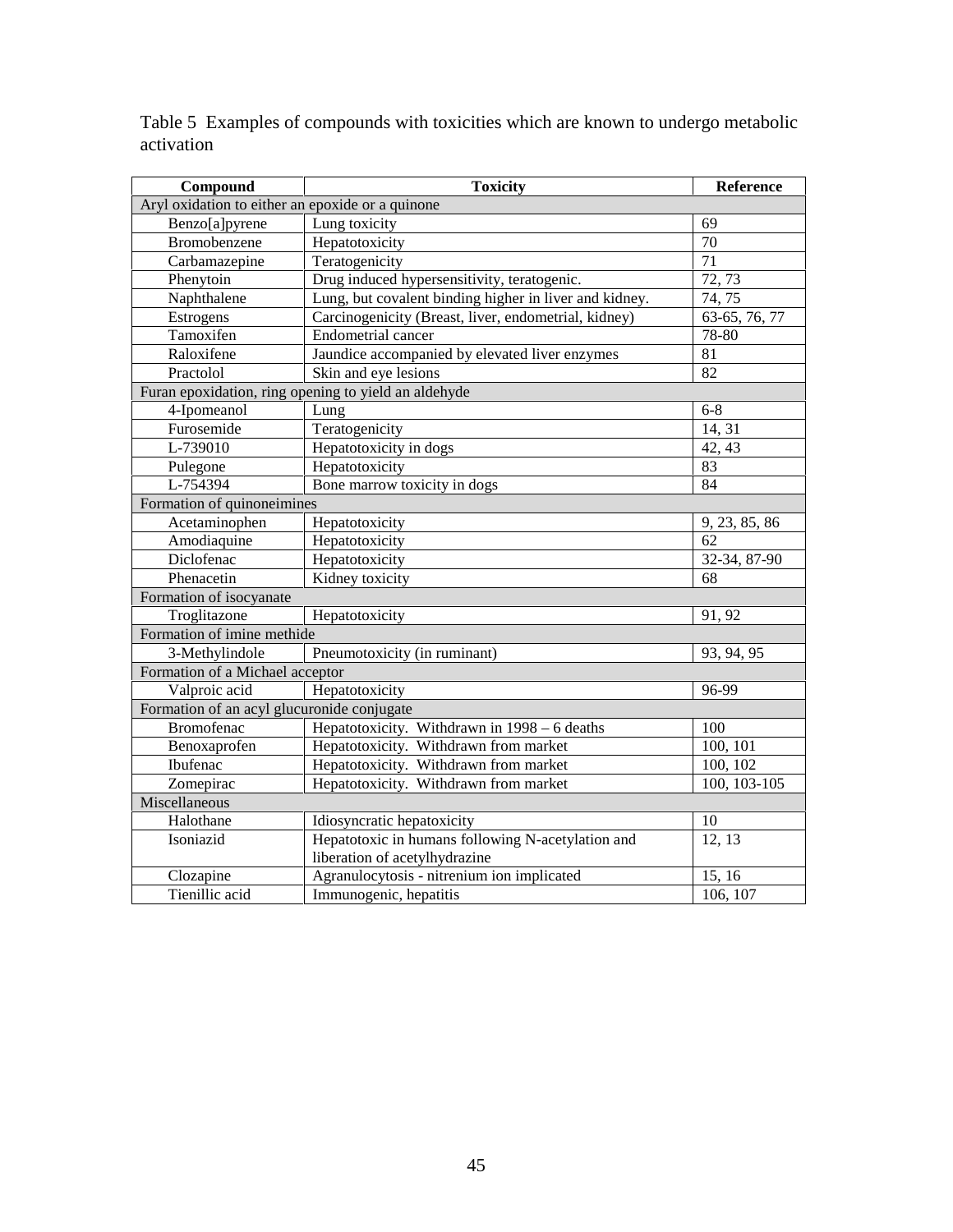Table 6 Irreversible binding of radioactivity to human and rat liver microsomal protein upon incubation with a series of tritiated analogs (MRL-C though MRL-G) at a 10 µM concentration for 1 hr in the presence of an NADPH-regenerating system. The irreversible binding was assessed both in the absence and presence of 5 mM GSH.

|       |                                   | Covalent binding to liver microsomal protein<br>(pmol drug equiv/mg protein) <sup>a</sup> |              |                |              |
|-------|-----------------------------------|-------------------------------------------------------------------------------------------|--------------|----------------|--------------|
|       |                                   |                                                                                           | Human        | Rat            |              |
|       | Structure <sup>b</sup>            | No GSH                                                                                    | 5-mM GSH     | No GSH         | 5-mM GSH     |
| MRL-C | $R$ <sup>-0</sup>                 | $3870 \pm 303$                                                                            | $647 \pm 64$ | $1490 \pm 133$ | $325 \pm 16$ |
| MRL-D | R <sup>2</sup>                    | $1690 \pm 315$                                                                            | $472 \pm 76$ | $841 \pm 94$   | $120 \pm 47$ |
| MRL-E | R <sup>2</sup>                    | $911 \pm 109$                                                                             | $294 \pm 18$ | $535 \pm 21$   | $139 \pm 50$ |
| MRL-F | R <sup>2</sup><br>CI.             | $303 \pm 81$                                                                              | $100 \pm 19$ | $190 \pm 43$   | $54 \pm 17$  |
| MRL-G | R <sup>2</sup><br>CF <sub>3</sub> | $88 \pm 4$                                                                                | $27 \pm 11$  | $111 \pm 21$   | $24 \pm 5$   |

<sup>a</sup> Parallel experiments demonstrated that covalent binding of radioactivity to microsomal protein at time zero and in the absence of an NADPH-regenerating system was <5 pmol drug equivalents/mg protein incubation in all cases.

<sup>b</sup> For all compounds, the tritium label was incorporated at the same position within the functional group labeled 'R'.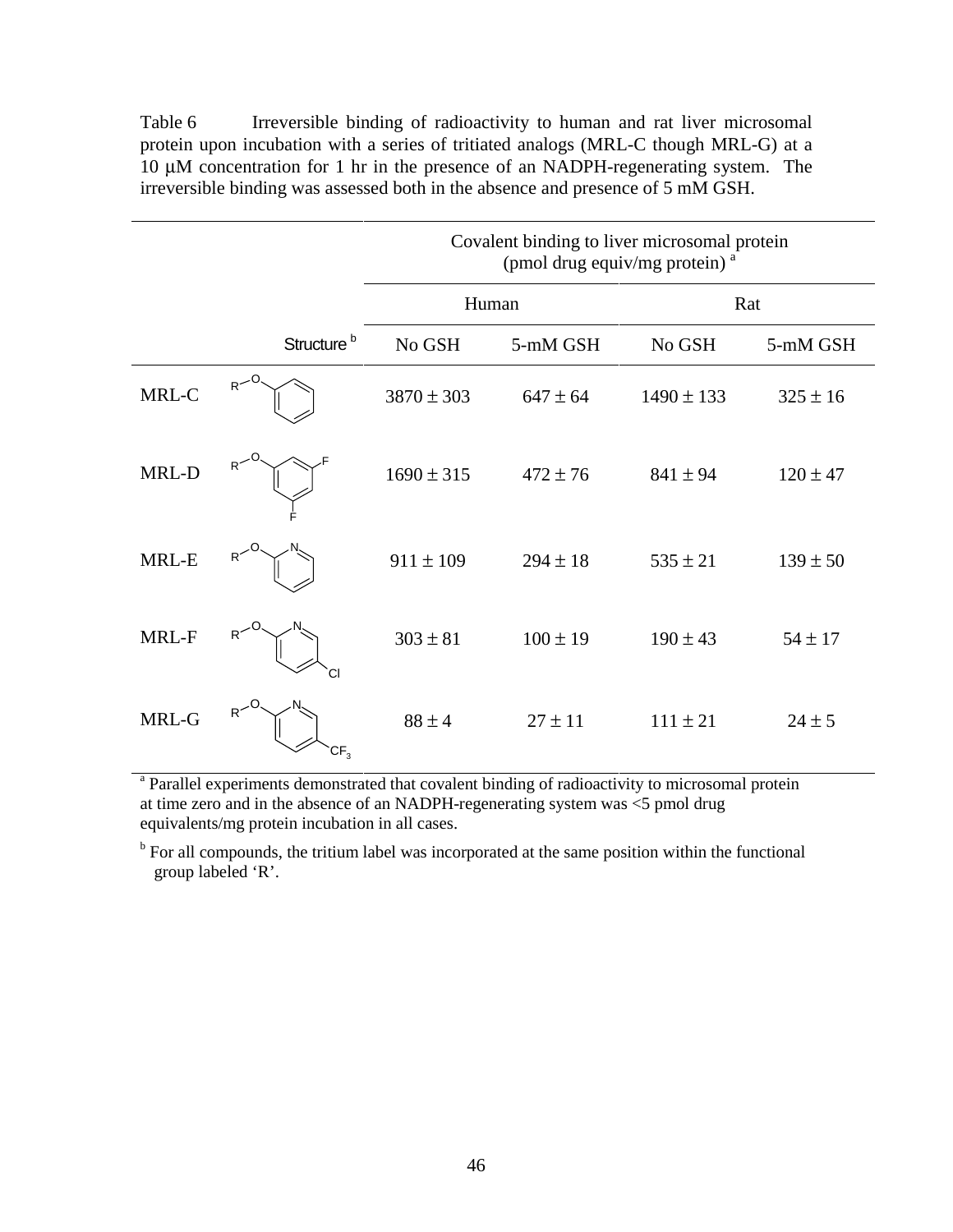# **Figure Legend**

- Figure 1. Decision tree for assessing the suitability of lead compounds for development based on metabolic activation considerations. (As indicated in the text, a liability with regard to metabolic activation is viewed as only one of a number of criteria in the selection process).
- Figure 2. Compounds used for the inter-site evaluation of covalent binding in vitro
- Figure 3. Proposed mechanism of bioactivation of acetaminophen and tapping of the electrophilic intermediate by glutathione. The origin of the characteristic neutral loss of 129 Da upon collisional activation of the MH<sup>+</sup> species of the glutathione conjugate in a tandem mass spectrometer is as indicated.
- Figure 4. Use of cyanide to trap an iminium ion intermediate.
- Figure 5. Bioactivation of L-739010 or L-746530 (Fig. 2) and trapping of an aldehyde intermediate using (A) semicarbazide, and (B) methoxylamine.
- Figure 6. Novel bioactivation of a 3-acyl- $N^1$ -methyl piperazine derivative. The structures shown in brackets represent proposed intermediates which were not isolated.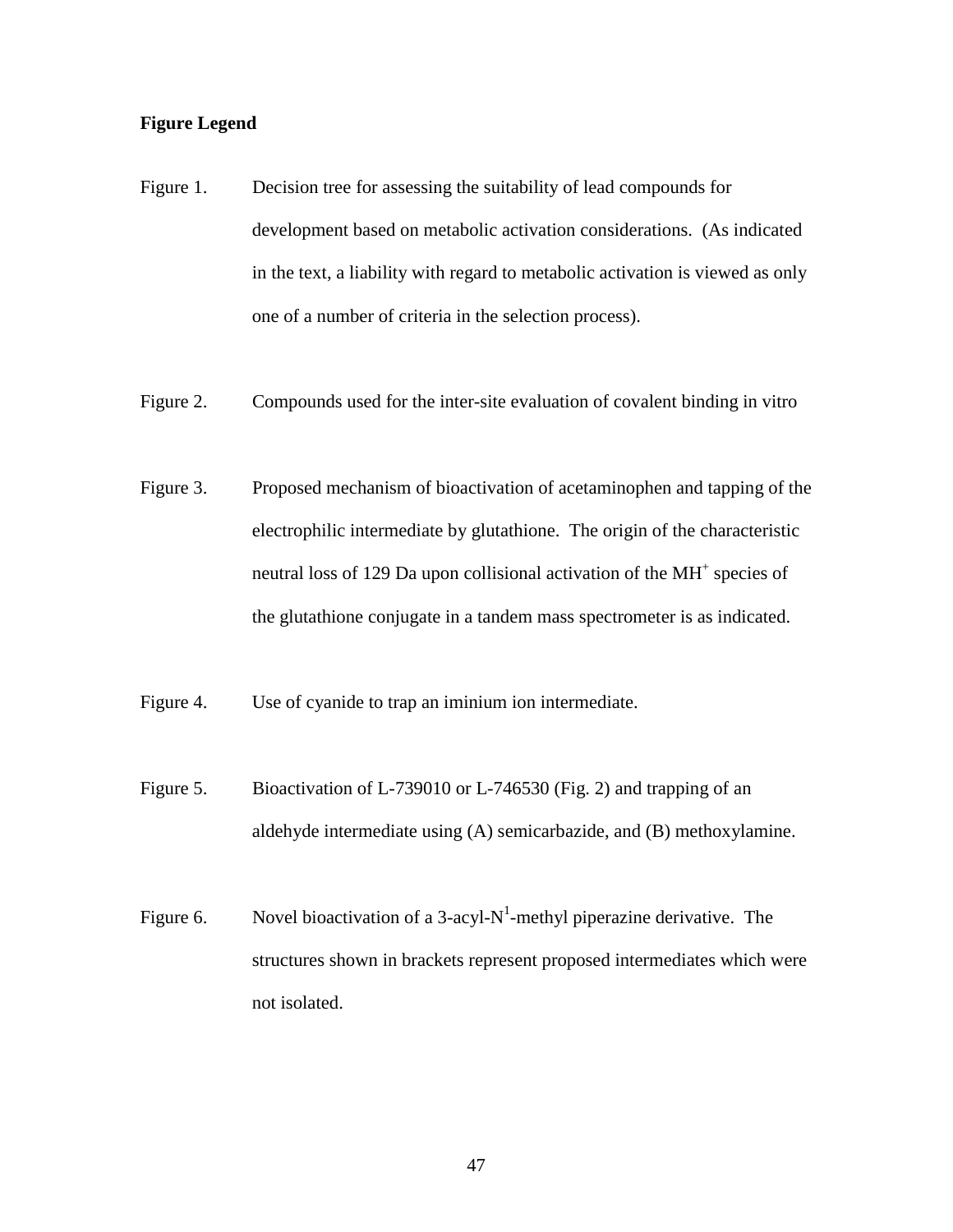Figure 7. Novel bioactivation of a substituted pyrazinone derivative (*45*). Structures shown in brackets represent proposed intermediates which were not identified.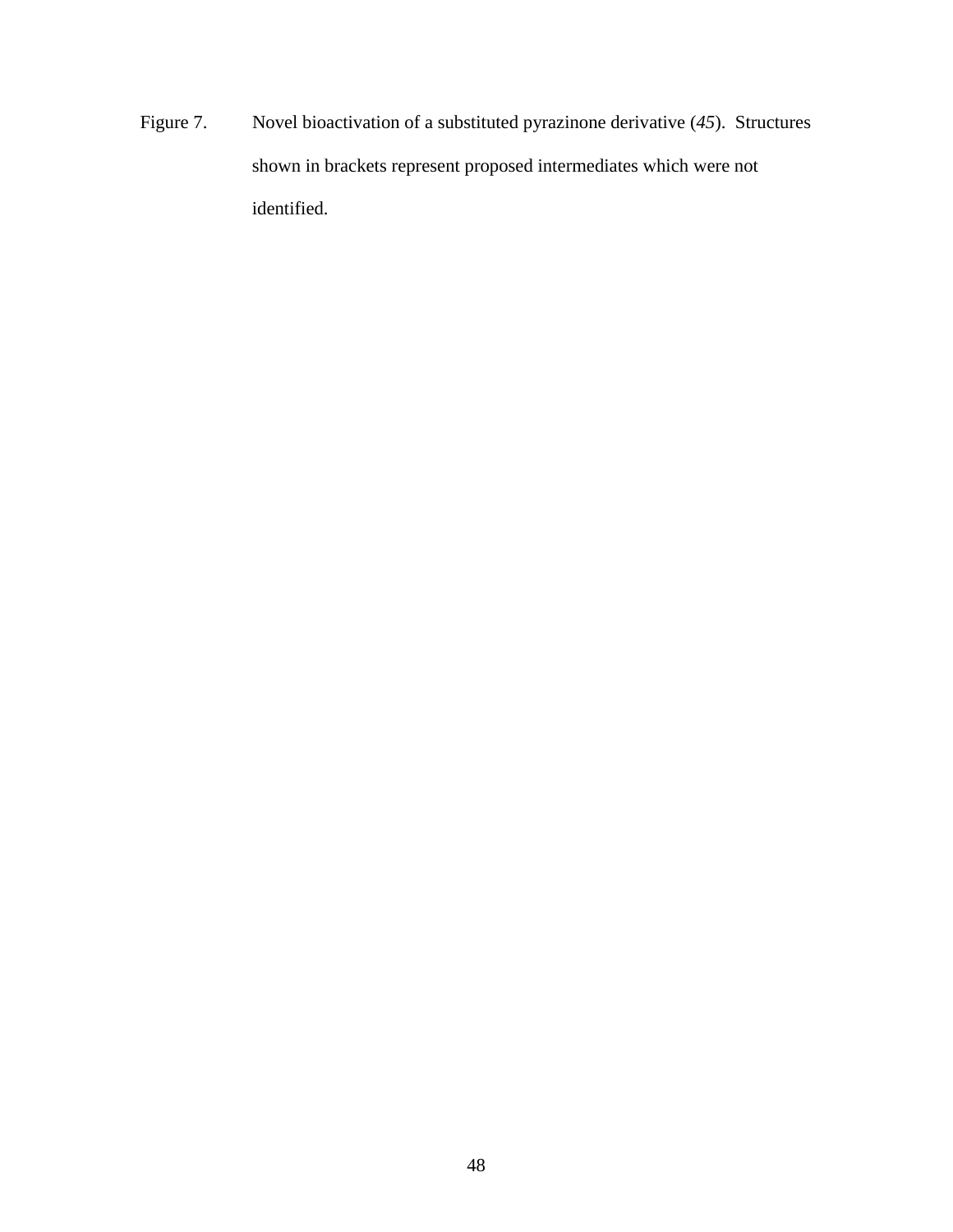

# **Qualifying considerations**

- $\triangleright$  Chemical tractability of structural series?
	- What potential exists to modify structure?
	- Evidence of informed chemical intervention?
	- Has metabolic activation been minimized relative to the preceding compound(s)?
- $\triangleright$  Availability of existing treatments?
- $\triangleright$  Is the prognosis disabling or life-threatening?
- $\triangleright$  Is the anticipated clinical daily dose < 10 mg?
- $\triangleright$  Are the metabolic clearance routes predominantly non-Phase 1? - Consider studies in hepatocytes.
- $\triangleright$  Expected duration of therapy?
	- Will the drug will be used chronically/prophylactically?
- $\triangleright$  What is the intended target population?
	- Is the drug intended for a pediatric indication?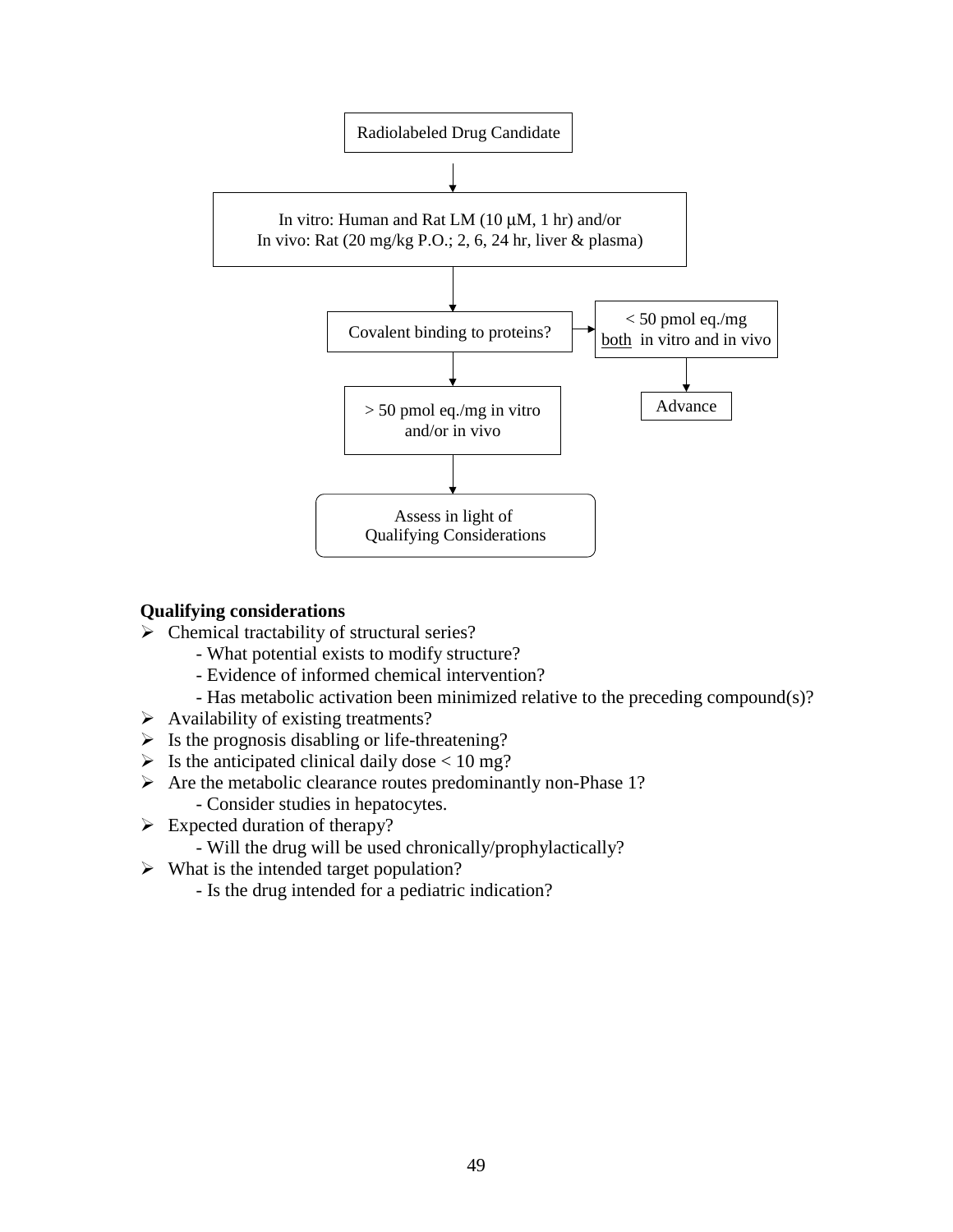



[ 3 H]MRL-A





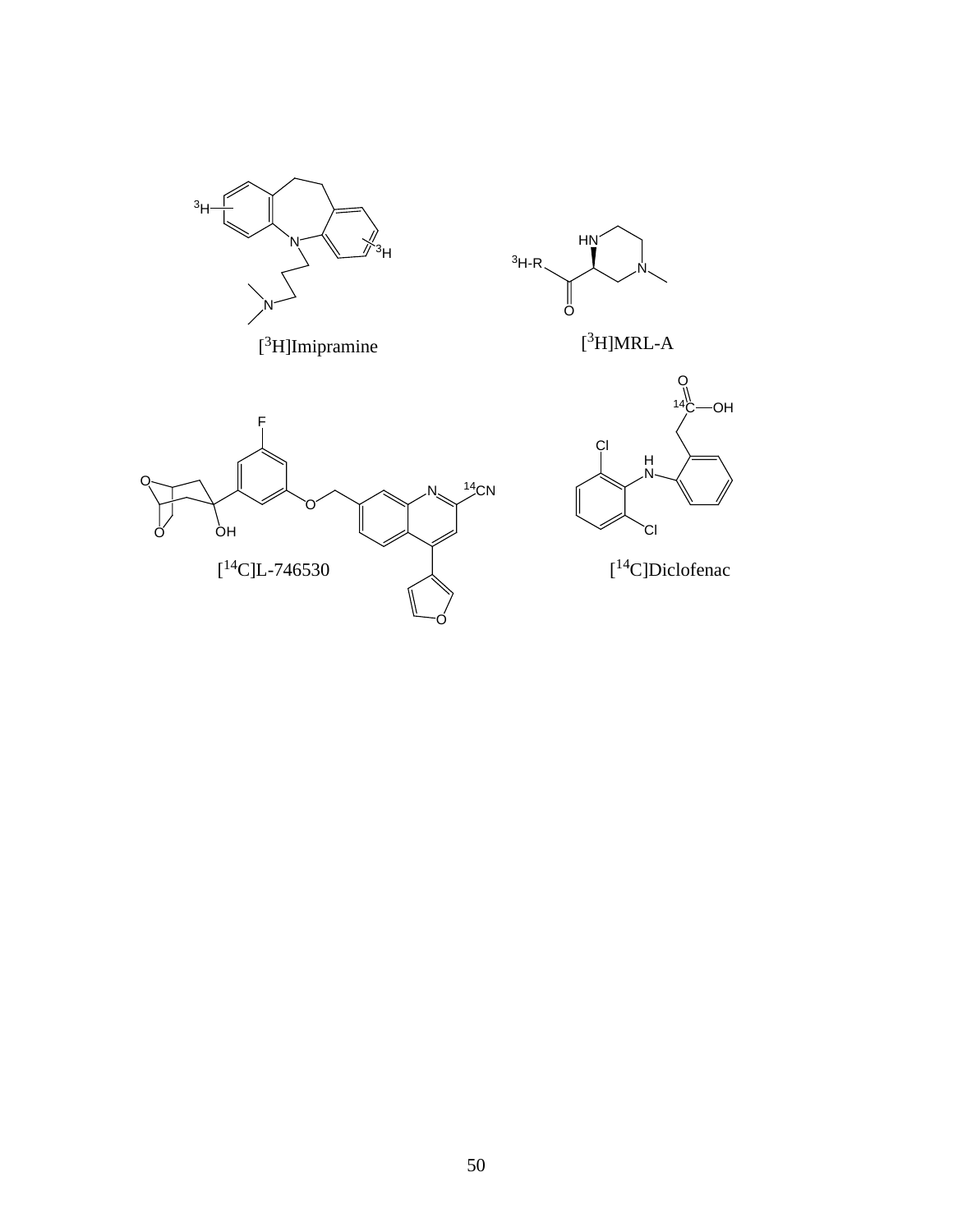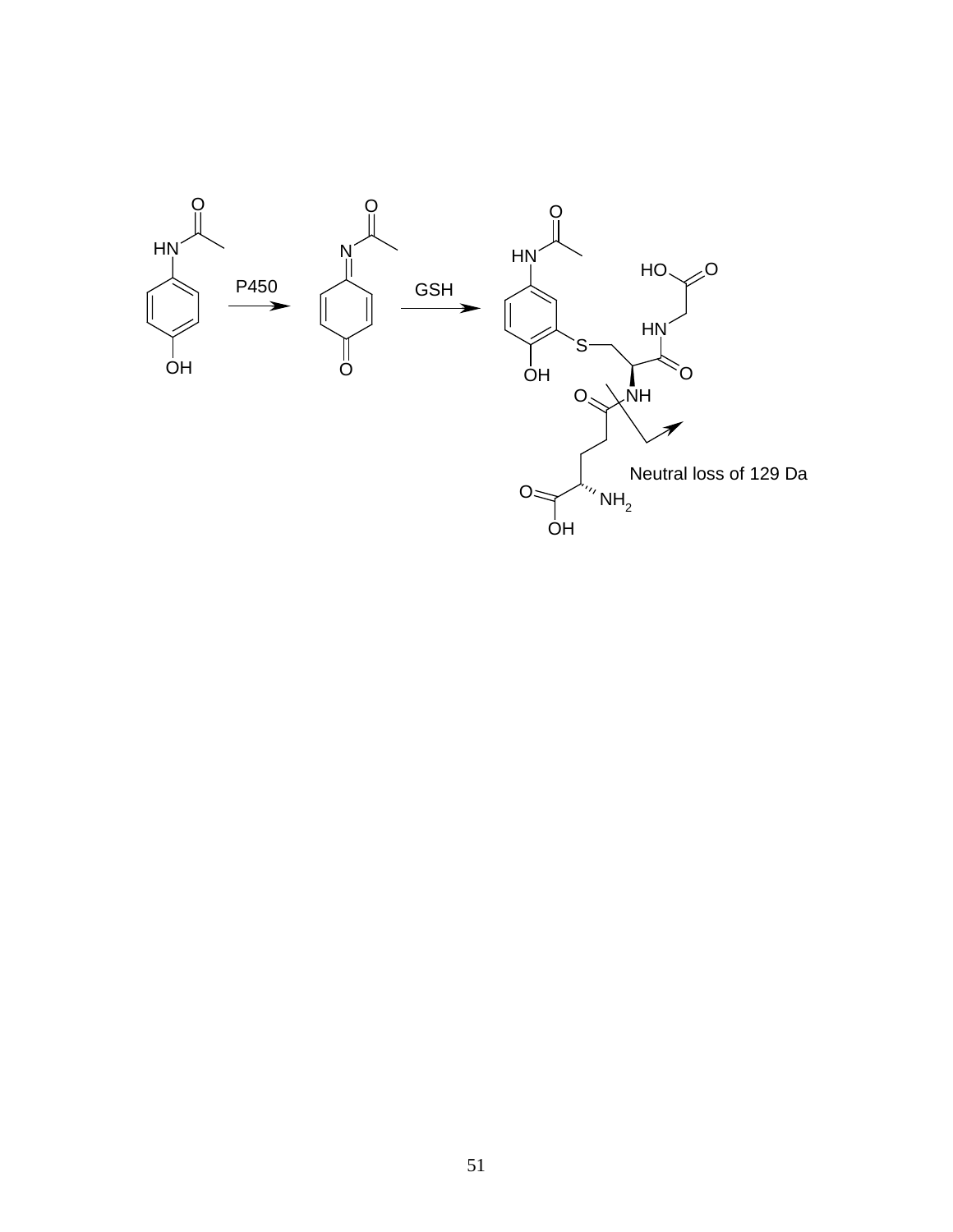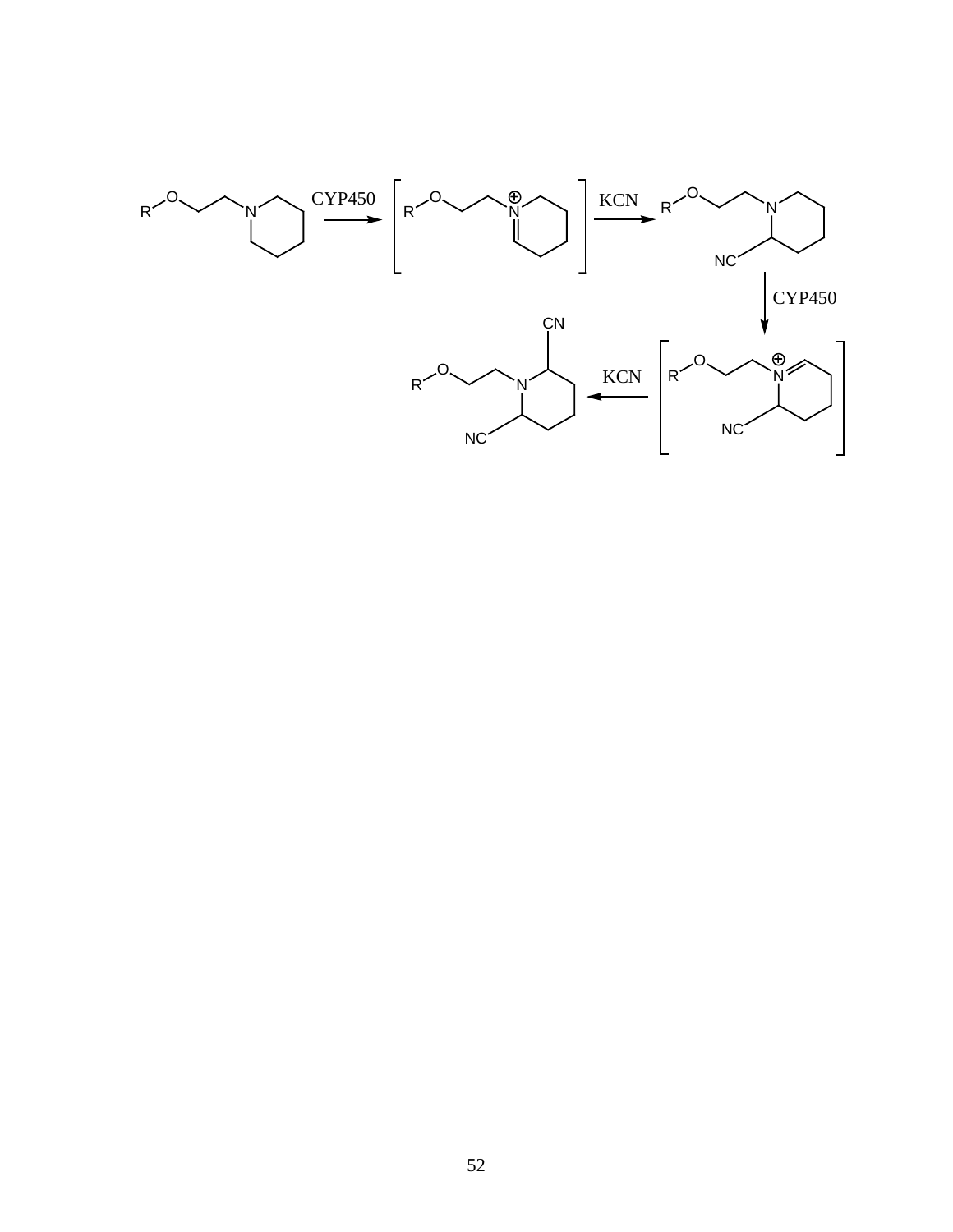





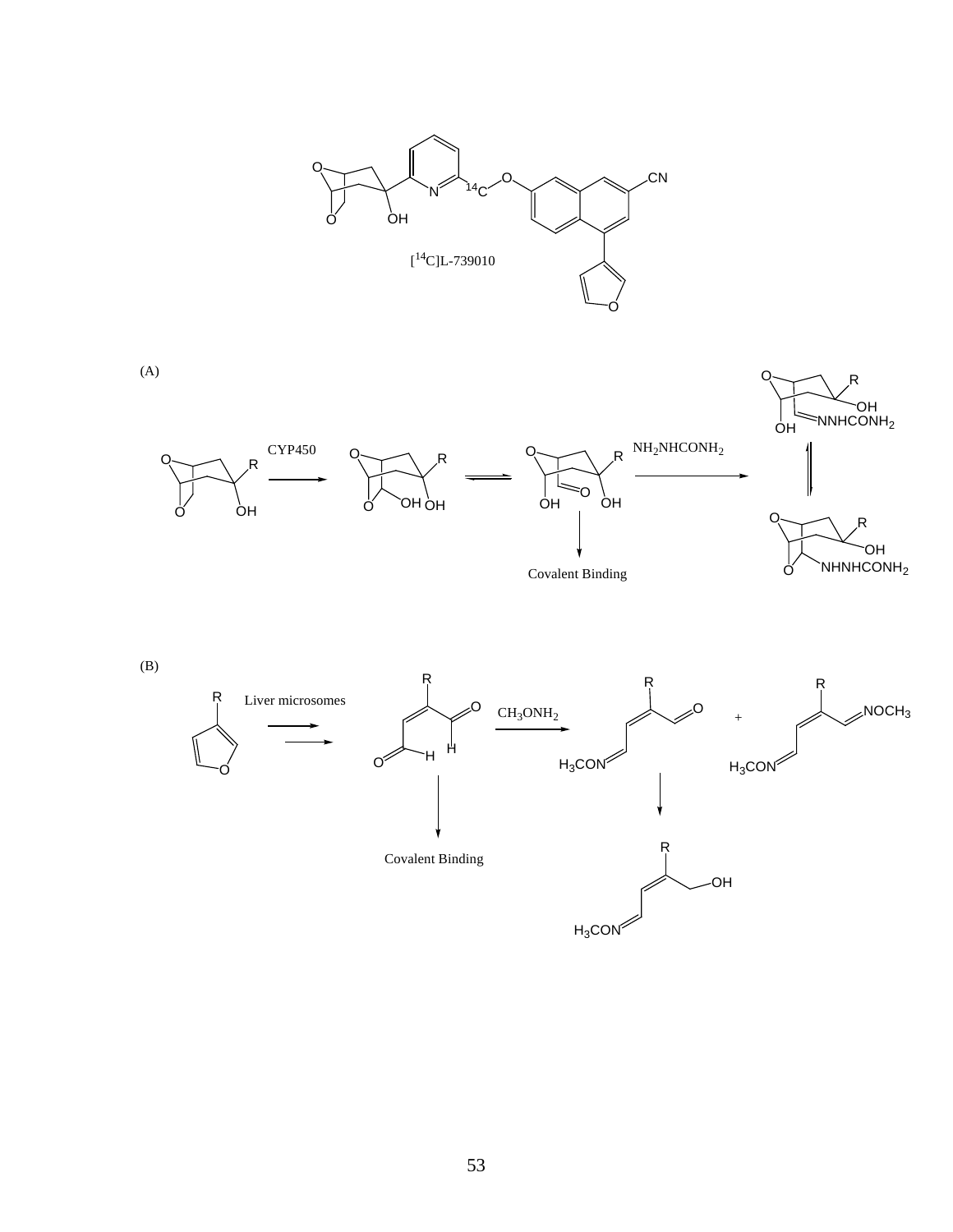